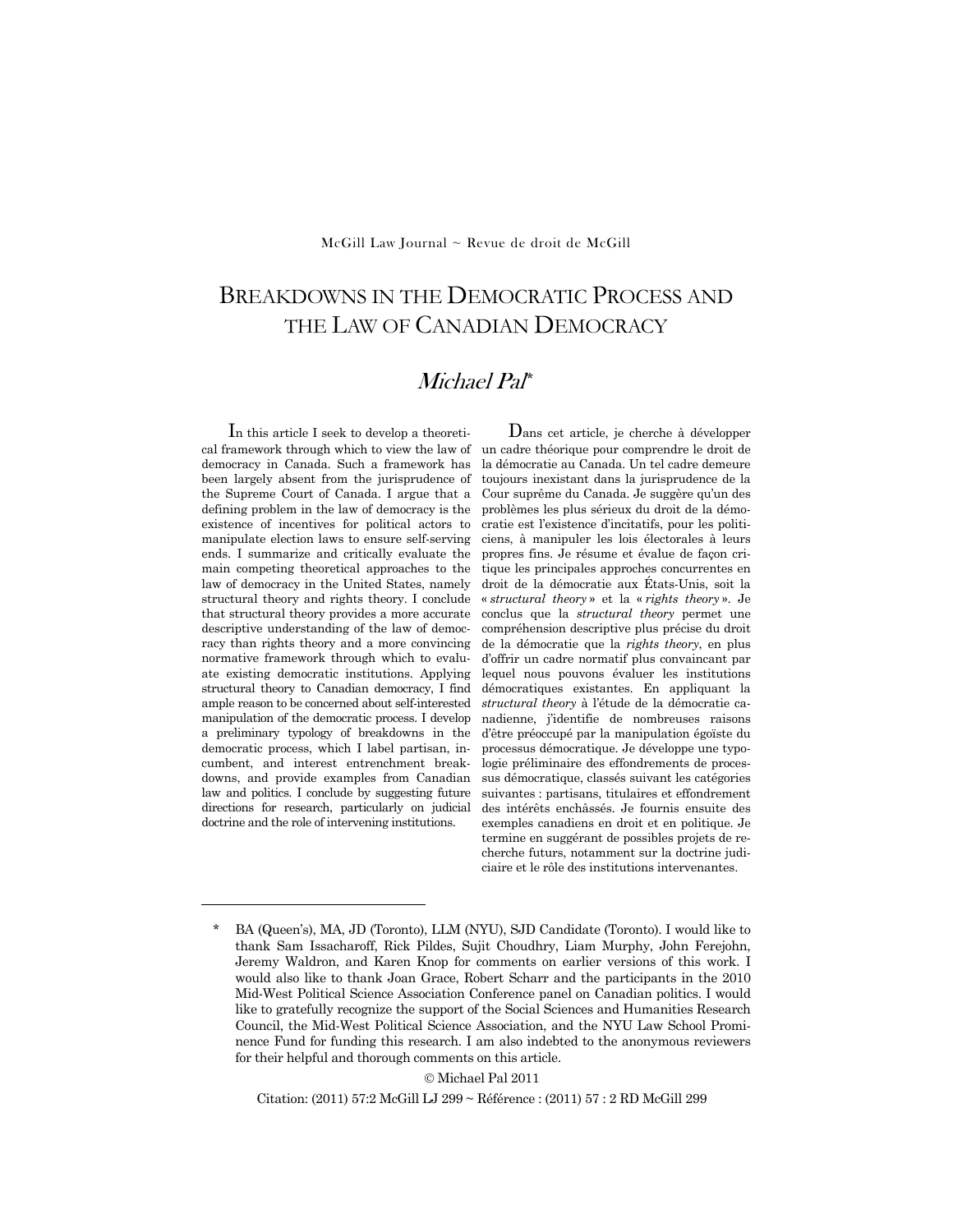| Introduction |                                                     | 301 |
|--------------|-----------------------------------------------------|-----|
| I.           | Theories of the Law of Democracy                    | 304 |
|              | A. Introduction                                     | 304 |
|              | <b>B.</b> The Structural Approach                   | 304 |
|              | 1. Self-Interest and the State                      | 306 |
|              | 2. Individual Rights and Systemic Harm              | 307 |
|              | 3. Electoral Competition                            | 308 |
|              | 4. Minimalist Assumptions Regarding Democracy       | 308 |
|              | C. Rights Theory                                    | 309 |
| П.           | Structural Themes in the Canadian Law of Democracy  | 310 |
|              | A. Jurisprudence on Section 3 of the Charter        | 310 |
|              | <b>B.</b> Canadian Scholarship                      | 315 |
|              | C. Current Democratic Practice                      | 317 |
| Ш.           | The Argument for and Critiques of Structural Theory | 319 |
|              | A. The Value of a Structural Approach               | 319 |
|              | Critiques of Structural Theory<br>B.                | 321 |
|              | 1. The Individual Rights Objection                  | 321 |
|              | 2. The Separation of Powers Objection               | 323 |
|              | 3. The Objection Against Political Competition      | 327 |
| IV.          | <b>Breakdowns in the Democratic Process</b>         | 328 |
|              | A. Understanding Breakdowns                         | 328 |
|              | <b>B.</b> Types of Breakdowns                       | 330 |
|              | 1. Partisan Breakdowns                              | 333 |
|              | 2. Incumbent Breakdowns                             | 336 |
|              | 3. Entrenchment of Interests                        | 340 |
|              | C. Implications for Judicial Review                 | 344 |
| Conclusion   |                                                     | 345 |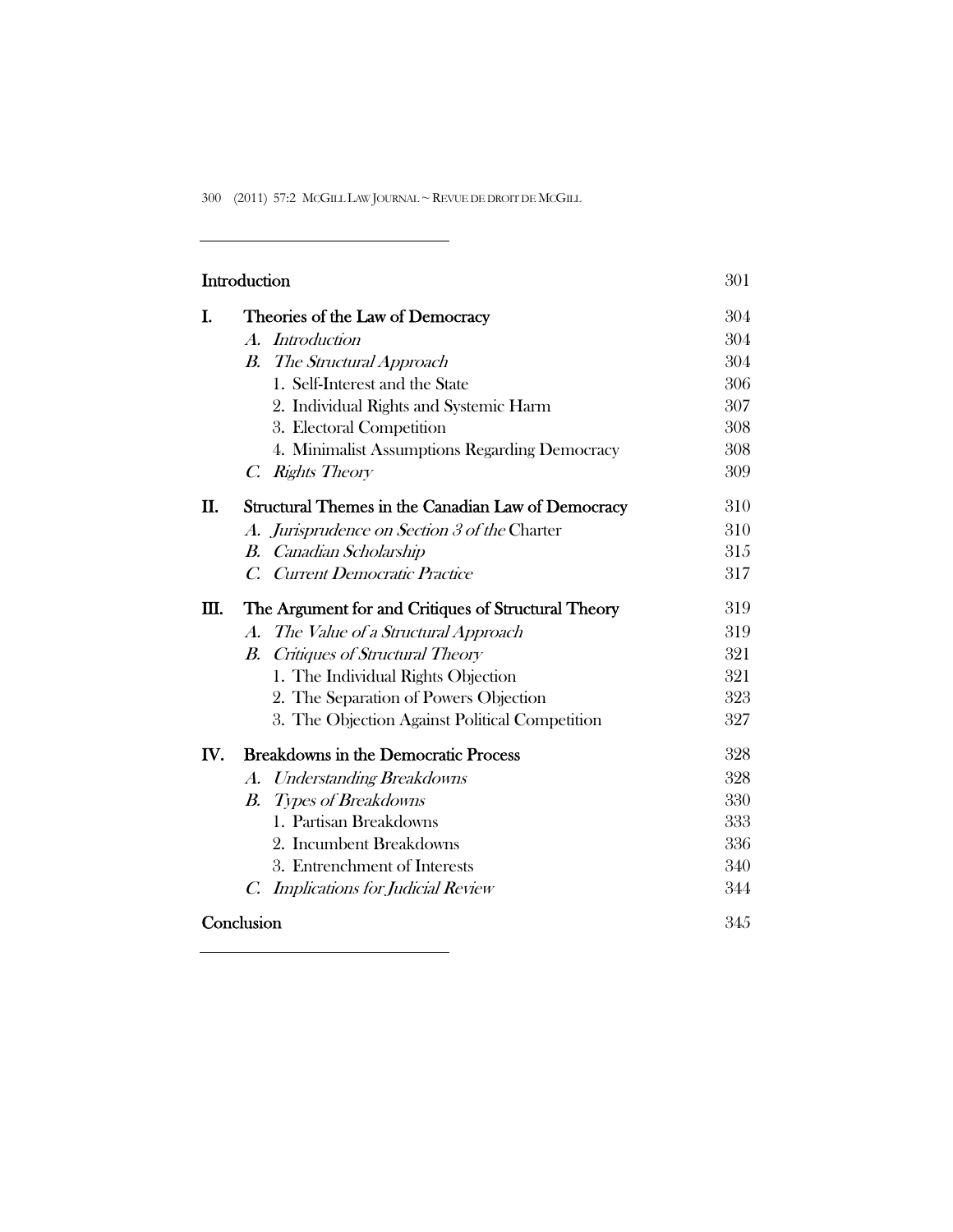## **Introduction**

-

 In the *Carter* decision, the Supreme Court of Canada upheld the constitutionality of variances from voter equality in Saskatchewan's provincial redistricting plan.1 Under the electoral map, rural, northern voters would be overrepresented and urban voters correspondingly underrepresented. As the governing party benefitted disproportionately from support among the voters who were to be overrepresented,<sup>2</sup> there were legitimate reasons to consider whether the underlying issue in the case was an attempt to impose a partisan electoral map.3 The Court, however, quickly dismissed the argument that partisanship distorted the electoral map.4 The decision not to consider more thoroughly the possibility of selfdealing by elected representatives hints that the Court was grappling with how to understand the use of state power to distort the democratic process to further a private purpose.

Literature on the law of democracy in Canada is growing,<sup>5</sup> but it remains underdeveloped in comparison to other areas of constitutional law.6

4 *Carter*, *supra* note 1 at 193.

<sup>1</sup> *Reference Re Prov Electoral Boundaries (Sask)*, [1991] 2 SCR 158, (*sub nom Ref re: Electoral Boundaries Commission Act, ss 14, 20* (*Sask*)) 81 DLR (4th) 16 [*Carter* cited to SCR].

<sup>2</sup> Christopher D Bredt & Markus F Kremer, "Section 3 of the *Charter*: Democratic Rights at the Supreme Court of Canada" (2004) 17 NJCL 19 at 22 (Bredt and Kremer point out that the variance ranged up to 67 percent, so it was more than minimal); Mark Carter, "Ambiguous Constitutional Standards and the Right to Vote" (2011) 5:2 J Parliamentary & Pol L 309 at 320-21 [Carter, "Constitutional Standards"]. Since the seminal cases of *Baker v. Carr* (369 US 186, 82 S Ct 691 (1962)) and *Reynolds v. Sims* (377 US 533, 84 S Ct 1362 (1964)) the United States has of course required strict adherence to voter equality, or one person, one vote, as it is called there.

<sup>3</sup> Bredt & Kremer, *supra* note 2 at 61; Carter, "Constitutional Standards", *supra* note 2; Colin Feasby, "Freedom of Expression and the Law of the Democratic Process" (2005) 29 Sup Ct L Rev (2d) 237 at 283 [Feasby, "Freedom of Expression"]; Mark Carter, "Reconsidering the *Charter* and Electoral Boundaries" (1999) 22:1 Dal LJ 53 at 88 [Carter, "Electoral Boundaries"]; Michael Pal & Sujit Choudhry, "Is Every Ballot Equal? Visible-Minority Vote Dilution in Canada" (2007) 13:1 IRPP Choices 3 at 15-16.

<sup>5</sup> Recent scholarship includes Nicholas Aroney, "Democracy, Community, and Federalism in Electoral Apportionment Cases: The United States, Canada, and Australia in Comparative Perspective" (2008) 58:1 UTLJ 421; Ron Levy, "Regulating Impartiality: Electoral-Boundary Politics in the Administrative Arena" (2008) 53:1 McGill LJ 1; Christopher Manfredi & Mark Rush, "Electoral Jurisprudence in the Canadian and U.S. Supreme Courts: Evolution and Convergence" (2007) 52:3 McGill LJ 457 [Manfredi & Rush, "Electoral Jurisprudence"]; Christopher Manfredi & Mark Rush, *Judging Democracy* (Peterborough, Ont: Broadview Press, 2008) [Manfredi & Rush, *Judging Democracy*]; Colin Feasby, "Constitutional Questions about Canada's New Political Finance Regime" (2007) 45:3 Osgoode Hall LJ 513 [Feasby, "Constitutional Questions"].

<sup>6</sup> Feasby, "Freedom of Expression", *supra* note 3 at 241-44.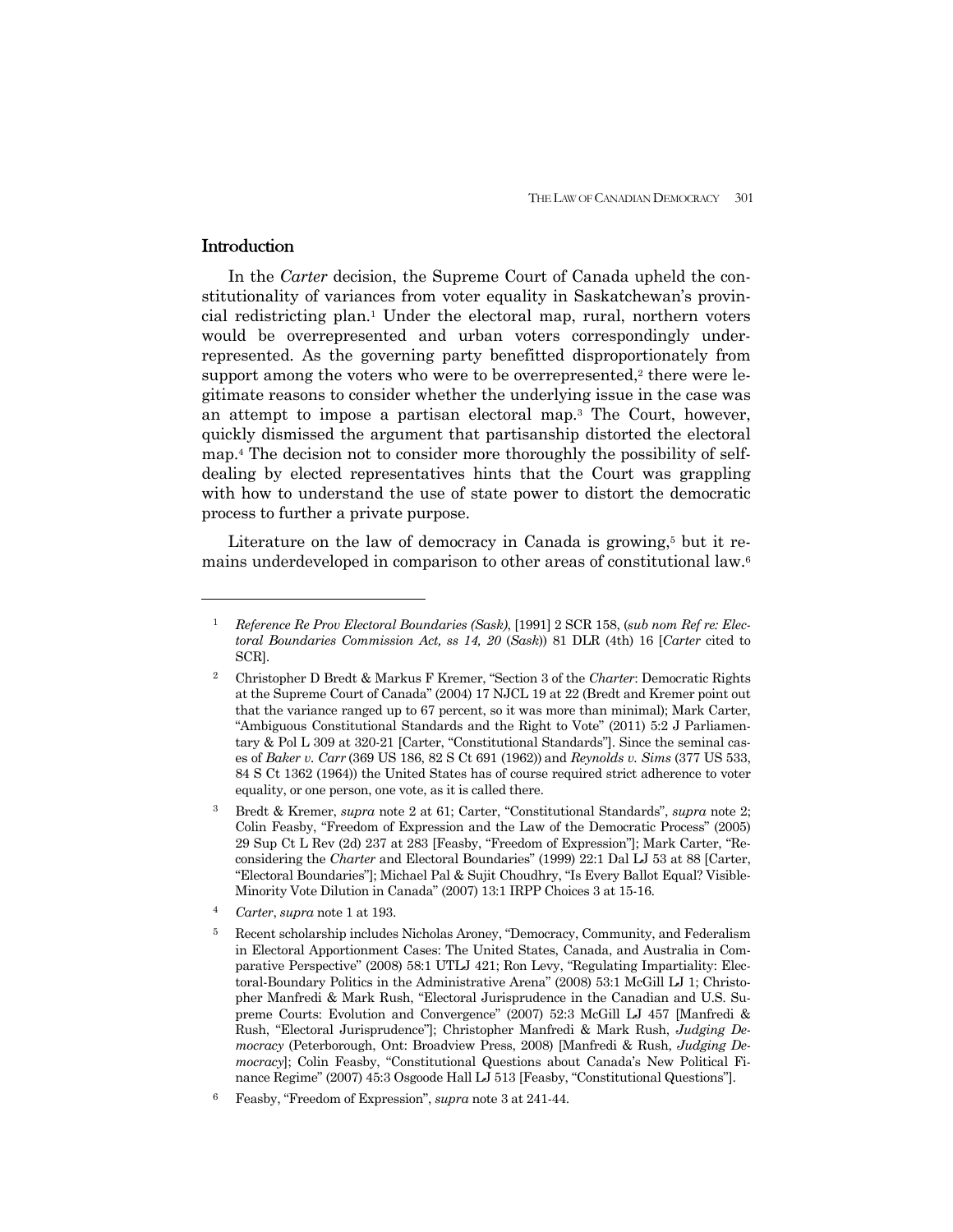In this article, I seek to develop a theoretical framework through which to view the law of democracy in Canada, not confined to the redistricting issues raised in *Carter*, but rather encompassing the law of democracy more generally. Such a framework has been missing from the Court's reasoning on the right to vote in section 3 of the *Charter*7 and has been largely absent from the literature.<sup>8</sup> I will argue that the Canadian law of democracy should be interpreted in light of structural concerns, particularly the problem of self-dealing by elected representatives and, flowing from this analysis, that courts should scrutinize more closely infringements of democratic rights.

 I advance this argument by focusing on the potential breakdowns in the democratic process that occur when legislatures and executives engage in self-serving behaviour in election law. This type of behaviour was arguably the case in *Carter,* but is not limited to redistricting, so I examine various areas of the law of democracy. I use the term "breakdown" to refer to the manipulation by self-interested insiders of the laws, regulations, and institutions of the democratic process.9 At their core, concerns about the democratic process are based on concerns about democratic legitimacy. When the democratic process breaks down, then the democratic legitimacy of the institutions and laws it produces suffers in consequence.

 Acknowledging the potential for self-interested manipulation of election laws by elected representatives is necessary to understand the law of democracy. Theories of judicial review that fail to take into account the incentives of legislators operating under the constraints of election laws miss something fundamental about how representative democracy actual-

<sup>7</sup> *Ibid* at 248-49; Feasby, "Constitutional Questions", *supra* note 5; Manfredi & Rush, *Judging Democracy*, *supra* note 5 (overview of recent Canadian case law).

<sup>8</sup> The notable exception to this trend is Feasby, "Freedom of Expression", *supra* note 3, which is discussed at greater length in Section II. B*.* 

<sup>&</sup>lt;sup>9</sup> The term "breakdown" is preferable to the term "lockup" that was advanced by Samuel Issacharoff and Richard H Pildes in their groundbreaking article "Politics As Markets: Partisan Lockups of the Democratic Process" (1998) 50:3 Stan L Rev 643 [Issacharoff & Pildes, "Politics As Markets"]. Issacharoff and Pildes relied upon corporate law theory to argue that political actors, like corporate managers and directors manipulating the corporation for their own rent-seeking ends, could manipulate the state's production of election laws to their own benefit. A literature has sprung up on whether corporate law, anti-trust law, or some other form of private law is the proper analogy: see e.g. David Schleicher, "'Politics as Markets' Reconsidered: Natural Monopolies, Competitive Democratic Philosophy and Primary Ballot Access in American Elections" (2006) 14 Sup Ct Econ Rev 163. I use the term "breakdown" in a similar but broader sense than Issacharoff and Pildes and I believe it carries less baggage than the term "lockups" given the battle over metaphors in the literature.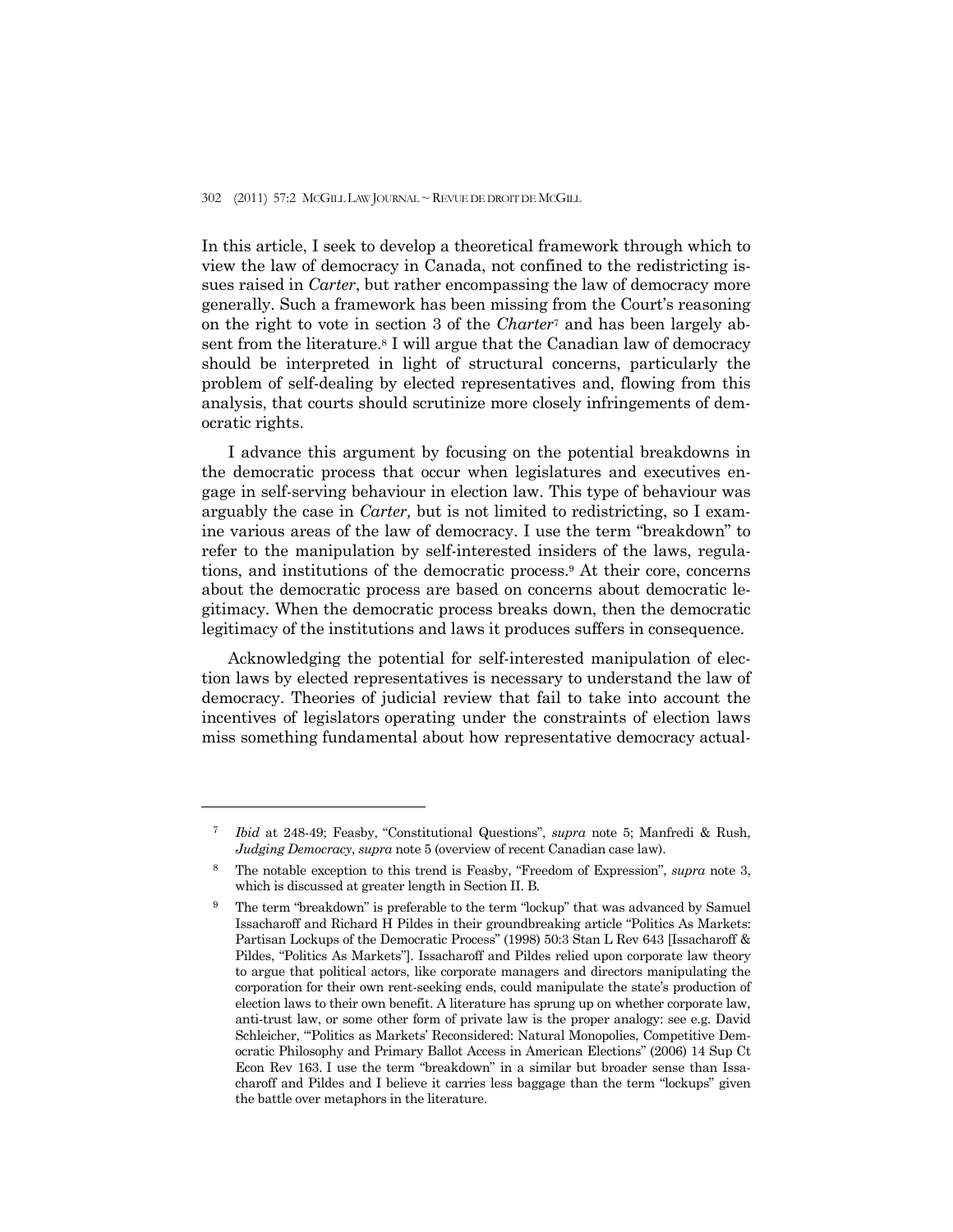ly functions.10 They ignore the likelihood of distortion of election laws by self-interested parties seeking to remain in office. The potential for distortion unites the myriad subject matter (redistricting, campaign finance, political speech, regulation of political parties) that forms the law of democracy.11 Existing Canadian scholarship has rightly identified the selfinterested manipulation of election laws as a problem to be addressed, $12$ but much work remains in understanding the consequences of this insight.

 This article will proceed as follows. Section I details the structural approach to the law of democracy, which is the leading model in the US literature, as well as the major alternative, which is known as rights theory. Section II investigates the hints of structural theory that have appeared in the Canadian jurisprudence and argues that the absence of full-fledged structural reasoning by the courts has been problematic. In Section III, I engage with the major critiques of structural theory. I argue that the structural approach to the law of democracy in Canada is preferable to the alternatives because it provides a deeper descriptive understanding of the democratic process and a convincing normative framework through which to evaluate democratic institutions. Section IV outlines three types of breakdowns in the democratic process. I argue that a structural theory of the law of democracy should recognize the problematic nature of three types of breakdowns: partisan, incumbent, and interest entrenchment breakdowns. I cite various examples from the Canadian and comparative law of democracy to explain the preliminary typology that the article sets out.

<sup>10</sup> Samuel Issacharoff, Pamela S Karlan & Richard H Pildes, *The Law of Democracy: Legal Structure of the Political Process,* 3d ed (New York: Foundation Press, 2007) [Issacharoff, Karlan & Pildes, *Law of Democracy*].

<sup>11</sup> See Feasby, "Freedom of Expression", *supra* note 3 at 247-48; Feasby, "Constitutional Questions", *supra* note 5 at 539.

<sup>12</sup> *Ibid* at 542; Feasby, "Freedom of Expression", *supra* note 3 at 283; Christopher D Bredt & Laura Pottie, "Liberty, Equality and Deference: A Comment on Colin Feasby's 'Freedom of Expression and the Law of the Democratic Process'" (2005) 29 Sup Ct L Rev (2d) 291 at 301-302. Even critics of structural theory acknowledge to some extent the problem of the self-interest of legislators in regulating the law of democracy: see Manfredi & Rush, *Judging Democracy*, *supra* note 5 at 108, 125-26 and, in the United States, Richard L Hasen, *The Supreme Court and Election Law: Judging Equality from* Baker v. Carr *to* Bush v. Gore (New York: New York University Press, 2003) at 7, 89 [Hasen, *Judging Equality*].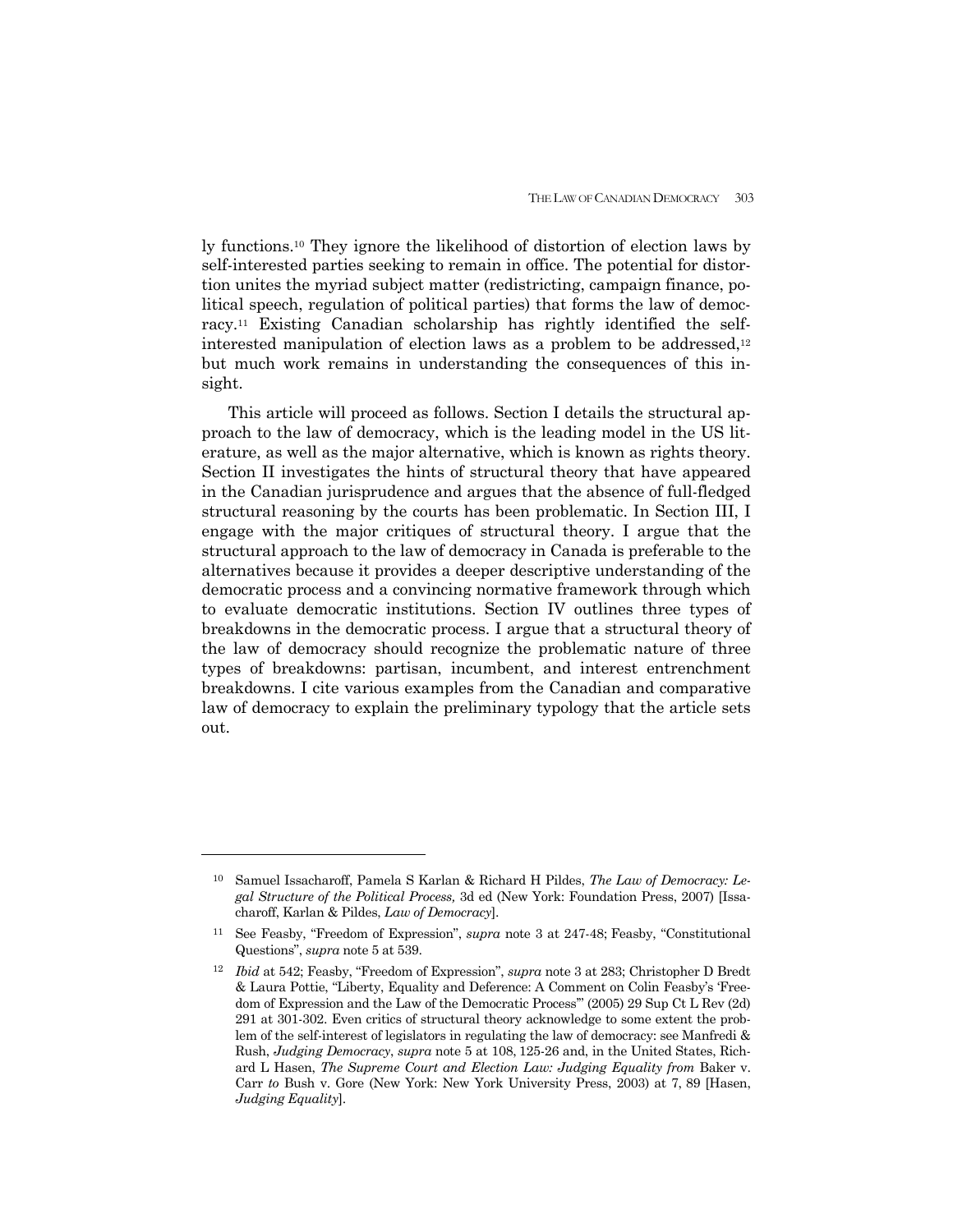## I. Theories of the Law of Democracy

## A. Introduction

 At this early juncture in the study of the law of democracy in Canada, the academic literature and judicial accounts remain undertheorized. The Supreme Court first introduced the concept of "effective representation" in *Carter*. Since *Carter,* the Court has been applying the doctrine on a caseby-case basis, often with incongruous results. Like the US Supreme Court, the Supreme Court of Canada has no theory of democracy to inform the content that it must pour into the effective representation doctrine.13 The Court has also interpreted section 3 of the *Charter* to include the right to "meaningfully participate" in an election, though there is potentially some conflict between effective representation and meaningful participation.14 The meaning of that phrase shifts with each new area of election law attended to by the Court. This confusion stems to a great extent from the lack of any overarching, consistent theoretical framework to link the various areas of the law of democracy together. In the US literature, two main theories have developed seeking to guide thinking in this area: structural theory and rights theory. I examine each in turn, though focusing at this juncture more extensively on structural theory, which is the leading approach. I examine rights theory in greater detail in Section III. B.

## B. The Structural Approach

-

 Structural theory of the law of democracy derives from the "political competition" approach advanced by Samuel Issacharoff and Richard Pildes.15 The political competition approach defines the primary role of

<sup>13</sup> Some commentators laud a lack of an overarching theory of the law of democracy in courts: see e.g. Daniel H Lowenstein, "The Supreme Court Has No Theory of Politics— And Be Thankful for Small Favors" in David K Ryden, ed, *The U.S. Supreme Court and the Electoral Process* (Washington, DC: Georgetown University Press, 2000) 245. Others advance theories that, they argue, the Supreme Court should adopt: see e.g. Issacharoff & Pildes, "Politics As Markets", *supra* note 9; Guy-Uriel E Charles, "Democracy and Distortion" (2007) 92:4 Cornell L Rev 601.

<sup>14</sup> Manfredi & Rush*, Judging Democracy*, *supra* note 5 at 116.

<sup>&</sup>lt;sup>15</sup> Issacharoff and Pildes have jointly, separately, and with others published a large body of work outlining their approach and applying it to specific areas of the law of democracy. I rely primarily here on Issacharoff & Pildes, "Politics As Markets", *supra* note 9; Samuel Issacharoff & Pamela S Karlan, "The Hydraulics of Campaign Finance Reform" (1999) 77:7 Tex L Rev 1705 [Issacharoff & Karlan, "Hydraulics"]; Richard H Pildes, "The Theory of Political Competition", Commentary, (1999) 85:8 Va L Rev 1605 [Pildes, "Political Competition"]; Samuel Issacharoff, "Gerrymandering and Political Cartels" (2002) 116:2 Harv L Rev 593 [Issacharoff, "Gerrymandering"]; Issacharoff, Karlan &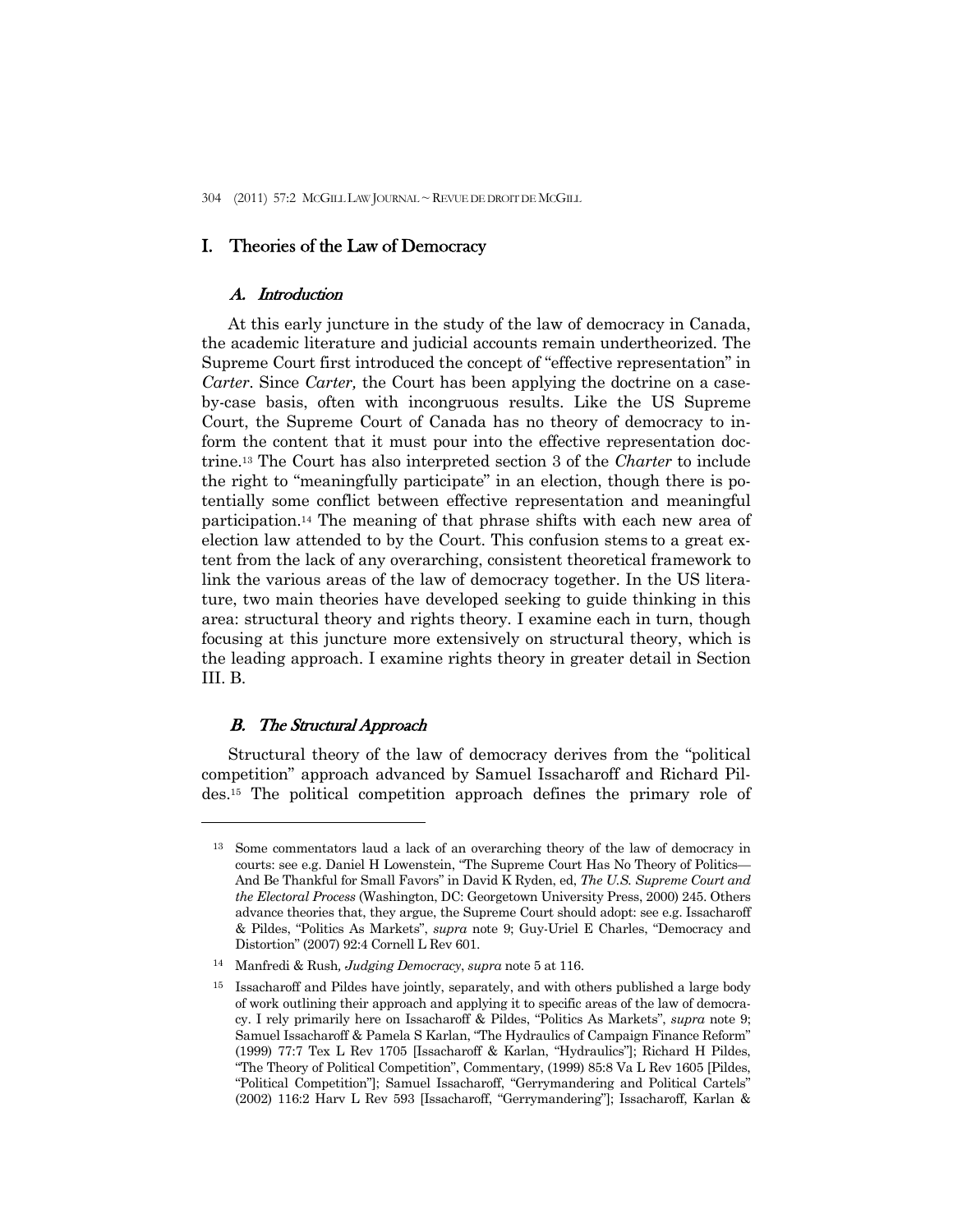courts in a democracy as ensuring that political insiders do not use their existing political authority to "chok[e] off the channels of political change to ensure that they will stay in and the outs will stay out."16 Courts must function as antitrust regulators do in the economic market to ensure that the political market remains competitive. Incumbents must be prevented from self-interestedly frustrating the proper formation of democratic majorities or restricting the political power of minorities. The normative thrust of this approach is to ensure that incumbents are not able to insulate themselves from political and legal accountability. The political competition approach deviates from the traditional posture of constitutional law by emphasizing the systemic effects on voters and democratic institutions of legal rules rather than the constitutional harm those rules may perpetrate against individual rights.

 New versions of the structural approach have critiqued the use of the antitrust model<sup>17</sup> or looked to anti-domination as a concept to guide thinking on the law of democracy.18 Another has critiqued the earlier versions for not recognizing the need for dual-track consideration of individual rights with structural themes.19 These new versions, however, all recognize the need for a general structural framework and are justly classified as variants of structural theory.

 As I understand it, there are four main features of the competition approach: (1) a view of the state as perpetually subject to capture by selfinterested incumbents; (2) a claim that a singular focus by courts on the

 $\overline{a}$ 

Pildes, *Law of Democracy, supra* note 10; Richard H Pildes, "The Supreme Court, 2003 Term—Foreword: The Constitutionalization of Democratic Politics"(2004) 118:1 Harv L Rev 28 [Pildes, "Constitutionalization"]; Richard H Pildes, "What Kind of Right is 'the Right to Vote'?", online:(2007) 93 Va L Rev In Brief 45 <http://www.virginialawreview. org> [Pildes, "Right to Vote"]; Samuel Issacharoff, "The Constitutional Logic of Campaign Finance Regulation" (2009) 36:2 Pepp L Rev 373 [Issacharoff, "Constitutional Logic"]. Pildes's otherwise notable work on "expressive harms" in democracies is less relevant to outlining structural theory in general. See Richard H Pildes & Richard G Niemi, "Expressive Harms, 'Bizarre Districts,' and Voting Rights: Evaluating Election-District Appearances After *Shaw v. Reno*" (1993) 92:3 Mich L Rev 483; Richard H Pildes, "Why Rights are Not Trumps: Social Meanings, Expressive Harms, and Constitutionalism" (1998) 27:2 J Legal Stud 725. Issacharoff's writing on the US *Voting Rights Act* is also less directly relevant. See Samuel Issacharoff, "Is Section 5 of the Voting Rights Act a Victim of Its Own Success?" (2004) 104:6 Colum L Rev 1710 [Issacharoff, "Section 5"].

<sup>16</sup> John Hart Ely, *Democracy and Distrust: A Theory of Judicial Review* (Cambridge, Mass: Harvard University Press, 1980) at 103.

<sup>17</sup> See e.g. Schleicher, *supra* note 9.

<sup>18</sup> Yasmin Dawood, "The Antidomination Model and the Judicial Oversight of Democracy" (2008) 96:5 Geo LJ 1411 [Dawood, "Antidomination Model"].

<sup>19</sup> Charles, *supra* note 13 at 649-59.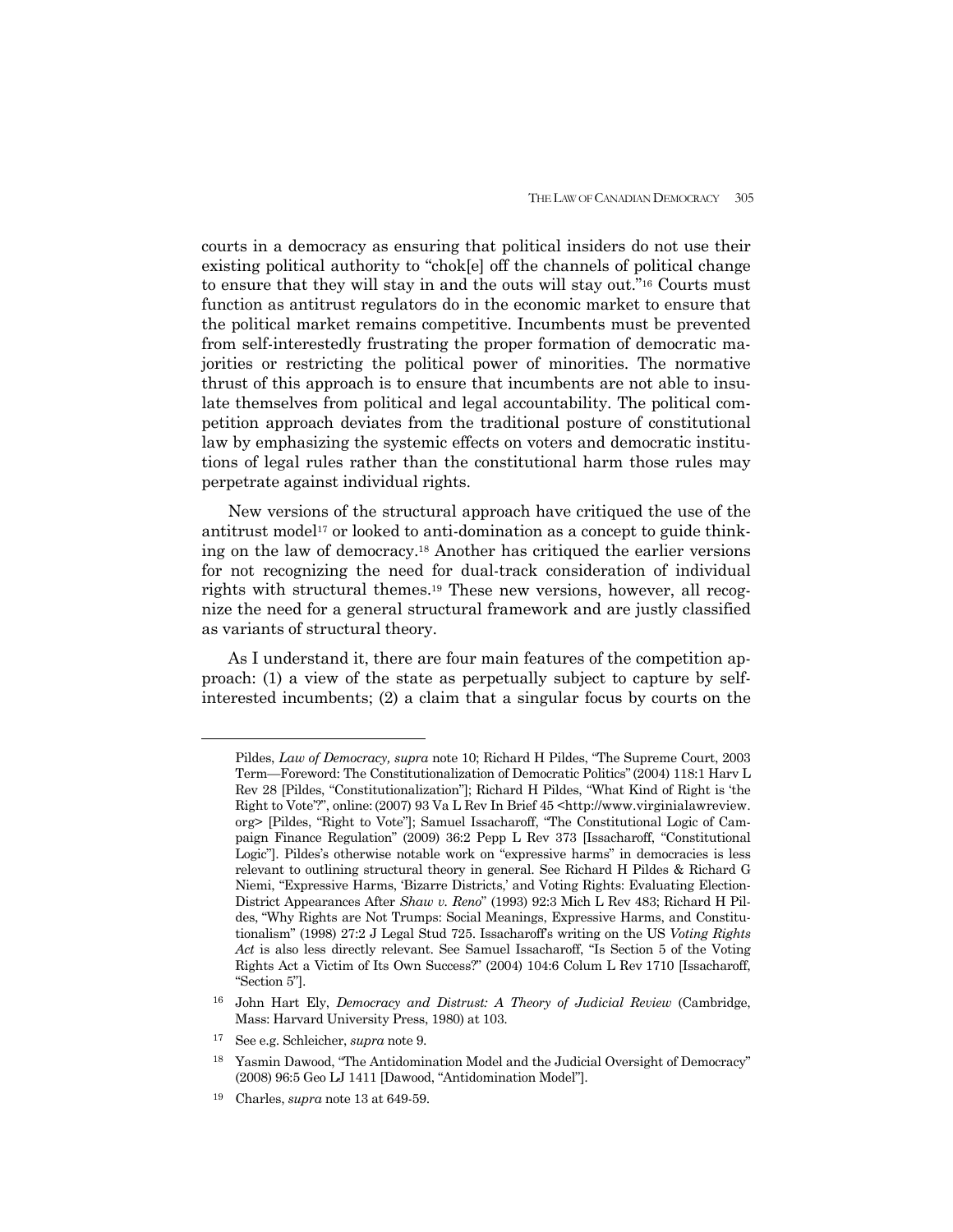constitutional harm to the individual claimant is insufficient for election law because the real concerns to be addressed are systemic harms; (3) a normative valuation of electoral competition as the best guarantor against self-interested lock-ups of the political process by incumbents; and (4) an adoption of a minimalist version of democracy as the baseline level for interventions to break up lock-ups of the process. I deal with each aspect of the theory in turn.

#### 1. Self-Interest and the State

-

 First, Issacharoff and Pildes reject a view of the state and the incumbent representatives who form the government as altruistic trustees of the public will deliberating and acting upon the common good.20 Rather, they identify state actors as individuals capable of acting in their own interests, rather than in the interests of those they are supposed to represent. Though Pildes in particular has criticized public choice approaches to democracy,<sup>21</sup> the link between public choice and the competition approach to the law of democracy, at least in how the state is conceived, seems clear. Issacharoff and Pildes depart from public choice by adopting a weaker version of the rational choice assumptions about the state.22 Public choice theory asserts that all aspects of the state are likely to be captured or plagued by self-interested manipulation. Issacharoff and Pildes make the narrower claim that it is on the law of democracy that political actors are particularly self-interested.23 The potential for selfinterested political actors to use the legislative and regulatory tools of the

<sup>&</sup>lt;sup>20</sup> This is a theme running through their work. See especially Issacharoff & Pildes, "Politics As Markets", *supra* note 9 at 647-49; Pildes, "Political Competition", *supra* note 15 at 1610-11.

<sup>21</sup> Richard H Pildes & Elizabeth S Anderson, "Slinging Arrows at Democracy: Social Choice Theory, Value Pluralism, and Democratic Politics" (1990) 90:8 Colum L Rev at 2121.

 $22$  They critique the "reductionist motivational psychology" of public choice, but also seek to expand the public choice-inspired view of political markets ("Politics As Markets", *supra* note 9 at 649-50). They do not dispute the power of the general insight found in public choice regarding the risk of self-interested behaviour by political actors. Instead, they argue that this insight has not been expanded in order to account for the selfinterested manipulation of election law, particularly through political parties.

<sup>&</sup>lt;sup>23</sup> They argue that because politics functions as a market, it is vulnerable to anticompetitive behaviour as economic markets are ("Politics As Markets", *supra* note 9 at 646). Pildes claims that "[d]emocratic systems are subject to certain characteristic manipulations" by political insiders ("Political Competition", *supra* note 15 at 1611). See also Pildes, "Constitutionalization", *supra* note 15 at 43-44: "the power to design and revise the ground rules of democracy itself must reside somewhere. As long as some of that power rests with self-interested political actors, as it almost inevitably will, electoral accountability will be fragile."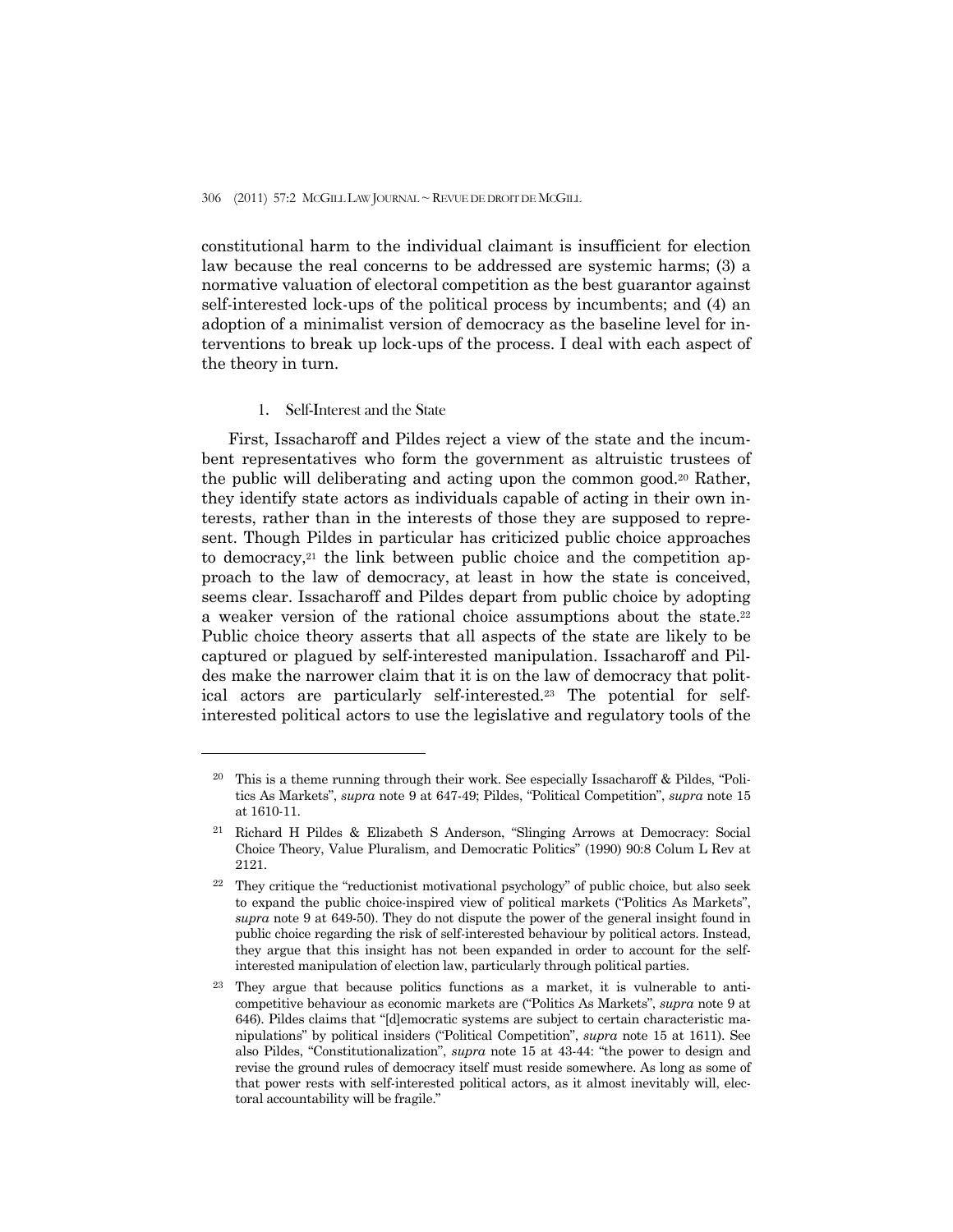state for their own ends is particularly endemic on their view on election law. Politicians are able to design the rules of the very game that they must compete in to attain and remain in office. Seemingly small manipulations of the democratic process, such as access to primary ballots, can lead to far-reaching electoral consequences.<sup>24</sup>

 Whether one is willing to adopt a public choice approach to election law or not, the narrower claim that self-interested political actors can manipulate democratic procedures to their own benefit is plausible and convincing. Political science scholarship has established that the leading determinant of electoral system change, for example, is whether the governing party will gain seats in the next election.<sup>25</sup> These results suggest that the anticipated partisan consequences of election law reforms guide government decision making. Examples abound in both Canada and the United States of incumbents manipulating election laws for their own benefits. The so-called "White Primary Cases" are a notable example in the United States.26 In Canada, changes to campaign finance regulation by Prime Minister Harper's government have had a marked partisan impact and were likely the product of partisan motivation.27

#### 2. Individual Rights and Systemic Harm

 Second, competition theory claims that an individual rights perspective alone is insufficient to grapple with the full reality of what is at stake in the law of democracy. This is so in their argument not because election laws necessarily engage group rights, but because the underlying concerns are generally structural ones about the operation of democracy.28 Take vote dilution, for instance. In the seminal American case of *Baker v. Carr*,29 the US Supreme Court found the overrepresentation of rural vot-

 $24$  Issacharoff and Pildes document the extensive impact of seemingly marginal changes in rules regulating primaries in the so-called "White Primary Cases" in the US South prior to World War II ("Politics As Markets", *supra* note 9 at 652-68). They argue that these rules were self-interested attempts to limit the influence of certain aggregations of voters, particularly racial minorities. See also Pildes, "Political Competition", *supra* note 15 at 1617.

<sup>25</sup> Carles Boix, "Setting the Rules of the Game: The Choice of Electoral Systems in Advanced Democracies" (1999) 93:3 American Political Science Review 609.

<sup>26</sup> See Issacharoff & Pildes, "Politics As Markets", *supra* note 9 at 652-68 (access to competition in primaries in the US South was restricted to minimize African-American political power through the manipulation of the rules governing primaries).

<sup>27</sup> Feasby, "Constitutional Questions", *supra* note 5 at 537-39.

<sup>28</sup> Issacharoff & Pildes, "Politics As Markets", *supra* note 9 at 648; Pildes, "Political Competition", *supra* note 15 at 1608-609; Pildes, "Constitutionalization", *supra* note 15 at 46-47.

<sup>29</sup> *Supra* note 2.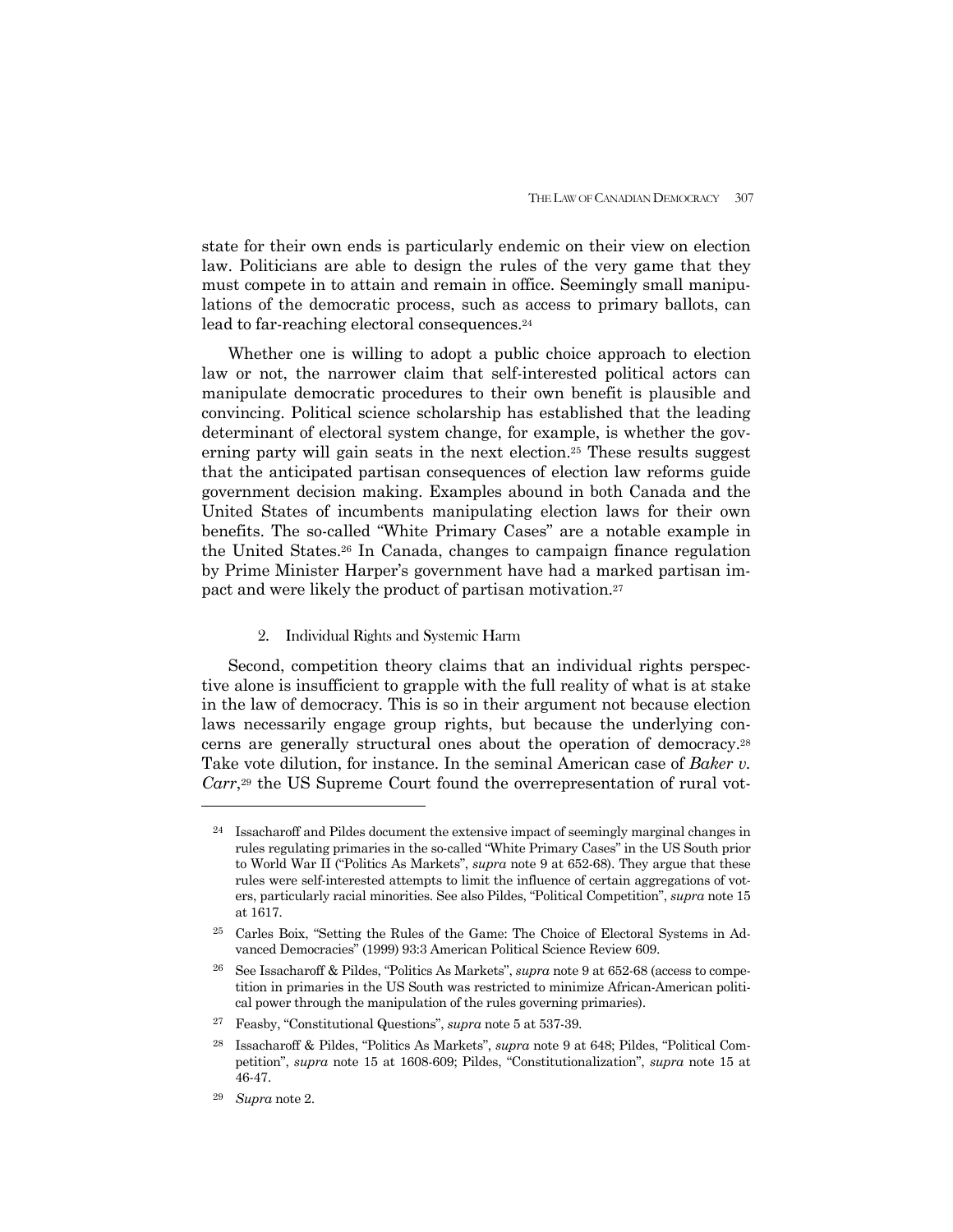ers due to a failure to reapportion Tennessee's legislative districts to be justiciable. Of concern in the case, however, was not only the violation of Mr. Baker's right to an equal vote, but also the systemic consequence of permitting the legislature to over-represent the interests of one aggregation of voters.30 Similarly, in campaign finance cases, at stake is not simply the application of the spending or funding rule in the given case but also the consequences that the preservation or elimination of the rule will have downstream. Eliminating the ban on corporate spending during election campaigns, as the US Supreme Court recently did in *Citizens United v. Federal Election Commission*,31 for example, has the potential to augment the leverage of lobbyists, who can threaten corporate spending against an incumbent. On a structural view, what was truly at stake in *Citizens United* went far beyond the specific issue of corporate spending.

#### 3. Electoral Competition

 Third, structural theory in the United States views electoral competition between parties as the most effective means by which to achieve electoral accountability. Incumbents attempt to insulate themselves from the disapproval of voters during election time by designing rules to favour themselves and to disadvantage their electoral competitors. They alter electoral maps under the practice of partisan gerrymandering, for example, to enhance the possibility that their party will win a majority of districts. The goal is to enhance their electoral prospects; the route that is taken is to manipulate the rules of the game. Structural theorists argue that these types of manipulations reduce electoral competition and thereby hinder electoral accountability. Accountability is preserved when political actors are prevented from reducing competition.

4. Minimalist Assumptions Regarding Democracy

 Fourth, Issacharoff and Pildes's approach adopts a minimalist view of democracy as its starting point. In their work, they explicitly cite Schumpeter as an influence.32 Schumpeter argued that the basic content of de-

<sup>30</sup> *Ibid* at 226-27.

<sup>31 558</sup> US \_\_ , 130 S Ct 876 (2010) [*Citizens United*].

<sup>32</sup> Issacharoff, "Gerrymandering", *supra* note 15 at 617, nn 85, 86; Pildes, "Constitutionalization", *supra* note 15 at 46-47 (discussing the minimum content of democracy). See also Joseph A Schumpeter, *Capitalism, Socialism and Democracy*, 3d ed (New York: Harper & Brothers, 1942). Schumpeter's minimalist interpretation of democracy has been the subject of revised interest in recent years For a contemporary take on Schumpeter's democratic theory, see Richard A Posner, *Law, Pragmatism, and Democracy* (Cambridge, Mass: Harvard University Press, 2003) at 130*.* A recent critical view is ex-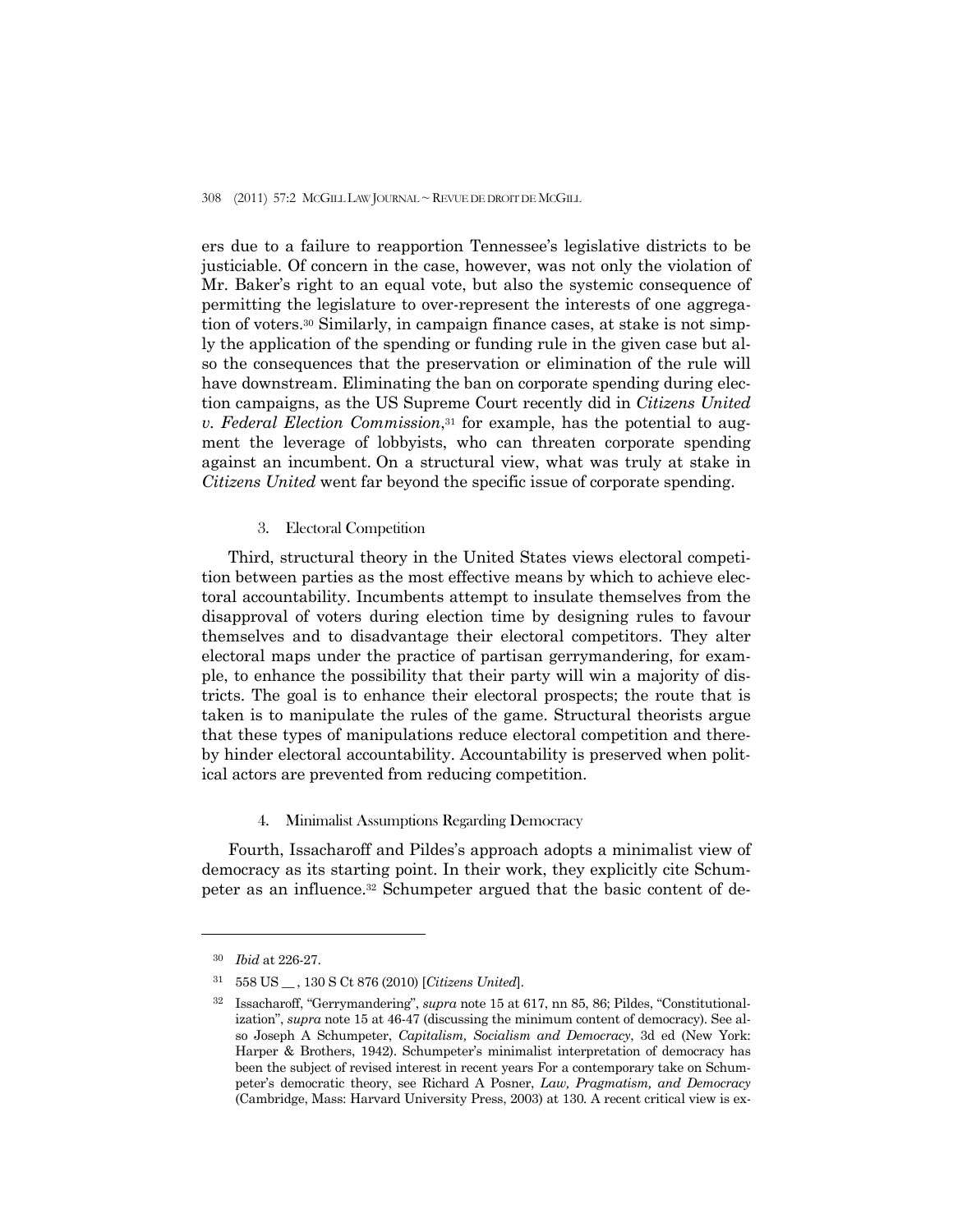mocracy was the alternation of electoral power among elites. Free and fair elections were thus the minimum content of a democracy. The emphasis on competition can be seen as a successor to Schumpeter's view.33 Without adequate electoral competition, individuals are deprived of the right to choose among alternative representatives, rendering elections meaningless.

## C. Rights Theory

 $\overline{a}$ 

 A rights approach takes the more traditional view that courts must apply constitutional law to redress individual harm to a particular voter.34 It is more skeptical of judicial intervention in the law of democracy and puts greater emphasis on constitutional text and existing doctrine. Rights theorists have criticized the political competition approach for having too much faith in the ability of judicial review to solve political problems, especially after *Bush v. Gore.*35 They have also questioned what democratic theory lies behind the political competition approach<sup>36</sup> or argued that competition theory is insufficiently attentive to myriad democratic values because of a singular focus on competition. While rights theorists are not united around any single logic as an alternative to political competition, they are joined together in their critique of the competition approach.

 The leading rights theorist is Richard Hasen. Hasen argues that election law, a term he prefers to the law of democracy, should be approached with substantive and not procedural theory. On his argument, equality rights form the basis of a normative evaluation of election laws. He argues that election laws should be understood as engaging either "core" equality rights or "contested" equality rights.37 On his view, core equality rights

pressed in John Medearis*, Joseph Schumpeter's Two Theories of Democracy* (Cambridge, Mass: Harvard University Press, 2001).

<sup>33</sup> Schleicher, *supra* note 9 at 171-73 (critiquing Issacharoff and Pildes for ignoring Schumpeter's emphasis on stability, which is an essential component of his theory of democracy).

<sup>34</sup> Richard L Hasen, "The 'Political Market' Metaphor and Election Law: A Comment on Issacharoff and Pildes" (1998) 50 Stan L Rev 719; Hasen*, Judging Equality*, *supra* note 12; Daniel Hays Lowenstein, Richard L Hasen & Daniel P Tokaji, *Election Law: Cases and Materials*, 4th ed (Durham, NC: Carolina Academic Press, 2008); Nathaniel Persily, "In Defense of Foxes Guarding Henhouses: The Case for Judicial Acquiescence to Incumbent-Protecting Gerrymanders" (2002) 116:2 Harv L Rev 649.

<sup>35 531</sup> US 98, 121 S Ct 525 (2000). This is Nathaniel Persily's main criticism (*supra* note 34)*.*

<sup>36</sup> Hasen*, Judging Equality*, *supra* note 12 at 144-51.

<sup>37</sup> *Ibid* at 7. See Feasby's discussion of Hasen's theory in *"*Freedom of Expression", *supra*  note 3 at 280-82.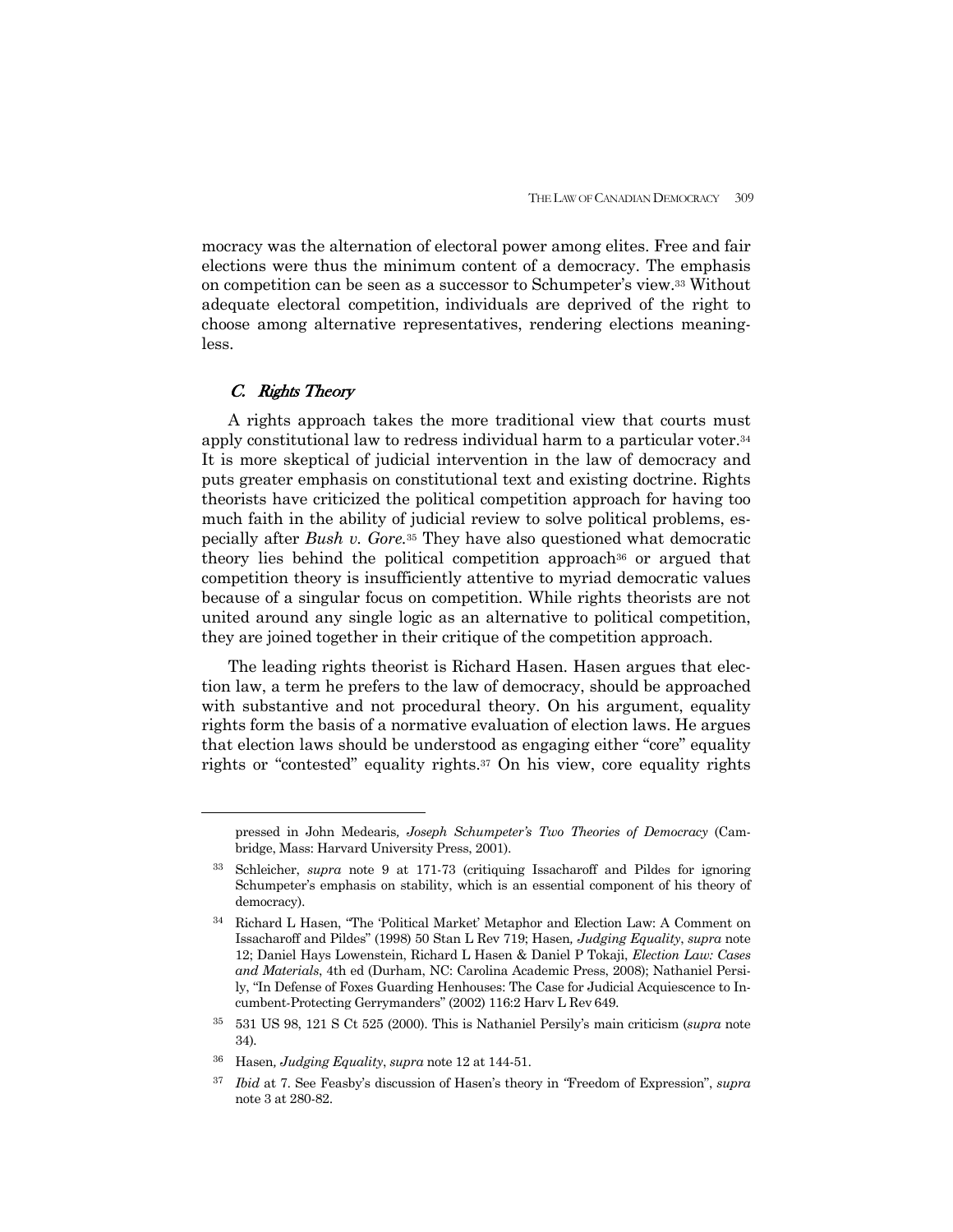are those "few basic rights essential to a contemporary democracy,"38 which are supported by a social consensus in their favour. Contested rights are categorized as rights around which no social consensus exists. He argues that courts should uphold only core equality rights and leave contested rights to be determined by legislatures and executives. Judicial review becomes problematic in his theory when it strays beyond policing the "minimal requirement[s] for democratic government."39 Review of contested rights places courts outside of their legitimate role, as their analysis becomes dependent upon shifting public views of what democracy requires.

 Hasen acknowledges that mitigating the self-interested actions of political actors must be a goal of election law, which is a core concern of structural theory.40 Problems of self-interest should be addressed not by focusing exclusively on political competition or structural concerns, but through what he calls the "collective action principle".41 This principle embodies the idea that governments should not be able to prevent citizens from deliberately exercising their right to act collectively within a democracy. At its root, Hasen's theory espouses judicial restraint. His theory does not trust courts to achieve anything more than adequate policing at the extremes of established equality jurisprudence. Courts should wait for social consensus to develop on contested equality rights issues before plunging into the "political thicket".42

## II. Structural Themes in the Canadian Law of Democracy

## A. Jurisprudence on Section 3 of the Charter

 In this section, I consider the instances in which the Supreme Court of Canada has raised the problem of self-interested behaviour in its law of democracy jurisprudence. I also consider the main scholarly literature on the Canadian law of democracy that engages with structural theory. I argue that the same basic concerns that animated the emergence of structural theory in the United States exist in Canada, though like American

-

41 *Ibid* at 89. See also *ibid* at 147.

<sup>38</sup> Hasen, *Judging Equality*, *supra* note 12 at 81.

<sup>39</sup> *Ibid* at 7, 144-51.

<sup>40</sup> *Ibid* at 89, 135 (discussing self-interested behaviour). Hasen finds similarities between his theory and that of Pildes. He argues that his and Pildes's views are similar, because they would both require judges to balance interests in determining equality rights within the election law sphere (*ibid* at 147).

<sup>42</sup> The term "political thicket" comes from Justice Frankfurter in *Colegrove v Green* 328 US 549 at 556, 66 S Ct 1198 (1946).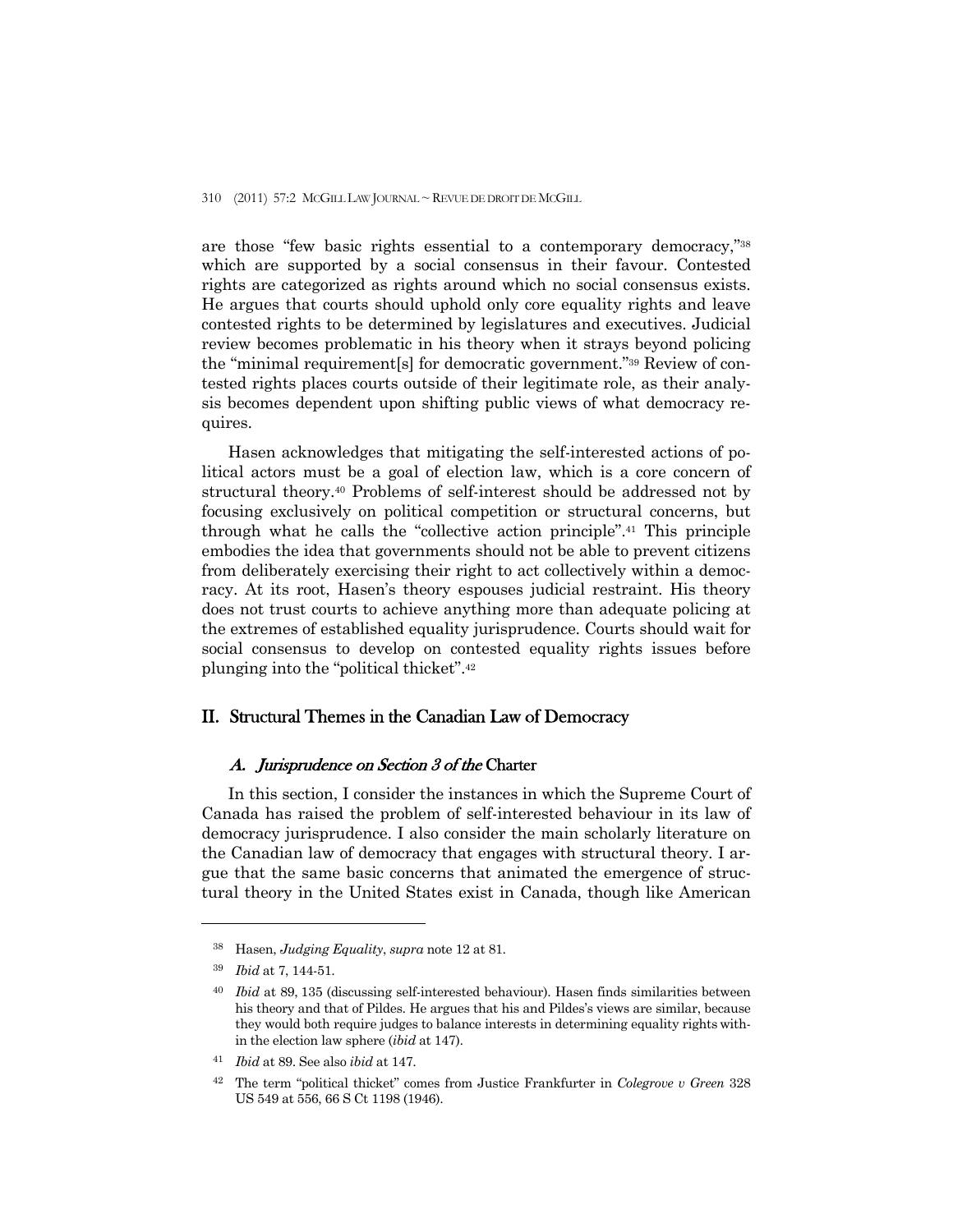courts, Canadian courts have not fully grappled with the problem of selfinterested manipulation of the democratic process.43 Being less than fully engaged with this problem means that the courts are unlikely to be overseeing the democratic process to an extent sufficient to ensure its proper functioning. It also implies that the doctrinal framework used by the courts on section 3 of the *Charter* will not capture the political motivations and consequences underlying election laws.

 The clearest example of structural concerns in the Canadian jurisprudence comes from the dissent in *Harper v. Canada (Attorney General)*.44 At issue in *Harper* were several provisions of the *Canada Elections Act*<sup>45</sup> that together limited spending46 by third parties (meaning entities other than political parties), imposed disclosure and registration requirements on third parties, and banned outright third party advertising on election day. The Alberta Court of Appeal found the provisions unconstitutional and not justified as reasonable limits under section 1 of the *Charter.* It objected in particular to the provisions limiting spending.<sup>47</sup> In a  $6-3$  decision, a majority of the Supreme Court of Canada found the provisions to be violations of the constitutional protection of free political expression in section 2(b) of the *Charter* but not to be violations of the right to vote protected in section 3, because they enhanced electoral fairness. The violations of section 2(b) were saved under section 1 as reasonable limits, and the law was upheld.

 In the dissenting opinion, Chief Justice McLachlin and Justice Major advanced a view of the state that would fit comfortably within a structural paradigm. They came very close to arguing that the legislation is unconstitutional because it is an incumbent protection device designed to keep the electoral playing field exclusively for political parties. They argued that the legislation works for political parties but not citizens (whom they equated with third parties). They did not take the next step and attribute an improper, unconstitutional purpose to the legislature in devising the rules at issue in *Harper,* but their minimal impairment analysis under section 1 verged on reaching the same conclusion. They wrote:

> It is not an exaggeration to say that the limits imposed on citizens amount to a virtual ban on their participation in political debate dur-

<sup>43</sup> See Feasby's discussion of the case law in "Freedom of Expression", *supra* note 3 at 282- 88.

<sup>44 2004</sup> SCC 33, [2004] 1 SCR 827, McLachlin CJC and Major J, dissenting [*Harper*].

<sup>45</sup> SC 2000, c 9, ss 323, 350-57, 359-60, 362.

<sup>46</sup> The limits were \$3,000 per electoral district and \$150,000 nationally (*ibid*, s 350). These were very modest sums, especially the national level restriction given the cost required to purchase advertising in a major newspaper or on national television.

<sup>47</sup> *Harper v Canada (AG)*, 2002 ABCA 301, 320 AR 1.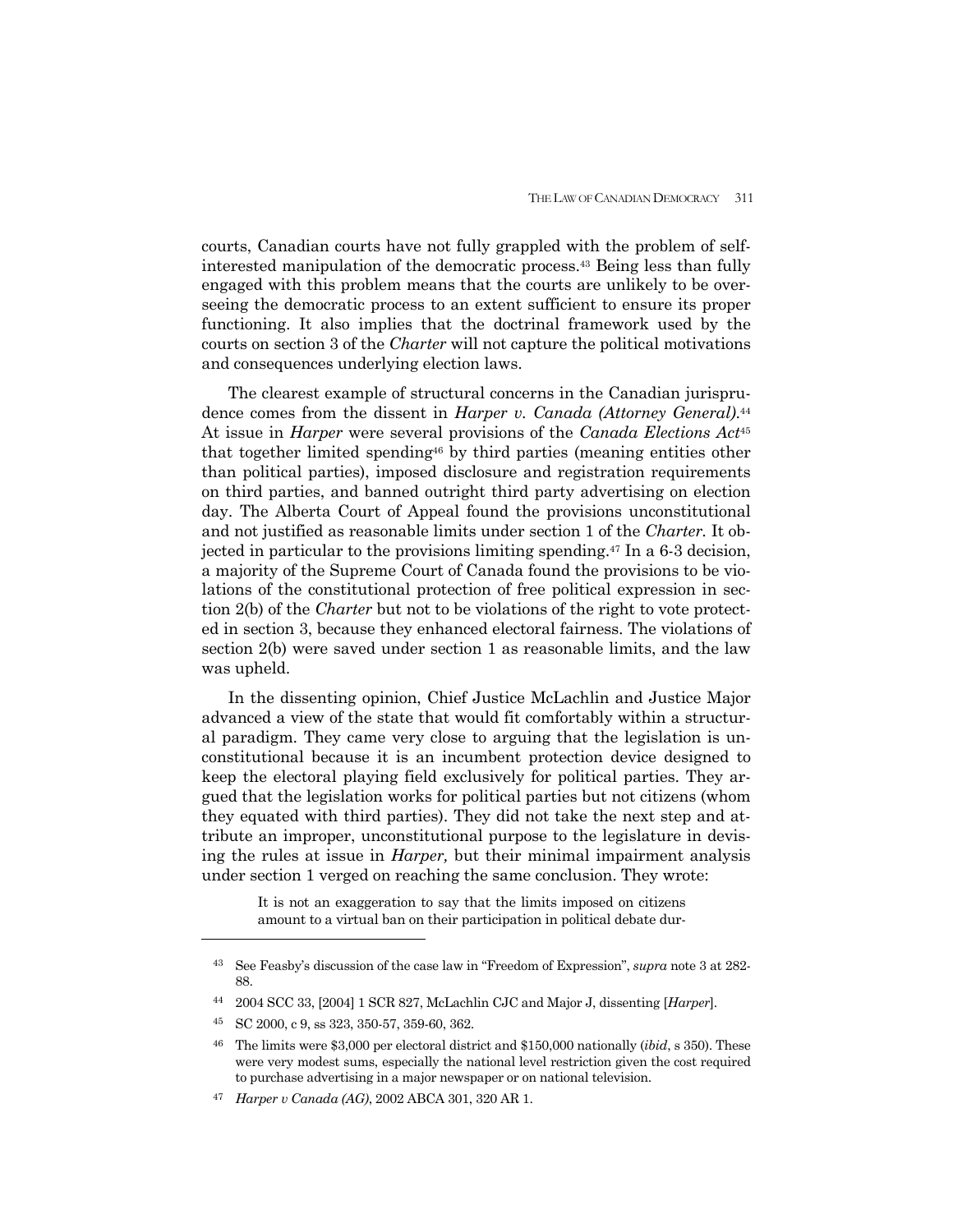ing the election period. In actuality, the only space left in the marketplace of ideas is for political parties and their candidates. The right of each citizen to have her voice heard, so vaunted in *Figueroa* is effectively negated unless the citizen is able or willing to speak through a political party.48

 I am inclined to favour the majority's conclusion in *Harper* that some limits can be imposed on third party spending because of the need to ensure the opportunity for meaningful participation for all individuals in a democracy.49 The spending limits were sufficiently low, however, that on the particular facts of the case, one should have serious doubts as to the purpose of the legislation and the validity of the provisions, as the dissent suggests. The dissent highlights the need for Canadian courts to at least acknowledge the potential for structural breakdowns. The dissenting justices point out the potential for self-interested election laws to be passed by a House of Commons composed of representatives who generally benefit by retaining control over what is spent and who can speak during election campaigns. The spending limits were low enough that political parties were to some extent squeezing citizens and interest groups out.

 Several of the provisions at issue in *Harper* were "election period" regulations*.*50 Because, in parliamentary systems, the government of the day calls the election to begin and end within a short, fixed time period that is generally not known in advance, what election law permits or does not permit during the election period is of paramount importance in those democracies.51 The potential for conflict between the principle of election period regulation and the preservation of rights to political speech came to a head before the European Court of Human Rights (ECHR), which struck down very restrictive British election period rules on third party spending in *Bowman v. United Kingdom.*<sup>52</sup> The British government ar-

<sup>48</sup> *Harper*, *supra* note 44 at para 35 [footnotes omitted].

<sup>&</sup>lt;sup>49</sup> This regulatory approach emphasizing political equality of course differs quite strikingly from current American approaches to the regulation of third party spending and political speech. See *Citizens United*, *supra* note 31*.* 

<sup>50</sup> Issacharoff, "Constitutional Logic", *supra* note 15 (discussion of election period regulation). The United States expanded election period regulation through the *Bipartisan Campaign Reform Act of 2002*, 2 USC § 431 (2006) (also known as "McCain-Feingold").

<sup>51</sup> Canada has of course passed federal fixed election date legislation setting a four-year period for Parliament. Because of the succession of minority governments, the fixed election date has not been applied. It is conceivable that election period regulation distinct from general election laws will be less relevant if fixed election dates are adhered to in the future as campaigning may effectively begin outside of the writ period. See *An Act to Amend the Canada Elections Act,* SC 2007, c 10, s 56.1.

<sup>52 (1998), 63</sup> ECHR (Ser A) 175, 26 EHRR 1 [*Bowman* cited to ECHR (Ser A)]. The United Kingdom passed new legislation in response. The new legislation preserved the legislative scheme, but upped the spending limits. Subsequent British case law narrowly in-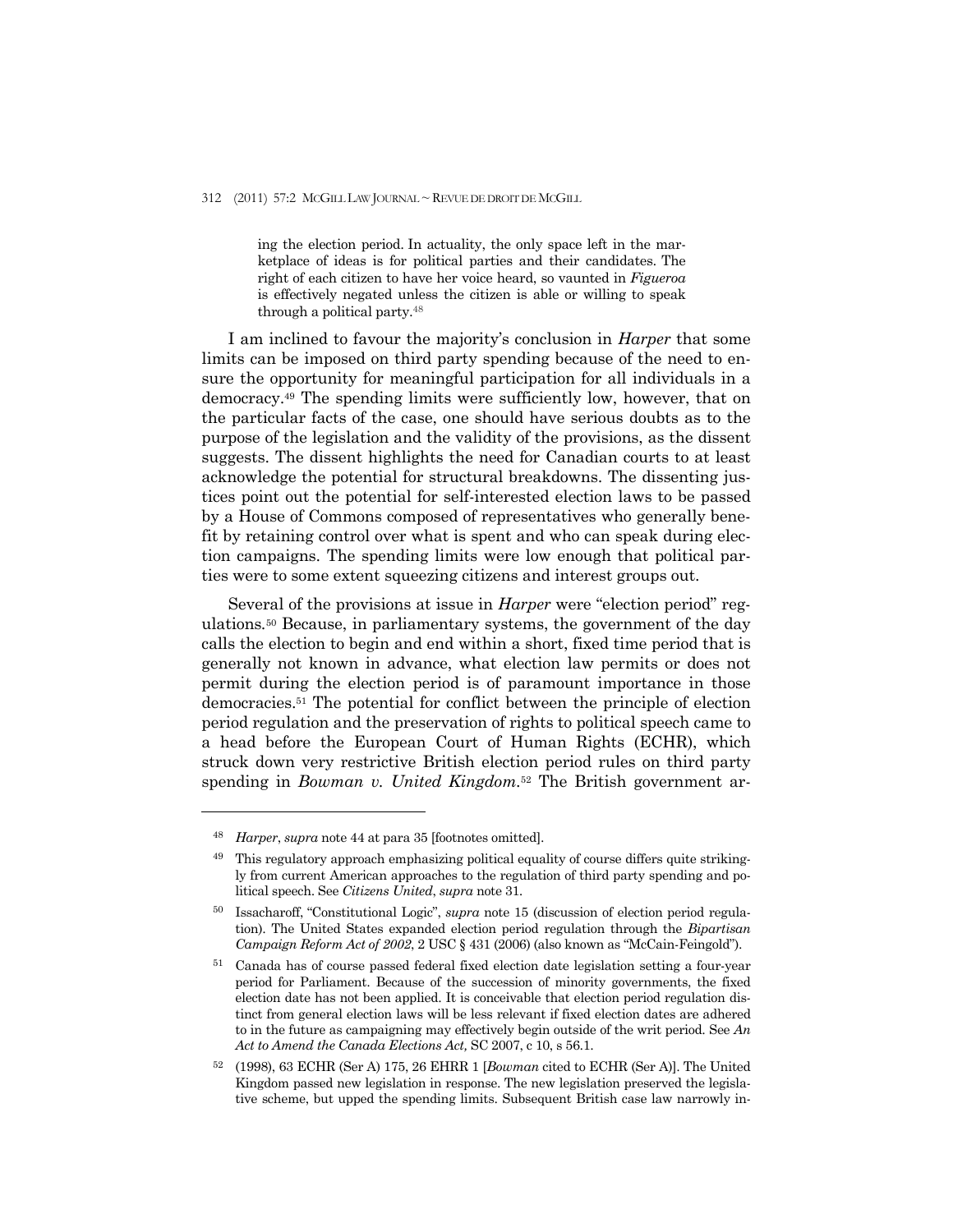gued the spending cap was essential to ensuring a fair election; the ECHR instead found the legislation to be counter to the guarantees of free elections and freedom of political speech in the *European Convention on Human Rights*.53

 Election period regulation raises two distinct structural issues related to the potential for manipulation by self-interested incumbents. First, a governing party may utilize election period regulation to disadvantage its direct electoral competitors, which are other political parties. For example, Canadian political parties face a cap on total spending during the election period. The limit depends on the number of districts contested by each party and the number of electors in each district.54 The limit was set at approximately \$20 million in the last election cycle for the three national parties. The spending limit put the parties on a relatively equal playing field, assuming they could raise or borrow the money to spend the maximum. With the combination of public financing and private donations, parties other than the Liberals and Conservatives are now able to spend the amount. The NDP spent the maximum in the last two elections for the first time in its history. If the governing party were to legislate a much higher spending level during the election period, we could wonder whether it did so to gain an electoral advantage. A higher spending limit would confer an advantage on the parties best able to raise private funds, unless there was a corresponding increase in public financing for all. Election period regulation can be as easily distorted to ensure partisan results as other parts of election law.

 Second, election period regulation can be exploited to privilege political parties at the expense of third parties and voters. This structural feature is recognized in *Bowman* and in the dissenting opinion in *Harper.*  The regulatory approach limiting the role of third parties in an election period is generally justified as an attempt to equalize the electoral playing field so that wealthy interests are not permitted to dominate and determine the outcome of elections by spending vast amounts of money.55 There is the potential, however, for election period regulation to be so strict as to

 $\overline{a}$ 

terpreted *Bowman* to permit this renewed attempt at regulation: Issacharoff, "Constitutional Logic", *supra* note 15 at 384-87.

<sup>53</sup> *Bowman*, *supra* note 52 at 188.

<sup>&</sup>lt;sup>54</sup> This formula prevents a regional party like the Bloc Québécois from using what was intended to be an amount adequate to contest a national campaign in a small numbers of districts.

<sup>55</sup> Colin Feasby has labelled this the egalitarian model: Colin Feasby, "*Libman v. Quebec (A.G.)* and the Administration of the Process of Democracy under the *Charter*: The Emerging Egalitarian Model" (1999) 44:1 McGill LJ 5 [Feasby, "The Egalitarian Model"].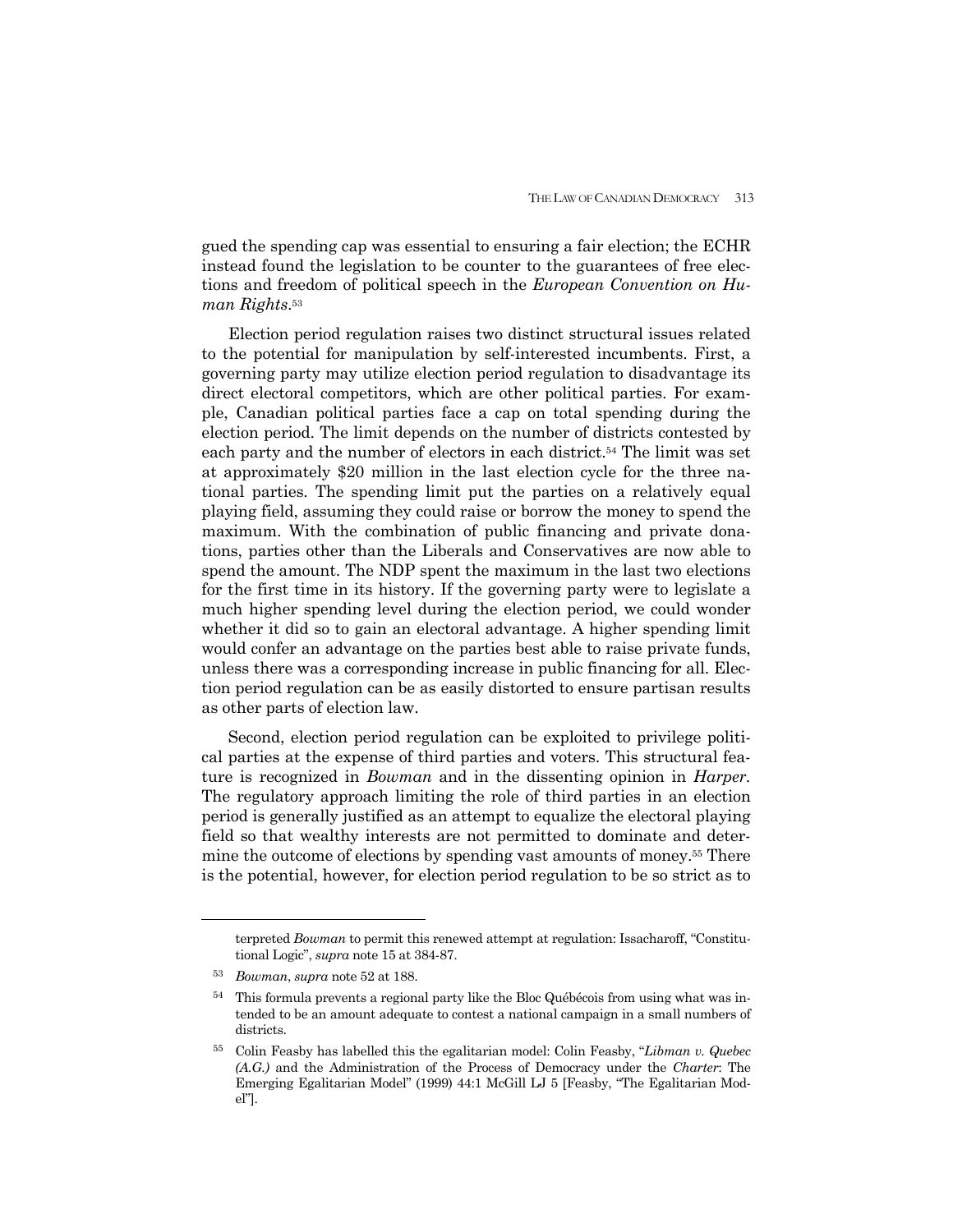result in the monopolization of the election period by political parties. This was the case with the spending restrictions in *Bowman* and to a lesser extent in *Harper*. The dissent in *Harper* did not fully develop these ideas, but hinted at their relevance to Canadian democracy.

 There is also some writing verging on a structural view in *Figueroa v. Canada (Attorney General)*,56 where the Supreme Court struck down the requirement that a party must field fifty candidates or more in a general election in order to be a registered political party. Only registered parties had the right to issue tax receipts for donations received outside of the election period, to transfer funds unspent by candidates to the party, and to have their candidates list their party affiliation on the ballot. Candidate deposits were also only party refundable to candidates who won less than 15 percent of the vote, which was often the case for those from small parties. Collectively, these rules were "a matter of life and death" for small parties.57 The "50 plus" rule worked against small parties who did not have the resources to field a larger slate of candidates, including the Communist Party of Canada led by Miguel Figueroa. The majority in *Figueroa* focused largely on the need to ensure that the individual voter may participate in the electoral process and considered whether the impugned provisions had that effect. The concurring opinion, however, recognized the role played by political parties in the creation of the provisions at issue, rather than only looking at their consequences. Most importantly, it acknowledged the potential for "manipulation" of electoral rules by political parties.58 The concurring opinion unfortunately did not expand on this point. The implication raised by the concurring opinion was that the major parties had colluded to pass rules harming their smaller competitors.

 A further structural strand can be found in the case law on access to the franchise. It is this area where the Supreme Court has most robustly policed democratic rights. The Court struck down federal legislation dis-

<sup>56 2003</sup> SCC 37, [2003] 1 SCR 912 [*Figueroa*].

<sup>57</sup> Heather MacIvor, "The Charter of Rights and Party Politics: The Impact of the Supreme Court Ruling in *Figueroa v. Canada (Attorney General)*" (2004) 10:4 IRPP Choices 2 at 8 [MacIvor, "Charter"].

<sup>58</sup> *Figueroa*, *supra* note 56 at para 173. The concurring opinion did also, however, explicitly state that there is nothing antithetical about favouring parties with "a broad base of support over marginal parties" (*ibid* at para 180). This last comment suggests the acknowledgement of the potential for manipulation only goes so far. Likely the court was merely trying to anticipate and reject any challenge to the SMP electoral system that favours large, centrist parties on the basis that smaller parties were not given proportional representation.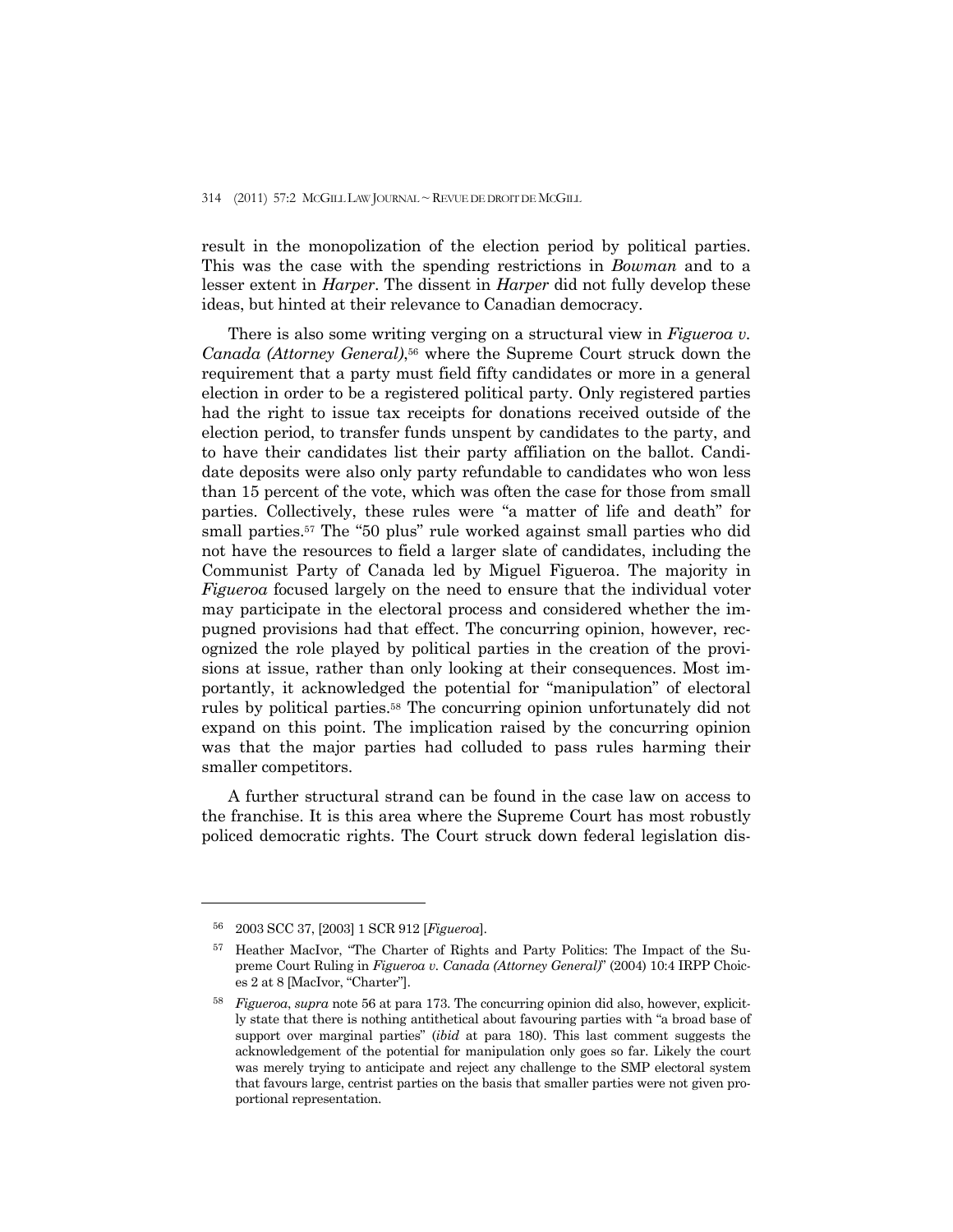enfranchising felons in *Sauvé No. 1*59 and then ruled that narrower legislation disenfranchising only certain felons passed in response to *Sauvé No. 1* was also unconstitutional.<sup>60</sup> Again, the Court came close to expressing a structural rationale. The reasoning in *Sauvé No. 2* can be seen as going beyond concerns for the individual harm to particular disenfranchised voters. The Court raised the additional concern about the legitimacy of the House of Commons, selected by an electorate that excludes felons, deciding that felons should remain disenfranchised.61 Raising the legitimacy concern was a major step forward in the jurisprudence because it showed the potential for the democratic process to be flawed. The Court did not, however, take the next step and explain why disenfranchising unpopular groups is likely to be suspect: there is an ongoing risk that incumbents will diminish their accountability to the electorate by disenfranchising voters likely to be hostile to them.

## B. Canadian Scholarship

 The structural concern with self-interested legislative behaviour has been raised in the Canadian literature, $62$  though I would argue the implications of the problems posed by self-interested behaviour have not yet been fully explored. Recent political science scholarship has endorsed the view that prior to 1993, the major parties colluded to exclude smaller parties and to jointly extract benefits from the state to make up for losses due to dwindling social bases of support.63 Heather MacIvor argues that during this period, parties sought to "promote the security of the 'ins' and minimize challenges from the 'outs.' The shared interests of the cartel take precedence over the interests of society and the health of democracy, and competition among its members is muted."64

 The Court's jurisprudence has been debated in the growing literature as a choice between an egalitarian and a libertarian model of the law of

<sup>59</sup> *Sauvé v Canada (AG)*, [1993] 2 SCR 438, 153 NR 242 [*Sauvé No 1*], aff'g (1992), 7 OR (3d) 481, 89 DLR (4th) 644 (CA).

<sup>60</sup> *Sauvé v Canada (Chief Electoral Officer)*, 2002 SCC 68, [2002] 3 SCR 519 [*Sauvé No 2*]*.* 

<sup>61</sup> *Ibid* at para 32.

<sup>62</sup> See Feasby, "Freedom of Expression", *supra* note 3 at 283, 285-86; Carter, "Electoral Boundaries", *supra* note 3 at 88; Bredt & Pottie, *supra* note 12 at 292, 301-302; Feasby, "Constitutional Questions", *supra* note 5 at 542-43. Manfredi and Rush identify the problem but are ultimately more equivocal about it than other commentators as they are concerned primarily with judicial overreach (*Judging Democracy*, *supra* note 5 at 90).

<sup>63</sup> Heather MacIvor, "Do Canadian Political Parties Form a Cartel?" (1996) 29:2 Canadian Journal of Political Science 317 [MacIvor, "Cartel"].

<sup>64</sup> *Ibid* at 320.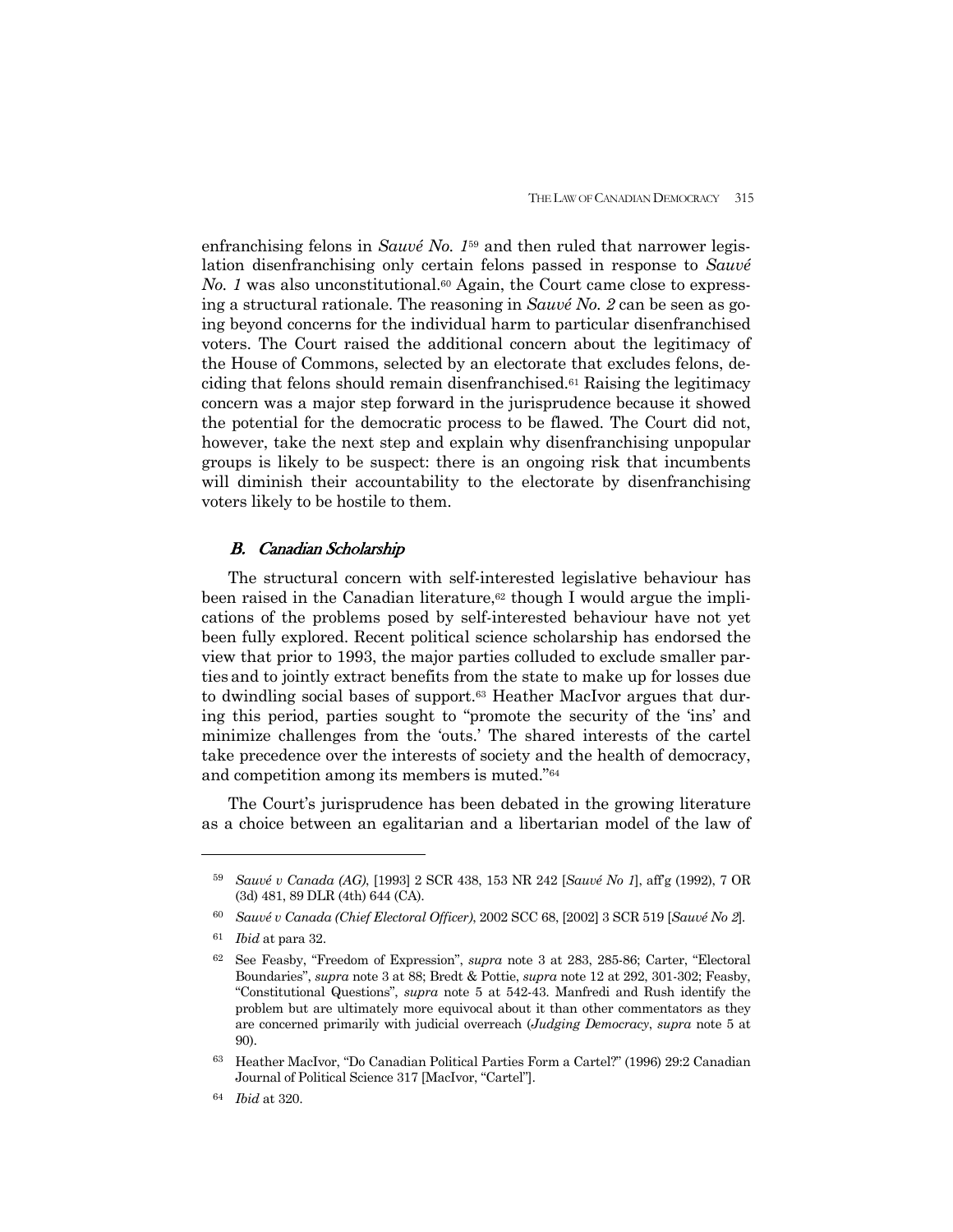democracy.65 Colin Feasby and Heather MacIvor have separately advanced the argument that the Court was adopting an egalitarian model, particularly in its campaign finance jurisprudence,66 largely in contrast to the more libertarian approach taken by the US Supreme Court.<sup>67</sup> Manfredi and Rush have critiqued the egalitarian argument as an incorrect reading of the case law. They argue that cases such as *Libman* and *Figueroa* are at most qualified endorsements of the egalitarian model.<sup>68</sup> Their claim is that there is a great deal of convergence between Canadian and American jurisprudence, with the same issues dividing each supreme court internally.69

 Feasby has presented the most developed structural approach, what he terms "process theory lite".70 In his article, "Freedom of Expression and the Law of the Democratic Process", Feasby provides a description of the process theory of John Hart Ely, and then a brief overview of the arguments of Issacharoff and Pildes. His goal in the article is to reconcile process theory with both the Supreme Court of Canada's normative analysis and the egalitarian model that, he argued in earlier articles, was evident in the jurisprudence. He believes that process theory is "germane to the review of the laws that govern the democratic process."71 He claims that process theory is consistent with the egalitarian model evident in cases such as *Figueroa, Libman,* and *Harper*.72 Feasby argues that, as most cases are decided at the section 1 stage, process theory should inform the section 1 test in order to deal with the problem of self-interest. In his formulation of the test, courts should defer to legislative objectives, but not to

<sup>65</sup> See e.g. Manfredi & Rush*, Judging Democracy*, *supra* note 5 at 94-109.

<sup>66</sup> Feasby, "The Egalitarian Model", *supra* note 55; Feasby, "Freedom of Expression", *supra* note 3 at 277-82; Feasby, "Constitutional Questions", *supra* note 5 at 540, 553, 562; Colin Feasby, "The Supreme Court of Canada's Political Theory and the Constitutionality of the Political Finance Regime" in KD Ewing & Samuel Issacharoff, eds, *Party Funding and Campaign Financing in International Perspective* (Oxford: Hart, 2006) 243; MacIvor, "Charter", *supra* note 57. Their work relies on the earlier identification of an egalitarian-libertarian divide in Frederick Schauer, "Judicial Review of the Devices of Democracy" (1994) 94:4 Colum L Rev 1326. Manfredi and Rush critique the egalitarian model extensively (*Judging Democracy, supra* note 5 at 97-117).

<sup>67</sup> MacIvor, "Charter", *supra* note 57 at 5-6.

<sup>68</sup> Manfredi & Rush, *Judging Democracy*, *supra* note 5 at 102.

<sup>69</sup> *Ibid* at 115-17 (for a discussion of campaign spending decisions). Manfredi and Rush also advance their convergence argument in "Electoral Jurisprudence", *supra* note 5.

<sup>70</sup> See Feasby, "Freedom of Expression", *supra* note 3 at 277, 285-86; Feasby, "Constitutional Questions", *supra* note 5 at 542-44.

<sup>71</sup> Feasby, "Freedom of Expression", *supra* note 3 at 277.

<sup>72</sup> *Ibid* at 277-78 (discussing process theory), 250 (discussing *Libman*), 259 (discussing *Figueroa*), 269 (discussing *Harper*).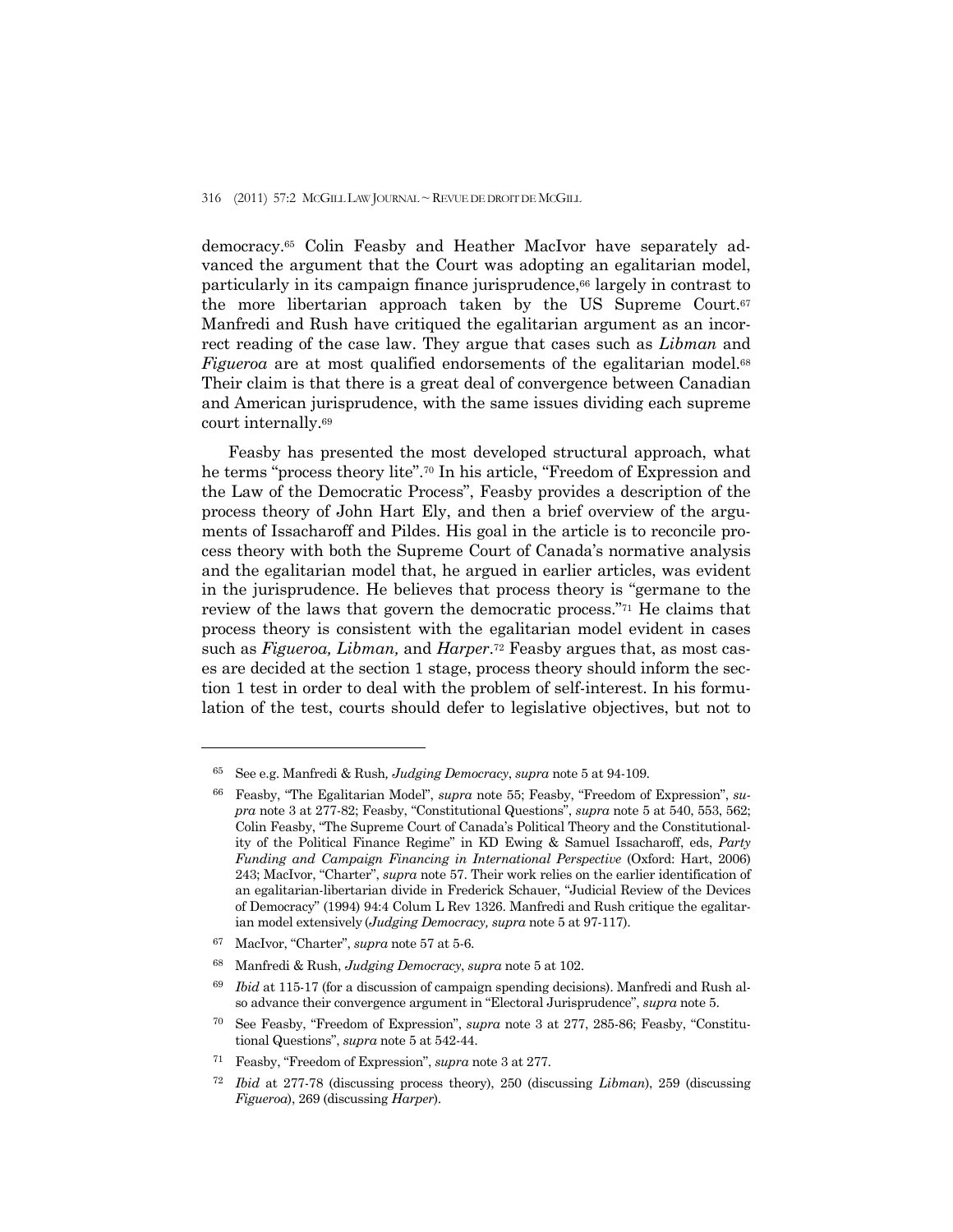legislative means.73 He asserts that this is the proper balance between policing self-interested behaviour without judicial overreach. Feasby's discussion of process theory, while focused more on Ely than on Issacharoff and Pildes, raises key structural concerns in the Canadian context.

## C. Current Democratic Practice

 Despite the hints of structural concerns in some of the jurisprudence and scholarly pushes in that direction, the Supreme Court currently does not have a framework for understanding and remedying self-dealing. Concerns regarding the lack of structural reasoning by the Court are not merely theoretical. If faced with an electoral map of the type at issue in *Carter,* it is unclear whether the Court would recognize the harm caused by partisan motives and effects or be equipped doctrinally to fix such a breakdown.

 Current democratic practice around campaign finance directly raises these issues. Feasby details how the campaign finance reforms introduced by the Conservative government in 2006 worked to the clear advantage of Conservatives.74 The Liberal Chrétien government had introduced a public financing scheme for parties based on a subsidy for each vote won in the previous election, while eliminating corporate funding of parties. The regime still permitted corporate donations to ridings or candidates in the amount of \$1,000. Individual donation limits were set at \$5,000, down from the previous \$10,000. The Chrétien plan envisioned public funding of parties with some limited corporate funding directed toward other outlets, in combination with a reduced role for large donors overall.75 The Conservative government cut the remaining outlets for corporate money, but also capped individual donations at \$1,000 adjusted for inflation (\$1,100 in 2011). The result was a mix of public and private funding, but with private funding determined entirely by small donations. As the party best able to raise small amounts of money from many individual donors, the new campaign finance regime was a success for the Conservative cause. More reliant on corporate donations, the Liberal Party was comparatively disadvantaged.

<sup>73</sup> *Ibid* at 285. See also Feasby, "Constitutional Questions", *supra* note 5 at 542.

<sup>74 &</sup>quot;Constitutional Questions", *supra* note 5 at 537-38.

<sup>75</sup> Not all election laws will be distorted. The Chrétien era party funding reforms do not appear to have been motivated by partisan considerations. Where political actors behave altruistically, it is not a problem from the perspective of a structural approach. Just because incentives exist to distort the process does not mean that the opportunity will be taken up. Regulation of political behaviour, however, is likely to be ineffective if it assumes that political actors will always behave altruistically.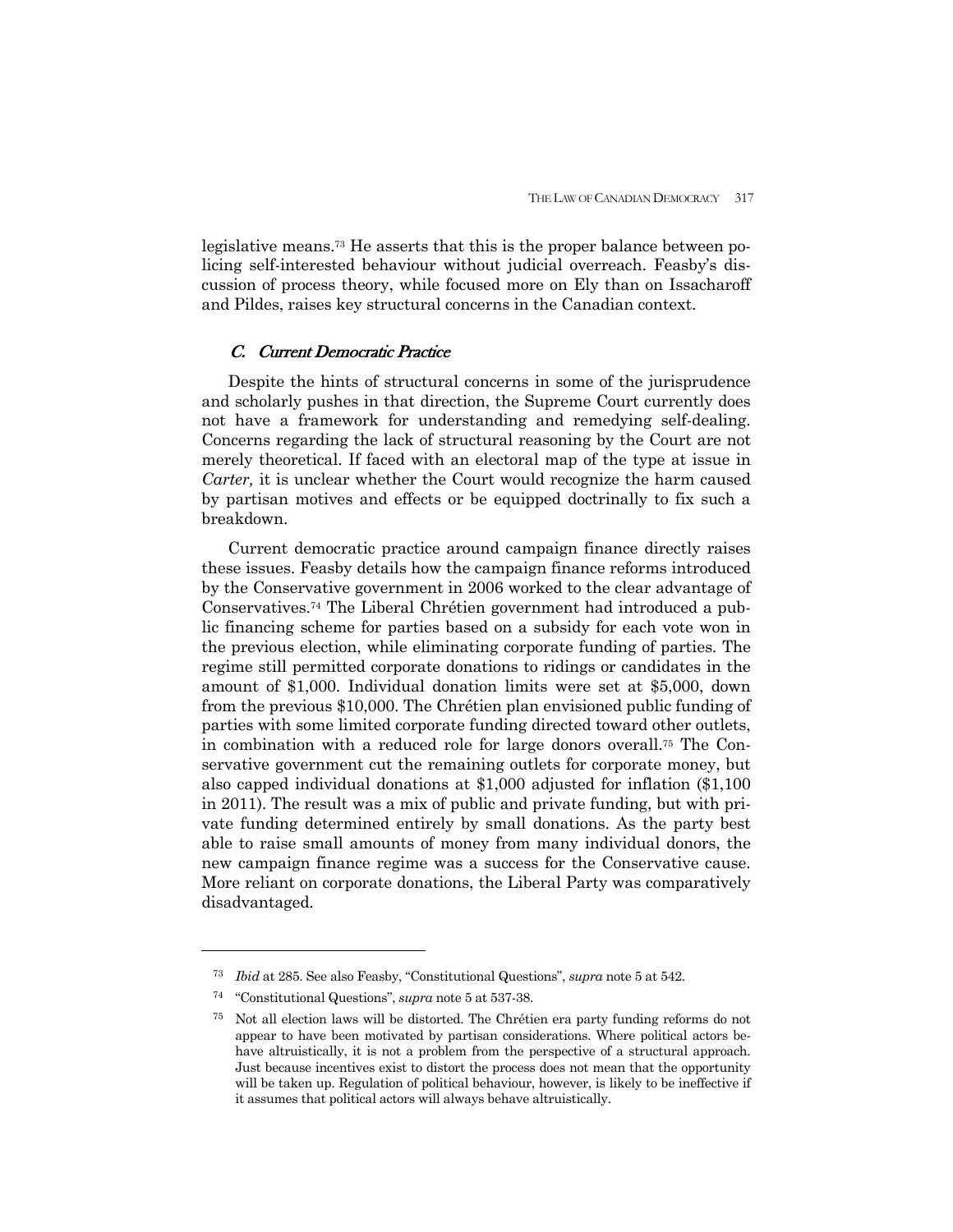The Conservative government continued its attempt to achieve partisan ends through the campaign finance system in 2008 when, closely following its re-election as a minority government, it attempted to eliminate the subsidy each political party was given per vote received in the previous election. The government proposed to take away the subsidy, while keeping the donation limits in place. Again, as the most successful party at garnering small donations from individuals, the Conservatives would have been the major beneficiaries of a purely private financing regime with strict limits on maximum donations. The Chrétien era reforms reduced or eradicated the role for large-scale donors, be they corporations, unions, or individuals, but balanced lower contribution limits for individual donors with public funding. The new Conservative regime would make small, individual donations the sole source of funding for parties and candidates, which also happened to be their donor base.

 Whatever the merits of the existing system, which have been much debated,76 the plan to eliminate public financing was a use of state power for partisan ends. The move from public to private funding would have been problematic because of its anti-competitive effects. The amendments would have further weakened the governing party's electoral competition, compounding the effect of the earlier limitations on corporation and union donations, under the rhetorical guise of otherwise legitimate democratic goals. The opposition parties thwarted this attempted partisan manipulation of the democratic process by banding together to form a coalition that would have replaced the minority Conservative government. The prime minister prorogued Parliament rather than allowing the coalition to defeat the government.

 At the time of writing, the Conservative majority government, elected in May 2011, tabled the *Economy and Jobs Growing Act*,77 the budget implementation bill, which would amend the funding formula. The bill is different from the 2008 proposal, as it would gradually phase out the funding. Beginning in April 2012, public party funding will be \$1.53 per vote, dropping to \$1.02 in April 2013, and down to \$0.51 in 2014 before being cut altogether. The elimination of the public subsidy will skew the campaign finance regime in the Conservative Party's favour. Similar problems are likely to come up going forward, as future governments seek to replicate the success of the Harper Conservatives in amending election laws to

<sup>76</sup> Feasby, "Constitutional Questions", *supra* note 5; Yasmin Dawood, "Democracy, Power and the Supreme Court: Campaign Finance Reform in Comparative Context" (2006) 4:2 Int'l J Const L 269; Heather MacIvor, "A Missed Opportunity: Political Finance and the *Federal Accountability Act*" (2008) 1 Journal of Parliamentary and Political Law 105.

<sup>77</sup> Bill C-13, *Keeping Canada's Economy and Jobs Growing Act*, 1st Sess, 41st Parl, 2011 Part 18 (first reading 4 October 2011) [Bill C-13].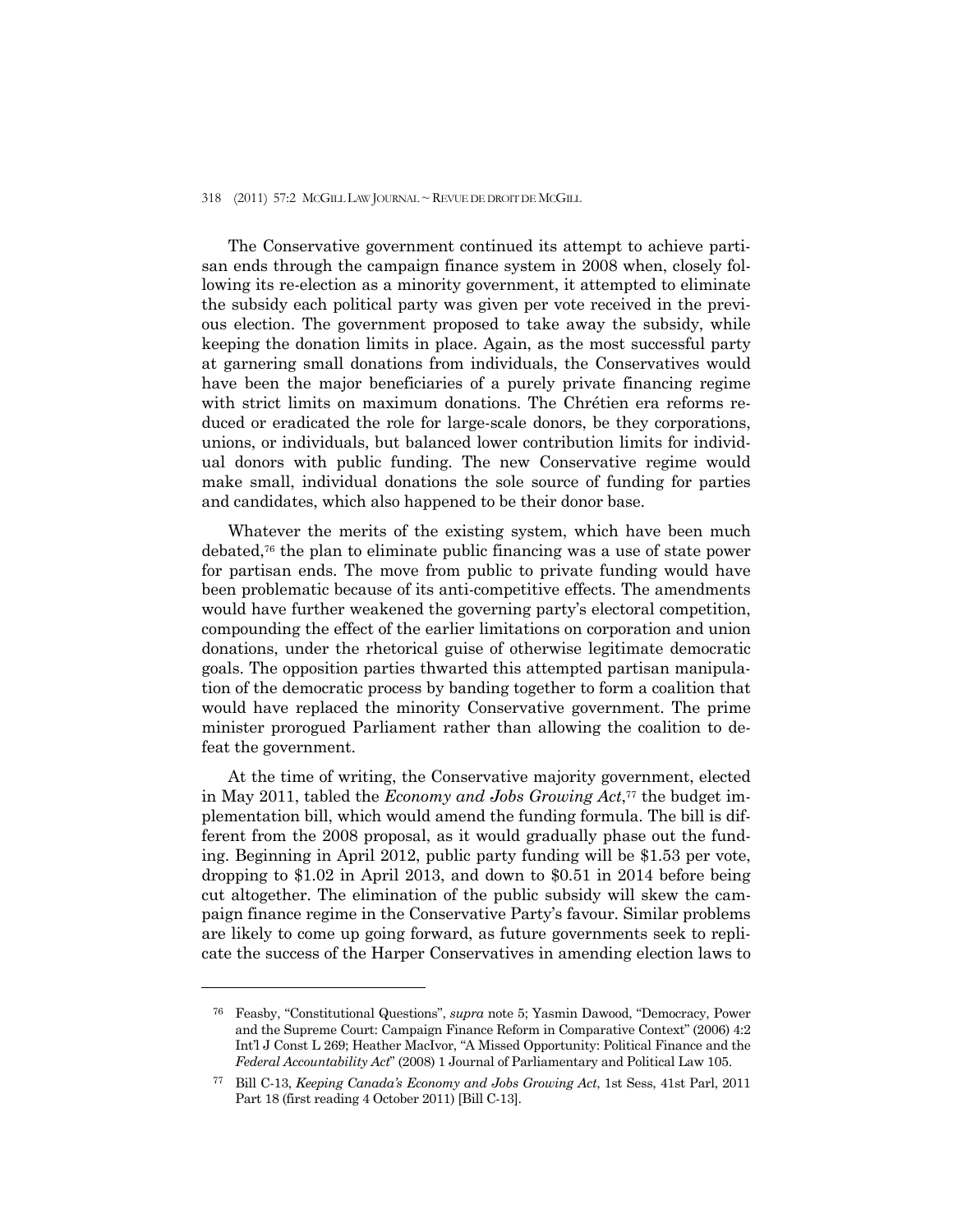enhance their political prospects. Judicial oversight of the law of democracy is likely to be unsatisfactory if the need to address the problem of selfdealing continues to be peripheral to the Court's decision making. Treating the law of democracy as a clash between egalitarianism and libertarianism addresses competing principles that have guided judicial reasoning. The egalitarian-libertarian lens does not, however, provide a way of understanding self-dealing.

## III. The Argument for and Critiques of Structural Theory

## A. The Value of a Structural Approach

-

 A structural approach to the law of Canadian democracy is necessary in order to understand current political behaviour and the need to remedy legislative self-dealing. A structural approach suggests that distortions of the democratic process are likely to occur because of incentive structures facing elected representatives and that these manipulations cause constitutional harm. Election law creates the potential for the incentives of representatives to be misaligned with the incentives of voters. This misalignment is an example of the problem of agency, where a principal selects an agent to work on her behalf, but with the risk that the agent may serve his own interests rather than the principal's. Theories of representation generally view elected representatives either as delegates of the popular will or as trustees exercising independent judgment, or some hybrid of the two.78 The delegate view is that representatives must act on the wishes of their constituents, even if these are in conflict with the representative's own opinions. The trustee view sees representatives exercising their own judgment, rather than following the dictates of their constituents. On either view, however, the presumption is that representatives will act on behalf of their constituents. Yet the interests of the governors can deviate from those of the governed. When the interests of representatives do not align with those of the electorate, one can reasonably worry that the interests of representatives will tend to be served at the cost of those of their constituents.

 Incumbents have a direct self-interest in the rules of the electoral game in a way that they do not in other areas, raising the chances of misaligned incentives. Those with the highest stake in determining election

<sup>78</sup> Hanna Fenichel Pitkin, *The Concept of Representation* (Berkeley: University of California Press, 1967) at 119-21, 133-34 (on representatives as delegates), 127-29 (on representatives as trustees).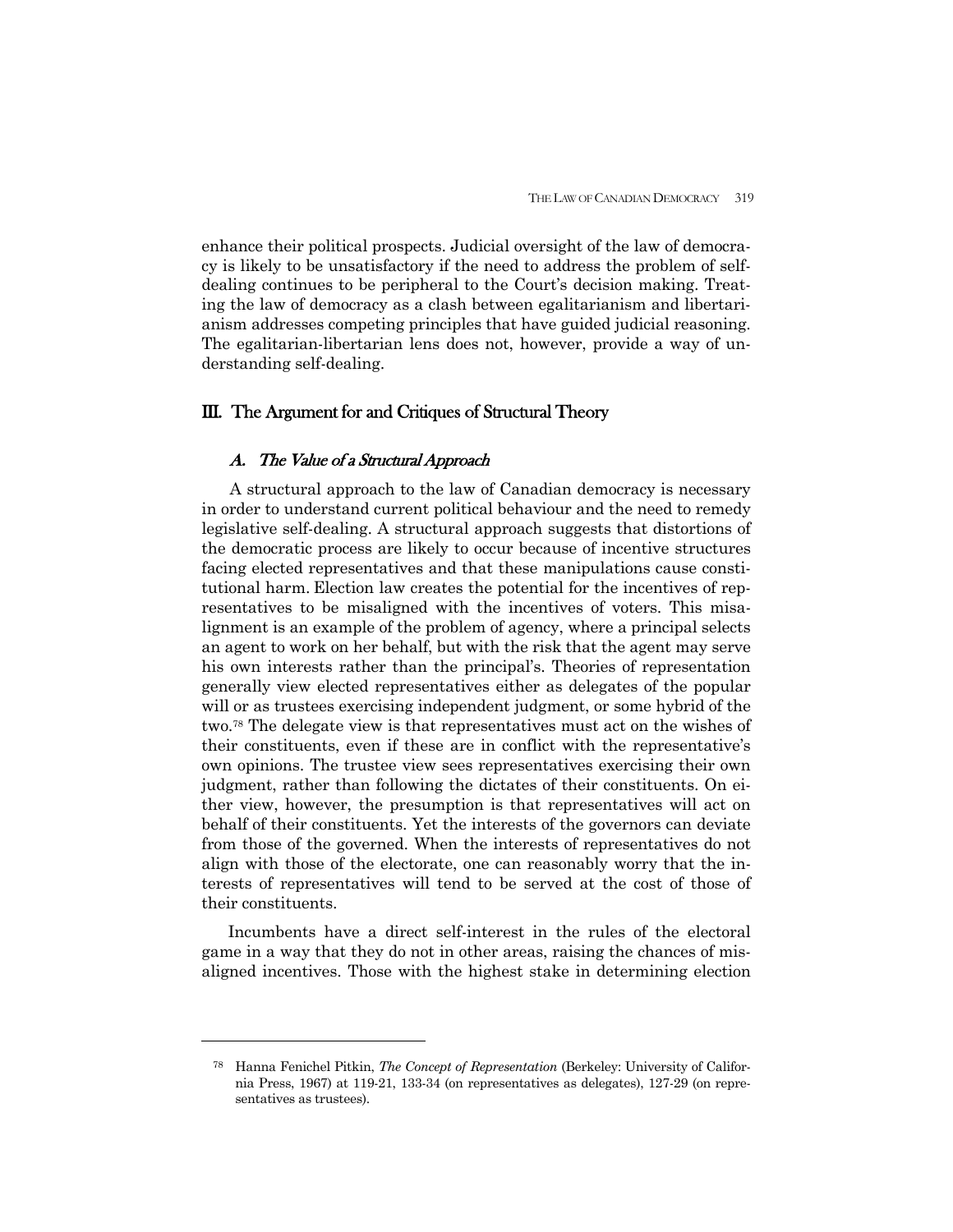law are incumbent representatives.79 Those very individuals are permitted to largely determine the electoral "rules of the game".<sup>80</sup> Representatives are more likely to pass legislation for the sole purpose of their own private benefit in the law of democracy than in other areas with different incentive structures, such as health care or the environment. Federal elected representatives in Canada are potentially constrained by the section 3 jurisprudence and independent, impartial institutions such as electoral boundary commissions and Elections Canada. Representatives still have significant discretion, however, in crafting the law on campaign finance, party funding, and election period regulation through the *Elections Act*, and on apportionment and redistricting through other legislation. They are able to structure elections and the constraints on political actors to work to their advantage. The situation is akin to corporate directors or CEOs setting their own levels of compensation. Because election laws can be outcome determinative, the incentives are likely to be high for elected representatives to use their discretion to engage in distortion of the democratic process. Representation-reinforcing or process-based understandings of constitutional law have long understood the need for some oversight of those who govern. $81$  The long struggle of African-Americans to achieve equality, and of Aboriginals in Canada, is a testament to the potential for interests to be diminished through distortions of election law.82

 A structural approach applied to Canada suggests that the diminishment of political accountability through the manipulation of elections laws should be viewed as a constitutional harm. When political actors distort the democratic process, the goal will often be to reduce competition in order to enhance their electoral prospects, as with the map in *Carter,* the rules struck down in *Figueroa,* and the recent campaign finance reforms.

<sup>79</sup> See Issacharoff, "Gerrymandering", *supra* note 15 at 595; Feasby, "Constitutional Questions", *supra* note 5 at 543-45.

<sup>80</sup> Boix, *supra* note 25.

<sup>81</sup> Ely, *supra* note 16. For a much-cited critique of process theory, see Laurence H Tribe, "The Puzzling Persistence of Process-Based Constitutional Theories" (1980) 89:6 Yale LJ 1063.

<sup>82</sup> See Trevor Knight, "Electoral Justice for Aboriginal People in Canada" (2001) 46:4 McGill LJ 1063 (discussing justice for Aboriginal people through electoral reform and constitutional litigation, and highlighting the problems facing Aboriginal minorities in seeking to influence elections). See also Committee for Aboriginal Electoral Reform, "The Path to Electoral Equality" in Canada, Royal Commission on Electoral Reform and Party Financing (known as the "Lortie Commission"), *Reforming Electoral Democracy: What Canadians Told Us*, vol 4 (Ottawa: Supply and Services Canada, 1991) 229 at 242-43*.* The Commission concluded that a significant barrier for the effectiveness of the Aboriginal vote was the dilution of their voting power because of a failure to recognize their communities of interest in redistricting. The consequence was and remains that their votes are diminished in electoral importance.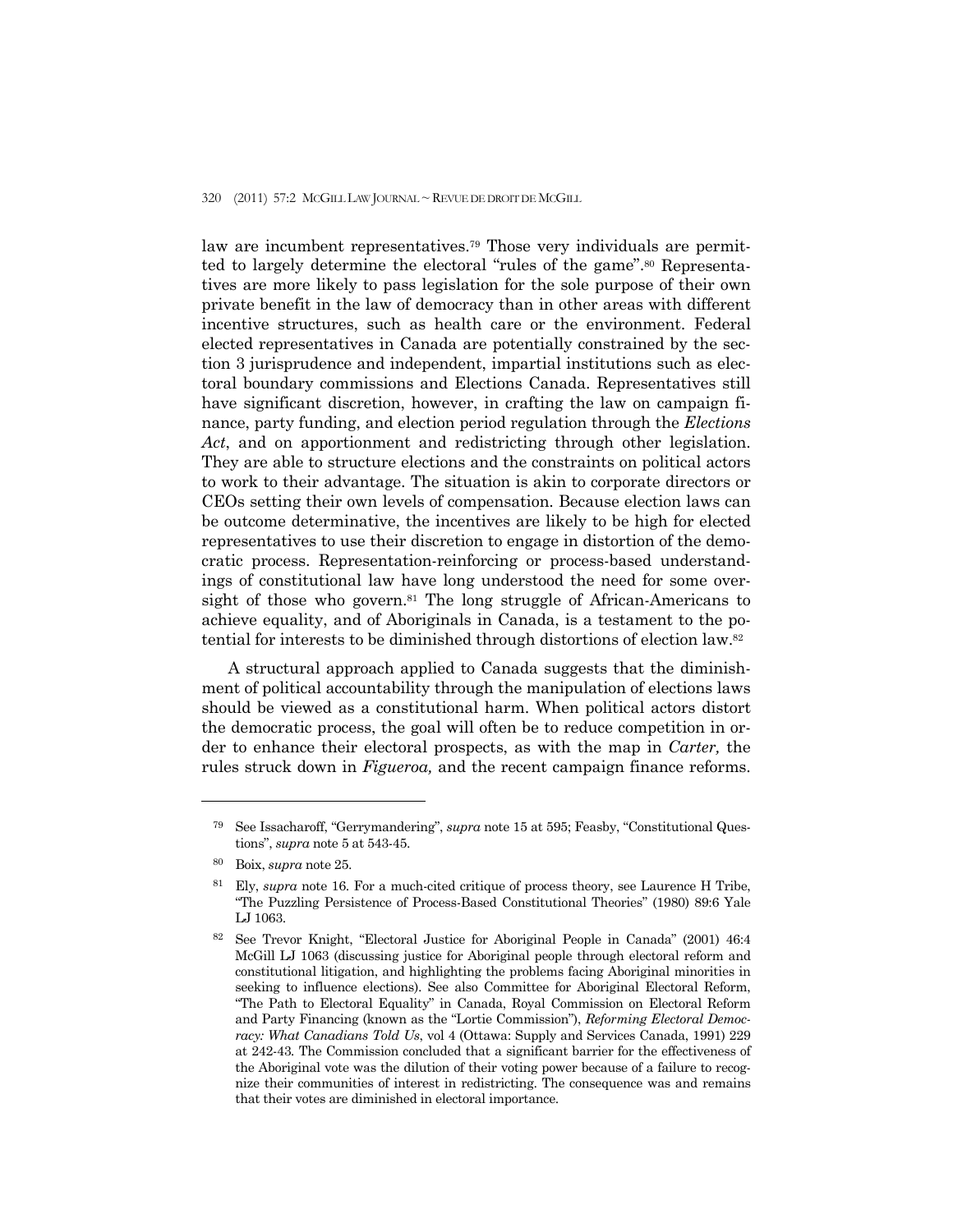Diminished political accountability is harmful because it reduces the likelihood that elected representatives will govern in the interests of those they represent. If there is less chance they will be held to account by voters, then elected representatives will be free to govern according to their own preferences. Political accountability should be preserved or enhanced and laws which detract from it should be seen as constitutionally suspect.

## B. Critiques of Structural Theory

 Structural theory, however, has been critiqued along a few consistent lines in the US literature. I address the major ones here, with the goal of arguing that structural theory is preferable to rights theory as an approach to the law of democracy in Canada. Structural theory has been mainly criticized for: 1) failing to see that individual rights and not systemic structural concerns are what is at issue in election law cases; 2) ignoring separation of powers concerns by fostering excessive judicial involvement in politics under the cover of judicial regulation of the democratic process; and for 3) failing to provide a baseline against which to measure whether the democratic process has been distorted.

#### 1. The Individual Rights Objection

 Critics of structural theory are troubled by the emphasis on structural concerns rather than individual rights. Hasen takes issue with Issacharoff and Pildes when they label the balancing of interests that occurs in typical equal protection jurisprudence as "sterile".83 Hasen argues that courts are not experts in political science able to determine the ideal type of democratic system. He also claims that the empirical data demonstrates adequate levels of political competition, and therefore Issacharoff and Pildes are unjustified in elevating political competition above the normative emphasis on equality rights in traditional election law jurisprudence.84 As I interpret this critique, Hasen and other rights theorists worry that by prioritizing structural concerns, structural theory risks obscuring the need to rigorously protect core individual equality rights.

 I believe the criticism that structural theories ignore individual rights is largely misguided. As a general matter, the rights versus structure debate has been overblown in the American literature. There are important points of convergence, notably over the need to regulate self-interested

<sup>83</sup> Hasen*, Judging Equality*, *supra* note 12 at 13.

<sup>84</sup> *Ibid* at 149-53. Hasen relies on Persily (see *supra* note 34) and Stephen Ansolabehere and James M Snyder, Jr, "The Incumbency Advantage in U.S. Elections: An Analysis of State and Federal Offices, 1942-2000" (2002) 1:3 Election LJ 315.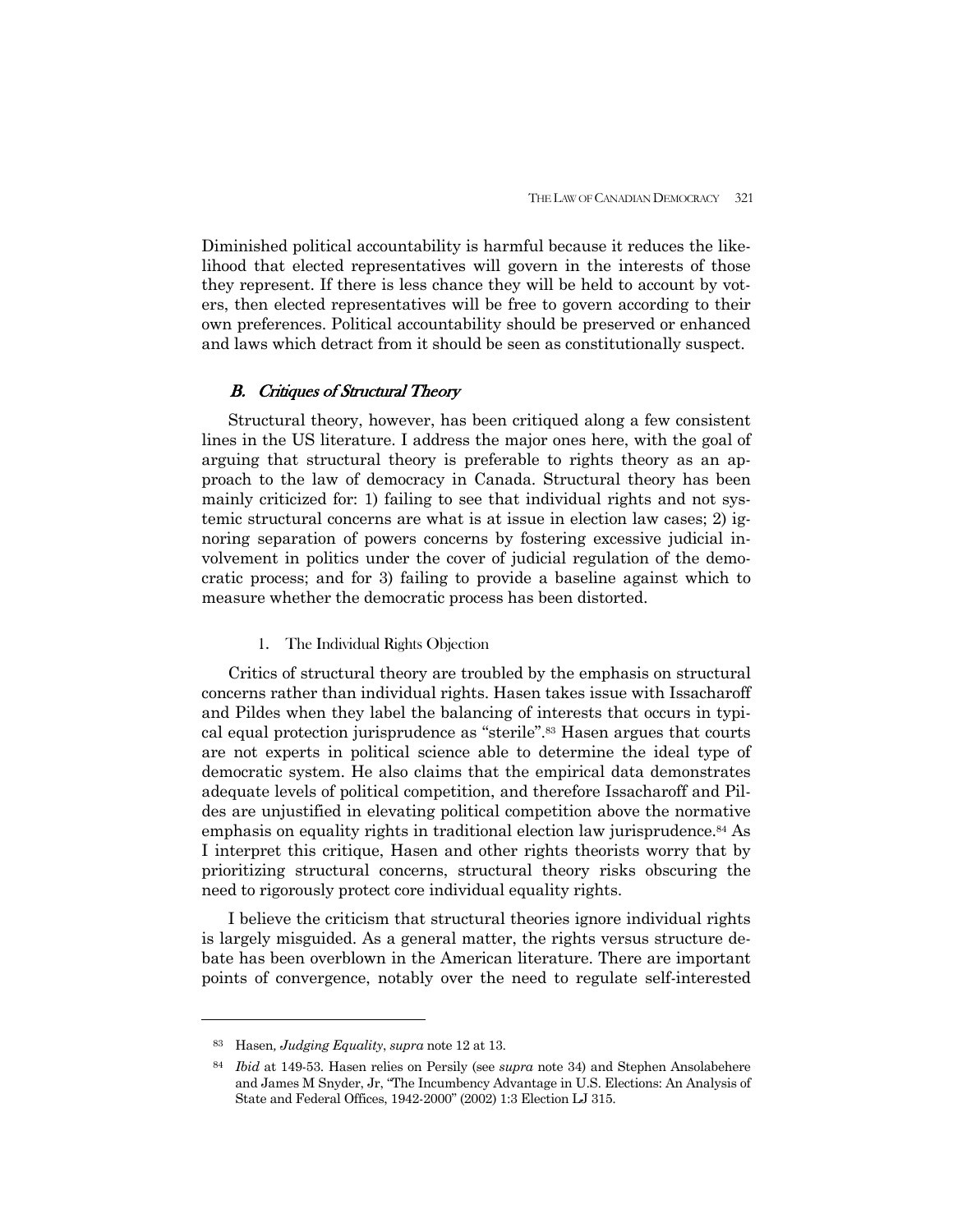behaviour.85 Structural theories do not claim that individual rights are irrelevant, or that it is group rights or the interests of the state that should be dominant in election law cases. Rather, I interpret them to be arguing that in assessing the meaning of the individual right, courts should be cognizant of the systemic impact of a seemingly small change in election law.86

 Political party financing, regulation of election period spending, restrictions on third party advertising, redistricting laws, and apportionment rules all form interlocking pieces of the democratic puzzle. No rule can truly be considered in isolation. Altering one rule puts pressure on other aspects of the system.87 By considering each issue in isolation, a court risks removing a piece of the puzzle without turning its attention to the effect on the puzzle as a whole. This is largely an institutional feature of the judicial system, which is set up to consider one case at a time. Structural theorists merely argue that the court should apply a broader lens and pay attention to the effects of its potential decision on the functioning of the other pieces of the democratic puzzle.88

 The rights versus structure debate is also overblown in another respect. Rights theorists argue that structural theory ignores textual guarantees of individual rights in the Constitution in favour of constitutional values such as electoral competition only found outside of the text.89 These values, they argue, are the province of democratic theory, not of courts adjudicating whether the constitutional rights of an individual have been violated. Individuals risk having their rights subsumed under the goal of protecting democratic values like robust electoral competition.

 Yet structural theories again assert a less controversial claim than rights theorists accuse them of making. Courts must pour content into the guarantees of individual rights in text, constitutional doctrine, or consti-

<sup>85</sup> See Hasen, *Judging Equality*, *supra* note 12 at 89, 135, and 145-46 on self-interest and the commonalities as he sees them between his theory and that of Pildes. In the Canadian context, even critics of structural theory like Manfredi and Rush acknowledge the problem of "cartel-like behaviour" by parties in their discussion of Supreme Court of Canada jurisprudence (*Judging Democracy*, *supra* note 5 at 125-26). I do not wish to overstate this point as important differences certainly remain. The formulation of the debate, however, has at times obscured tentative commonalities.

<sup>86</sup> See e.g. Issacharoff & Pildes, "Politics As Markets", *supra* note 9 at 645.

<sup>87</sup> These have been described as the "hydraulics" of election law reform. See Issacharoff & Karlan, "Hydraulics", *supra* note 15. Feasby refers to this effect ("Constitutional Questions", *supra* note 5 at 525, n 40).

<sup>88</sup> Issacharoff & Pildes, "Politics As Markets", *supra* note 9 at 646 (on the US Supreme Court's ad hoc approach to political rights).

<sup>89</sup> Persily, *supra* note 34 at 652.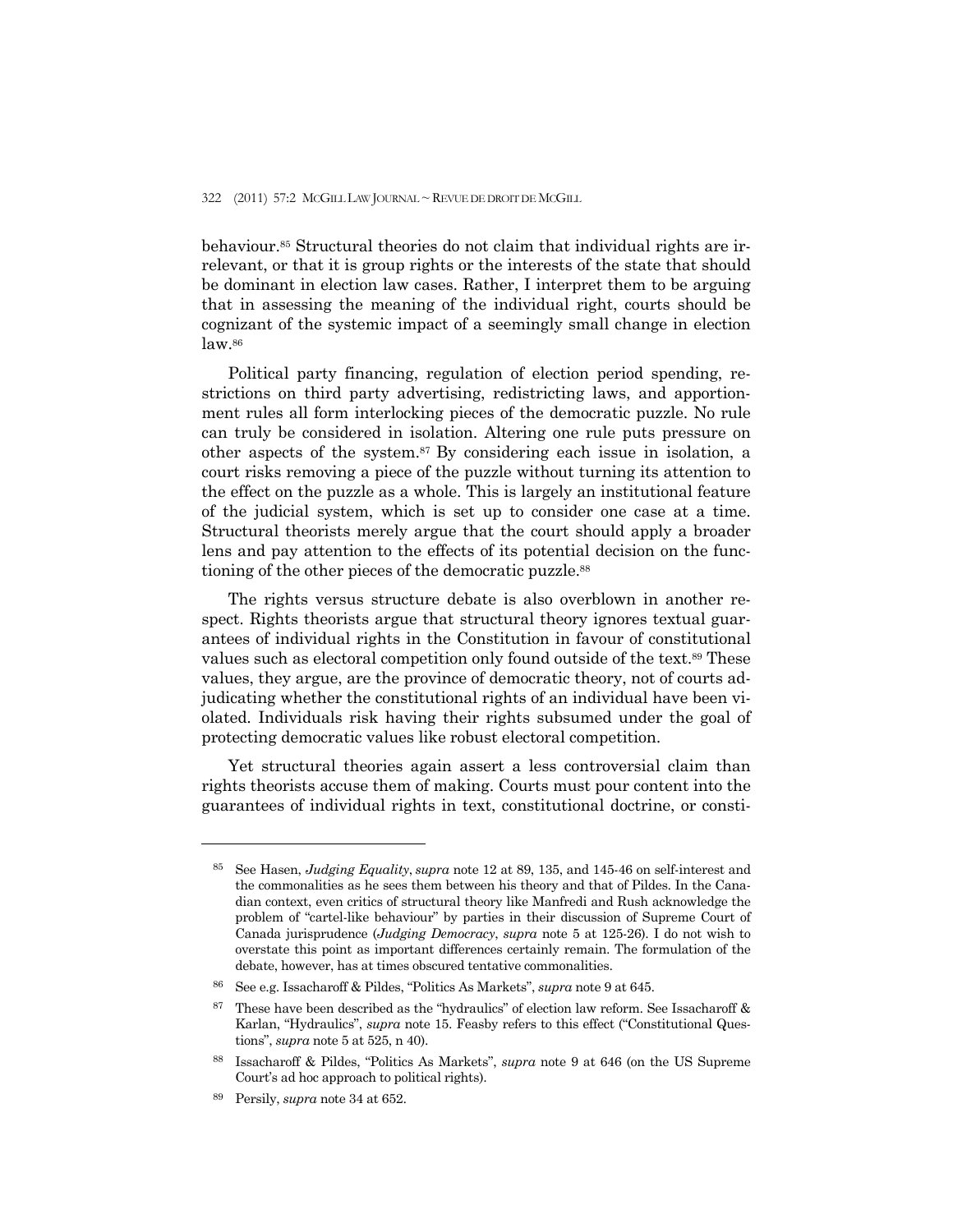tutional values. In determining the meaning of the right to vote, for example, courts need some guide to assess what the particular content of due process, equal protection, effective representation, or meaningful participation actually means. Structural theories do not deny the applicability of individual rights claims. They assert instead that in interpreting individual rights, the right of each individual to hold the government accountable is an overarching concern that should inform the content of the specific constitutional text, doctrine, or values. Issacharoff argues that reading democratic values into the text is an inescapable enterprise, despite the claims of rights theorists.<sup>90</sup> In his view, there is no explicit textual basis for any election law jurisprudence in the United States because the terms "due process", "equal protection", and "republican form of government" provide little real guidance, despite the claims by critics of structural theory.91 The phrase "[e]very citizen has the right to vote" in the text of section 3 of the *Charter* similarly conveys little on its own to a court seeking to resolve disputes about campaign spending limits or the like.

 The debate about individual rights versus structural concerns has been to some extent misleading. As I see it, the main area of disagreement between rights theorists and structural theorists is not about whether one should respect individual rights, but about where we draw the line to distinguish legitimate from illegitimate state action.92 I would argue that the fundamental question within that debate is how to assess where the need for electoral accountability has been undermined to the degree that constitutional norms have been violated. That is a much smaller scope for disagreement than is commonly acknowledged.

## 2. The Separation of Powers Objection

-

 Structuralism has been accused of fostering judicial involvement in politics in violation of the separation of powers. In their comparative study on Canadian and American election law, Manfredi and Rush argue, for example, that Issacharoff and Pildes's process-based theory is actually animated by a normative claim about the "right answer" in a given case.93

<sup>90</sup> Even with the guarantee of an explicit right to vote in section 3, Canadian jurisprudence has arguably had to stray quite far into democratic theory and values in order to resolve election law disputes.

<sup>91</sup> Samuel Issacharoff, "Surreply: Why Elections?" (2002) 116:2 Harv L Rev 684 at 687-88.

<sup>92</sup> Hasen critiques Issacharoff on this point (*Judging Equality*, *supra* note 12 at 150-51).

<sup>93</sup> Manfredi & Rush*, Judging Democracy*, *supra* note 5 at 125, citing Patrick Monahan, *Politics and the Constitution: The Charter, Federalism and the Supreme Court of Canada* (Toronto: Carswell, 1987) (for the argument that courts should not seek to impose a "right answer" in reviewing political decisions). See e.g. *ibid* at 135.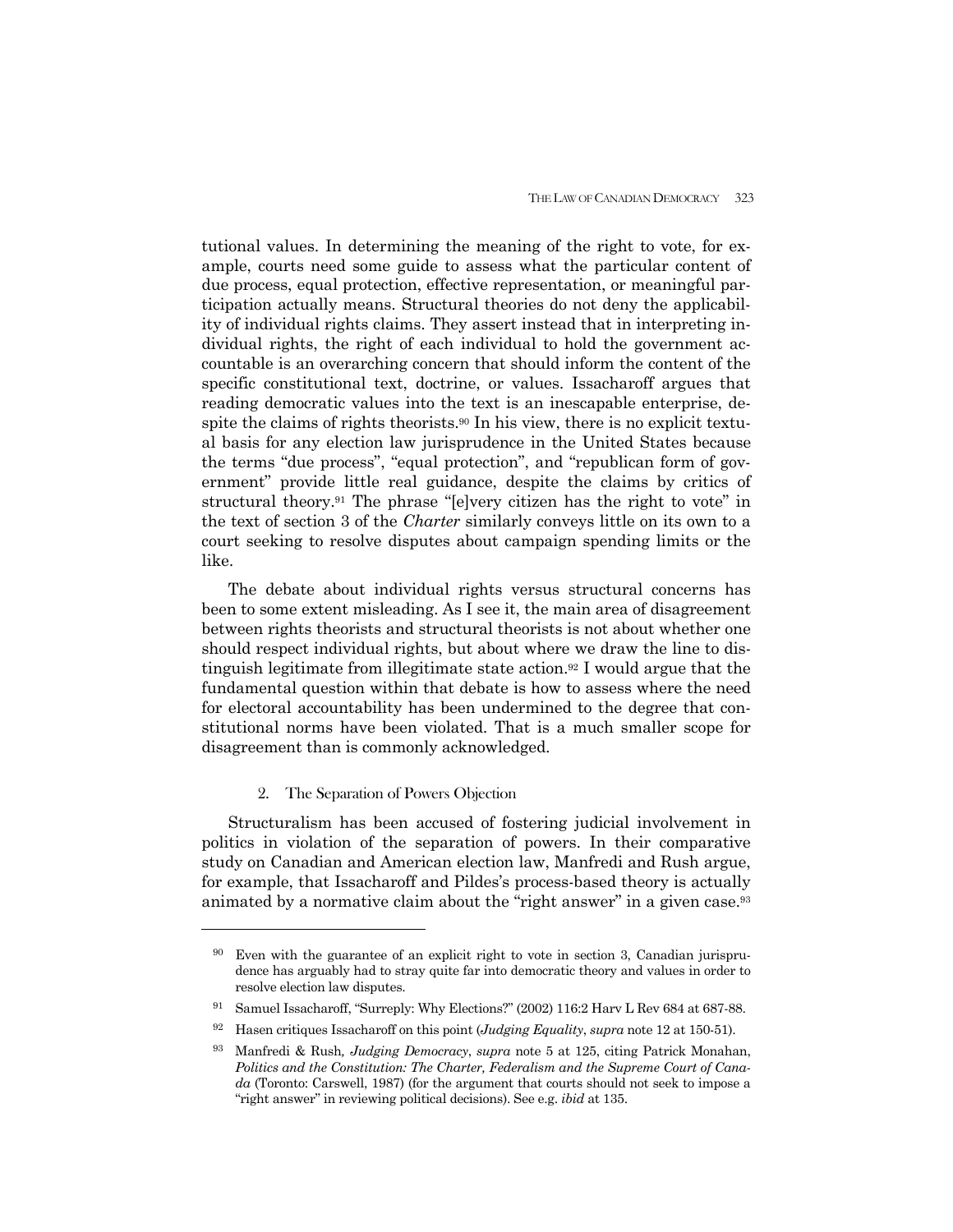They argue there is a normative vision underlying the emphasis on process. In their reasoning, judicial overreach will occur if process-based theories win the day because courts will be empowered by this hidden normative vision to interfere with legislative decisions in breach of the separation of powers.

 Richard Hasen formulates a similar critique by arguing that process theories have an "implicit normative agenda",94 namely political competition, which Issacharoff and Pildes substitute for other values such as political equality. As a result of this normative bias, the view of politics as markets will lead to "intrusive judicial involvement"95 and "judicial hubris".96 Hasen argues that Issacharoff is a "revolutionary" for writing that electoral maps drawn by legislatures should be considered unconstitutional.97 Hasen believes that if Issacharoff's views are taken to their logical conclusion, they can lead to no other end than the elimination of single-member plurality (SMP) electoral districts through undemocratic judicial fiat.98 He argues that Issacharoff's theory provides "no limiting principle to separate permissible from impermissible state regulation of elections."99

 This is a serious charge if correct. If courts are empowered to reach too far into the political realm, this is a problem of democratic legitimacy. The US Supreme Court's two most prominent election law cases in recent years, *Bush v. Gore*<sup>100</sup> and *Citizens United*,101 have been heavily criticized as unhelpful intrusions by the Court into the law of democracy.102 Given the arguable failure of the Court in these cases, critics of the structural approach have reason to ask why a theory of the law of democracy that encourages judicial oversight of the democratic process should be advanced.

99 *Ibid*.

-

101 *Supra* note 29.

<sup>94</sup> Hasen*, Judging Equality*, *supra* note 12 at 5.

<sup>95</sup> *Ibid* at 146. Hasen relies on Bruce E Cain, "Garrett's Temptation" (1999) 85:8 Va L Rev 1589 at 1600.

<sup>96</sup> Hasen, *supra* note 12 at 139. See also *ibid* at 13.

<sup>97</sup> *Ibid* at 149.

<sup>98</sup> *Ibid* at 151.

<sup>100</sup> *Supra* note 33.

<sup>102</sup> See e.g. Hasan, *Judging Equality*, *supra* note 12 at 41-46 (criticizing *Bush v. Gore*); Richard L Hasen, "*Citizens United* and the Illusion of Coherence" (2011) 109:4 Mich L Rev 581.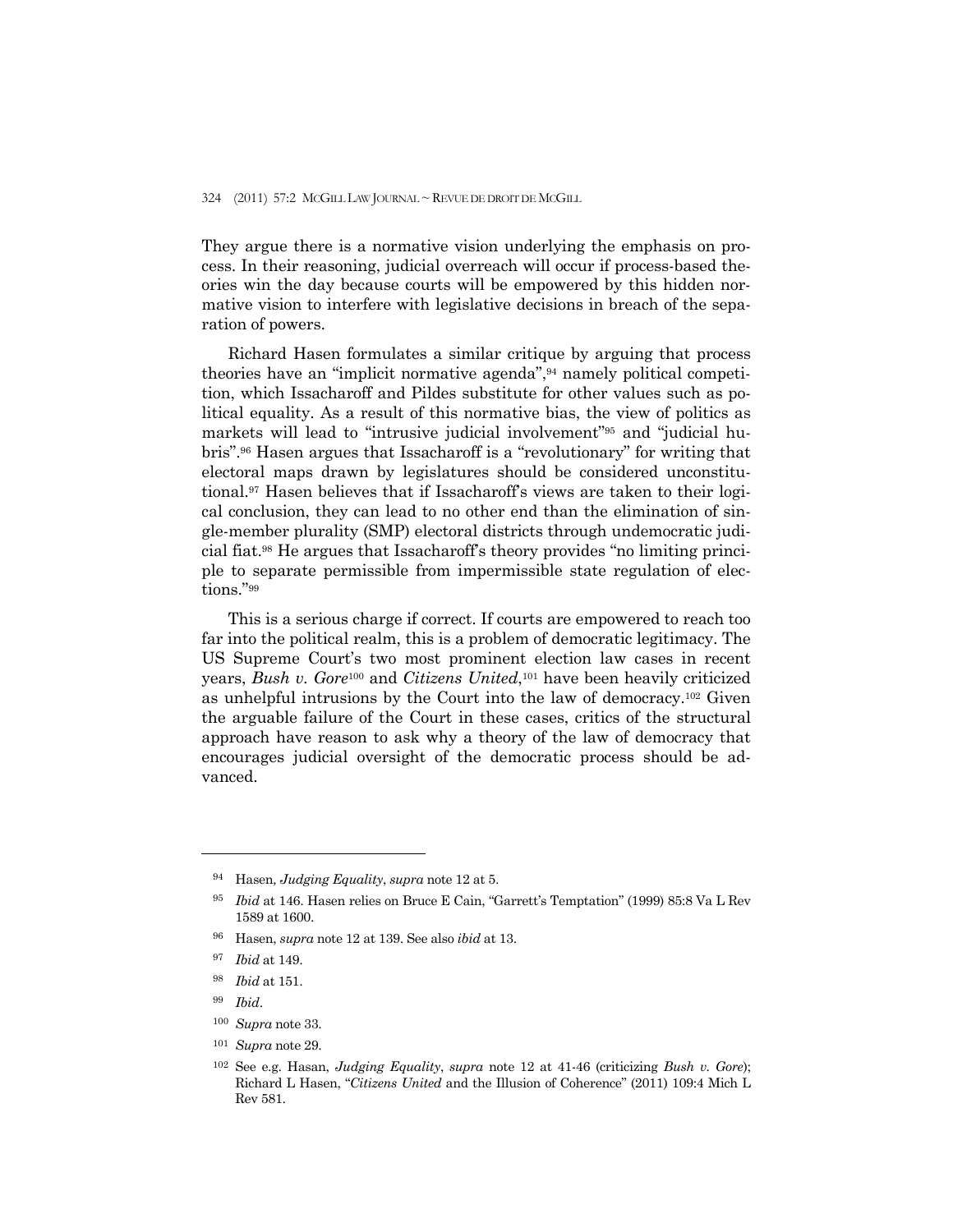Pildes, and Charles separately in a recent article, argue that this critique misconstrues the effects of judicial oversight.103 By breaking up lockups, courts will allow the process to function as it should. They argue that getting the fundamentals right means courts will face less pressure to intervene in the democratic process downstream. Put another way, the assumption appears to be that if the legislature is composed fairly, and the rules of the electoral game are set fairly, less manipulation will occur later on. As Charles formulates the argument, by paying attention to the democratic framework and intervening to end structural breakdowns at that level, courts will have less of a need to intervene in day-to-day politics.104 The implication is that, while free to roam in the land of democratic process, courts will have less legitimacy to trespass into the land of politics on most occasions.

 This counter-argument by the structural theorists would seem a difficult one to prove. They are claiming in one respect that a legislature whose composition is determined on fair terms will be less likely to act in a way that is unconstitutional. Pildes gives the example that there will be less need for court protection of "first-order issues of equality and liberty" because with fair competition parties will be held accountable for violating them.105 This seems correct to an extent. If barriers harming small political parties are removed, and small parties are represented in the legislature, they will exercise their power to make it less likely that laws will be passed which put them at a competitive disadvantage.

 At best, however, this seems plausible under limited conditions in my opinion. If a small party is elected to a legislature, a majority committed to re-introducing new barriers to entry could still outvote it. Courts operating under a structural approach may rule these barriers unconstitutional, but extensive judicial review would still seem necessary. The argument that less judicial review will be required if the fundamentals are right runs counter to the observation running through structural theory that parties engage in a continuous process of evading whatever new rule is put in their path. Even if the fundamentals are right, we will likely still require judicial intervention downstream.

 Arguably, Aboriginal voters in Canada have been a discrete and insular minority largely excluded from majority electoral coalitions since Confederation due to their small numbers in all but a few electoral districts.106

<sup>103</sup> Pildes, "Political Competition", *supra* note 15 at 1619-22; Charles, *supra* note 13 at 650- 55.

<sup>104</sup> *Ibid* at 650-59.

<sup>105</sup> Pildes, "Political Competition", *supra* note 15 at 1619.

<sup>106</sup> Knight, *supra* note 83 at 1069.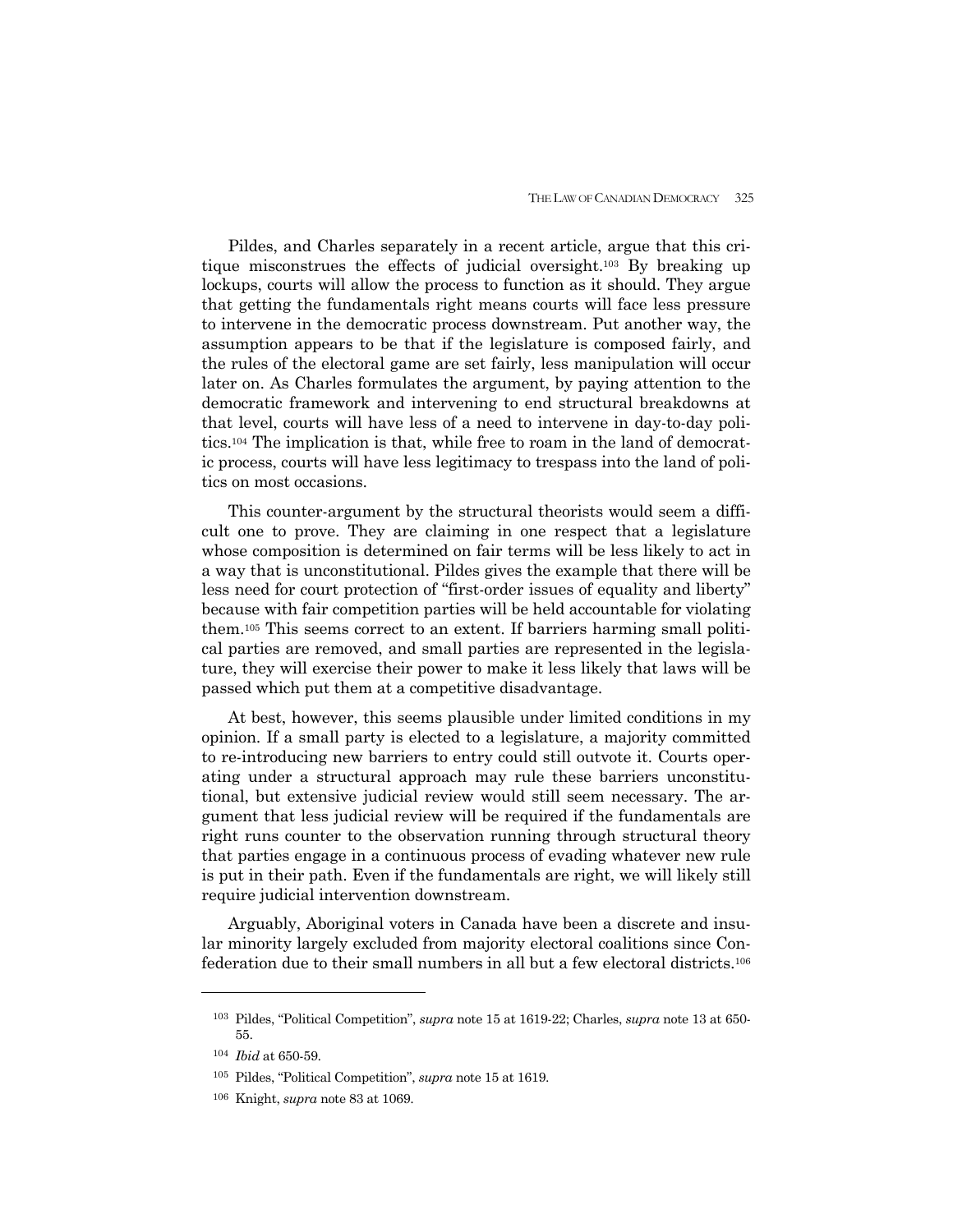They have often been the subjects of discriminatory action by governments of all stripes. In that scenario, even conditions of fair competition respecting the right of Aboriginals to participate meaningfully in the electoral process would not lead to a reduction in the need for judicial review of rights violations.107 Fair competition does not necessarily increase the electoral influence of a numerically small minority to a level sufficient to dissuade parties from engaging in politically popular anti-minority legislation.

 I believe there is a more persuasive argument, often left implicit in structural theory, to rebut the argument that structural theory violates the separation of powers. The recognition that a legislative majority can manipulate electoral rules to organize the game in its favour weakens the argument against the legitimacy of judicial review. A majority that enacts an electoral law to perpetuate the disadvantages faced by its competitors would be entitled to little deference on separation of powers grounds. A majority constituted on unfair electoral grounds is not a legitimate majority.108 Legitimacy in a democracy is partly determined by elections. If unaccountable to the actual preferences of the electorate because of the manipulation of electoral rules, a legislative body's enactments cannot be equated with the preferences of the electorate. The primary rationale against judicial review of election law is therefore significantly weakened.

 Consider a concrete example. Under legislation that banned women from voting, a legislature composed under those conditions would not be an accurate representation of the preferences or interests of its population. If the legislature is illegitimate, and a court acts to increase accountability and to ensure that the elected representatives actually represent the population, then the counter-majoritarian difficulty is eased in the specific context of the law of democracy. Judicial review can still potentially cross the line established by the separation of powers. Structural theory, however, invites judicial review where it is most needed—when the legislative majority has not been constituted in a democratically legitimate fashion. As Pildes frames it, structural theory seeks not more judicial review, but "more focused and better justified" judicial oversight.109

<sup>107</sup> *C.f.* Pildes, "Political Competition", *supra* note 15 at 1619 (describing a similar situation concerning black voters in the South of the United States).

<sup>108</sup> Charles recognizes this argument as a supplement to the claim about a decrease in downstream violations (*supra* note 13).

<sup>109</sup> Pildes, "Political Competition", *supra* note 15 at 1619.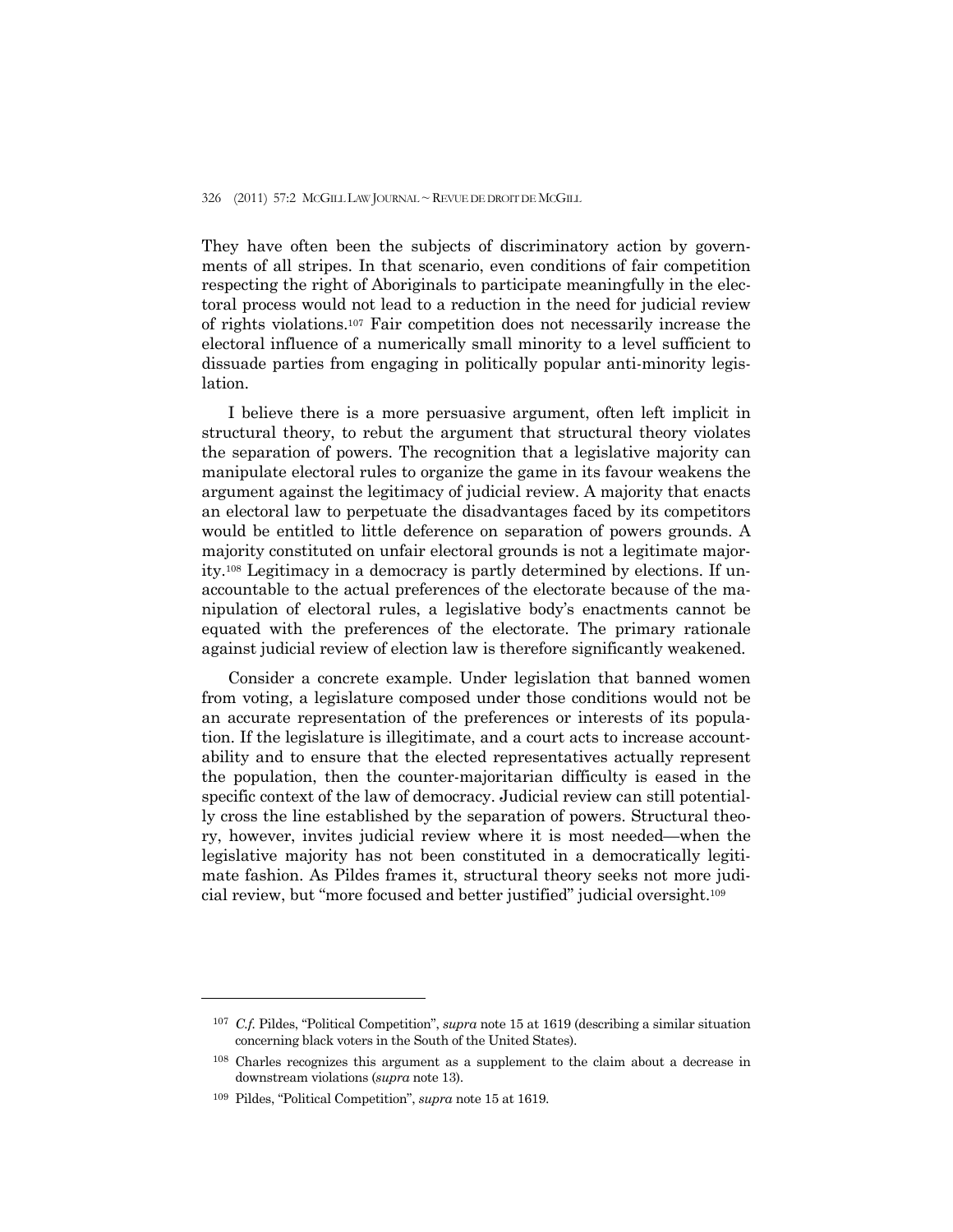#### 3. The Objection Against Political Competition

 The last major critique of structural theory is that it provides no meaningful measure by which to assess the legitimacy of state action. Hasen, for example, argues that structural theory is too "shallow".110 He asserts that Issacharoff and Pildes are inconsistent in their application of the principle of political competition and, in any event, the principle itself is inadequate as a measure of democratic legitimacy.111 The heart of the critique is that Issacharoff and Pildes provide no meaningful rationale to determine when institutions such as legislative committees charged with redistricting, or rules such as campaign finance regulations, violate the principle of political competition.112 On this view, democracy entails equality rights and substantive outcomes, and theories of election law should further these concerns rather than focusing on procedural attributes such as political competition.

 Hasen is correct that structural theory emphasizes political competition and accountability as necessary aspects of a democracy, rather than substantive visions of what political equality means. This feature of structural theory should be regarded as a virtue, however, because it actually responds to the criticism addressed earlier in the article that structural theory would lead to excessive judicial review. Embedded in structural theory is the recognition that there are limits to what review or oversight of the legislature is democratically legitimate. A structural approach is intended to function as a theory of the law of democracy, not a complete democratic theory in and of itself. It is a theory of when judicial review or oversight by an intervening institution, such as an electoral boundary commission, is necessary to check defects in the democratic process.

 Theories of the law of democracy must provide a rationale for interventions to end breakdowns in the democratic process. The rationale must be robust enough to justify oversight of the "political thicket" where needed, without legitimizing judicial involvement in everyday politics. For the purpose of determining the appropriate boundaries of judicial review, the adoption of a minimal view serves this end better than a more robust view that may require even greater levels of intervention. A minimalist view of democracy focused on competition and accountability sets a reasonable boundary line for when and on what subject matter courts or other institutions may intervene in democratic politics. If a more robust theory of

<sup>110</sup> Hasen*, Judging Equality*, *supra* note 12 at 6.

<sup>111</sup> Hasen argues that Issacharoff and Pildes at times see two-party competition as the goal of process theory, and at other times critique two-party competition as grossly inadequate (*ibid* at 144-45).

<sup>112</sup> *Ibid* at 6, 151.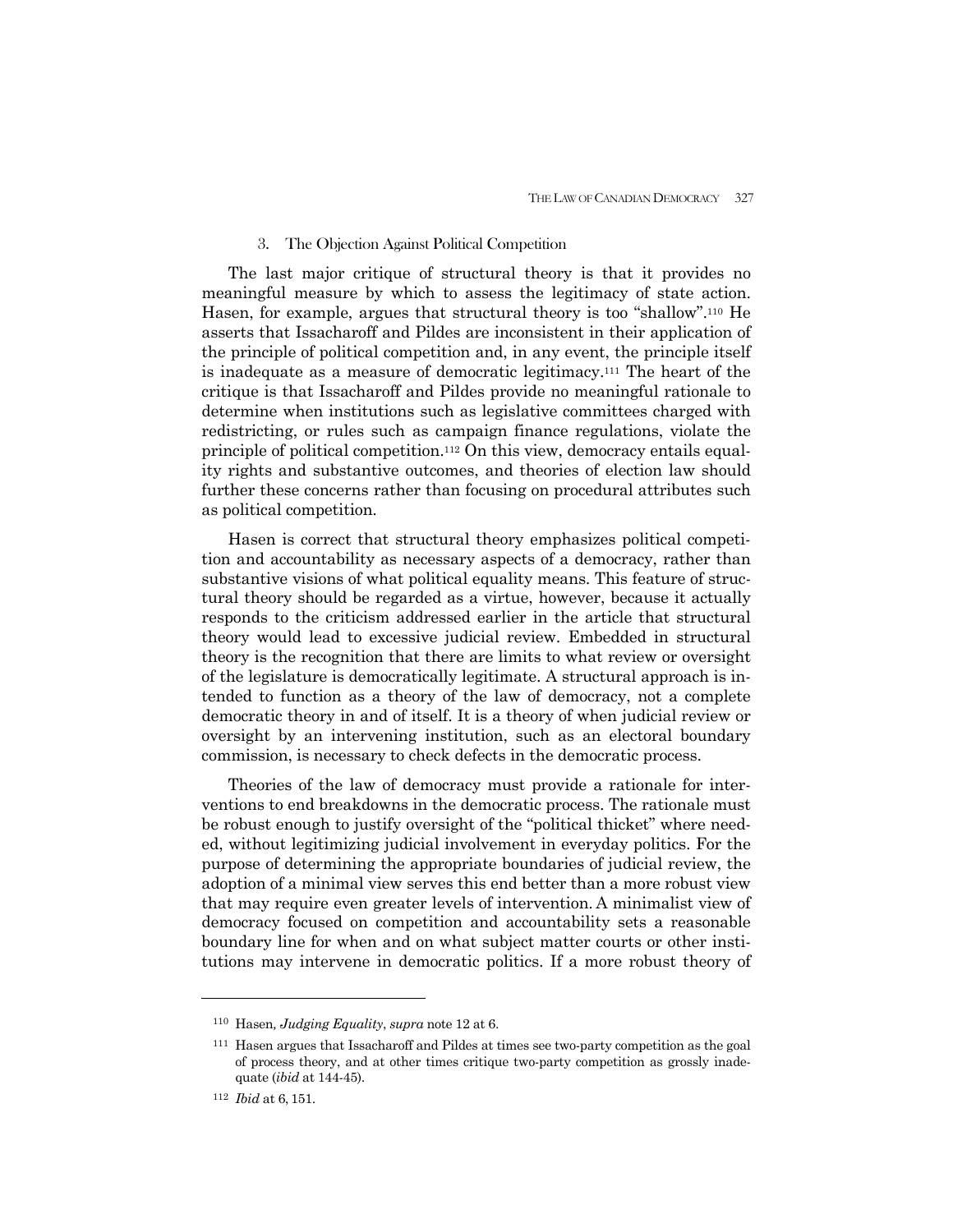democracy is applied to justify intervention in the law of democracy, one runs the risk of setting the line too far on the side of judicial review and ignoring the counter-majoritarian dilemma.

 If we use a more robust set of norms than ensuring accountability through electoral competition, then there is the need to regulate a broader set of practices and outcomes. Theories focused on the law of democracy must acknowledge not only the breakdown potential in the legislature and elections, but also the fear of overreaching by the judiciary. The fear of judicial overreach identified by rights theorists is a viable concern, especially now after *Bush v. Gore* and *Citizens United*. The adoption of a minimal set of required democratic norms in structural theory reflects this concern for potentially excessive judicial intervention. The emphasis on competition acknowledges that when parties shield themselves from electoral accountability, they violate the minimum expectations we should have of a democracy. A structural approach to the law of democracy is a legal theory based in democratic theory, not a complete democratic theory tangentially related to legal concerns such as the appropriate contours of judicial review.

## IV. Breakdowns in the Democratic Process

#### A. Understanding Breakdowns

 A structural approach to the law of Canadian democracy suggests greater focus is needed on those instances where self-dealing leads to breakdowns in the democratic process. In this section, I develop the concept of a breakdown in the Canadian context from a structural perspective and delineate the main types of breakdowns. Breakdowns in the democratic process become likely when the process is structured in a way that the interests of incumbent elected representatives are likely to deviate from those of the individuals they represent. The risk is that elected representatives will select election laws that function to their benefit, rather than to the benefit of the electorate. The distortion of the preferences of the electorate can occur in myriad ways. For instance, when a group of elites controls the political system by virtue of excluding its opponents from the electorate, we can see this as a breakdown. Apartheid South Africa, as well as Canada, the United Kingdom, and the United States before the franchise was expanded to women and un-propertied men are all examples. Issacharoff and Pildes reinterpreted the well-known "White Primary Cases" not as examples of different approaches to judicial review, as had been the dominant trend in the literature, but as distortions of the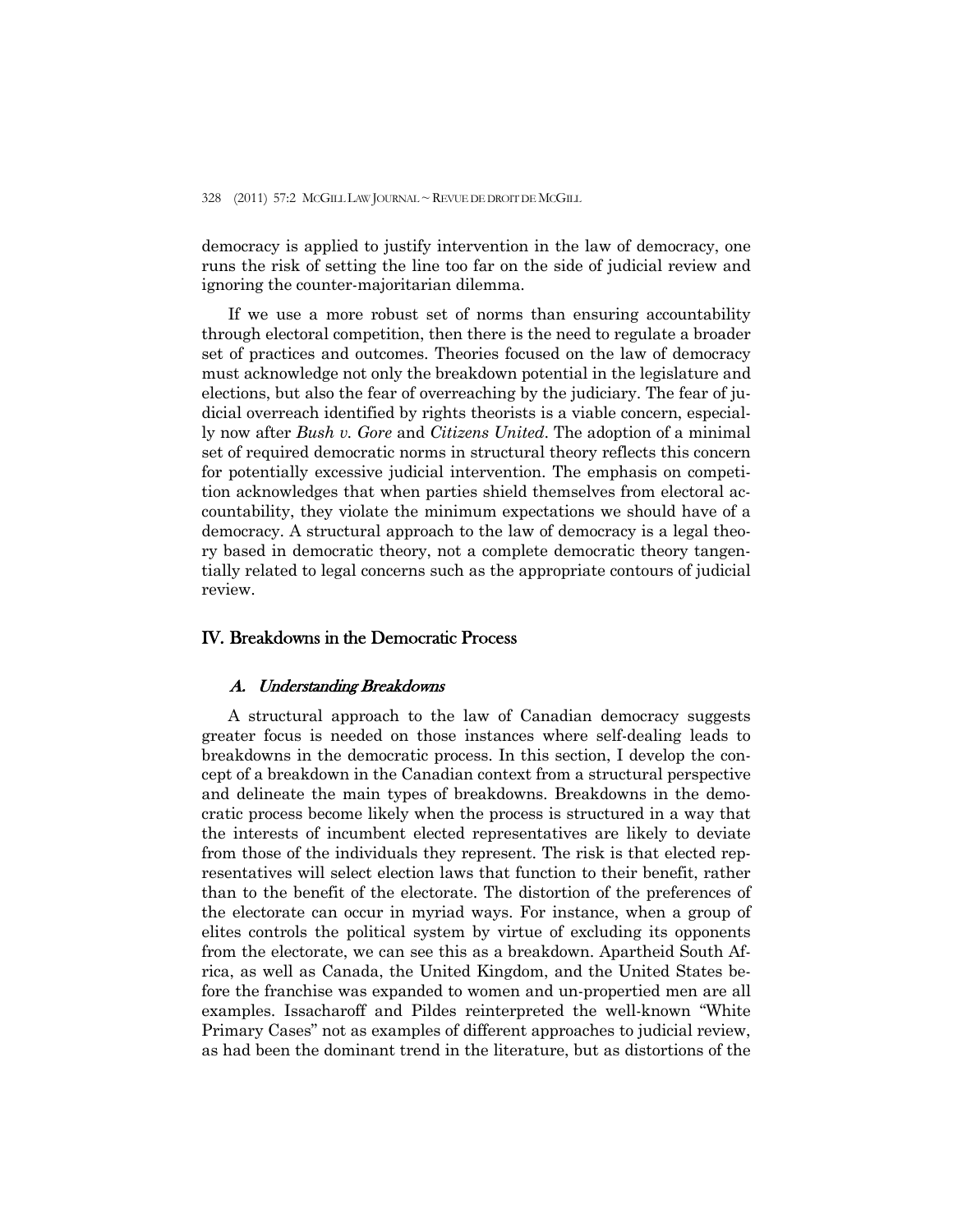political process by White elites.113 Whites were a majority in the American South, not a minority, but White political elites operating in a *de facto* one-party region of the country colluded to prevent African-Americans and poor Whites from forming coalitions to dispel their rule. They did so by manipulating the rules on primaries to disable electoral competitors.

 The comparative study of the law of democracy in mature democracies has entered a new phase accompanied by a new generation of concerns. Jurisprudential victories in voting rights litigation have eliminated many of the overt restrictions on the ability to cast a ballot or run for elected office that had been directed against specific racial or ethnic minorities, women, and particular economic classes. In Canada this was achieved largely through the *Charter*, with its explicit guarantee of the right to vote. Despite no clear textual guarantee of the right to vote, the United States reached the same result through the reinterpretation of earlier textual guarantees, such as the 15th Amendment, or broadening the equality rights doctrine under the 14th Amendment.114 Restrictions on the franchise for felons in the United States are one example of disenfranchisement that persists.115 While restrictions on the franchise still exist, the general trend has been toward opening access to the franchise.116

 Outstanding issues in the law of democracy largely concern fair methods of aggregating votes, such as in redistricting, or regulations concerning the role of money in politics and what limits are justified on political speech.117 In the redistricting context, issues of aggregation are more subtle and perhaps less obvious than the question of individual access to the ballot box. The analogy would be to equality rights jurisprudence. Courts

<sup>113</sup> Issacharoff & Pildes, "Politics As Markets", *supra* note 9 at 652-68.

<sup>114</sup> See Issacharoff, Karlan & Pildes, *Law of Democracy*, *supra* note 10 at 12. The guarantee of a republican form of government in Article 4, s.4 (the "guarantee clause") has been trotted out on occasion as the best hope for an explicit guarantee of the right to vote in the United States. Courts have uniformly rejected these attempts and the guarantee clause has been deemed largely if not entirely non-justiciable.

<sup>115</sup> Jeff Manza & Christopher Uggen, *Locked Out: Felon Disenfranchisement and American Democracy* (Oxford: Oxford University Press, 2006); "Developments in the Law—The Law of Prisons", Note, (2002) 115:7 Harv L Rev 1838 at 1939.

<sup>116</sup> André Blais, Louis Massicotte & Antoine Yoshinaka, "Deciding Who Has the Right to Vote: A Comparative Analysis of Election Laws" (2001) 20:1 Electoral Studies 41 at 41- 42.

<sup>117</sup> Pildes, "Right to Vote", *supra* note 15. I use the term aggregations of voters here, rather than groups, because voting is not a group right, but an individual right. The expression of the right held by individuals is then aggregated and has aggregated effects. The term "group right" is misleading in this context. Heather Gerken pioneered this understanding of voting rights as aggregate rather than group rights. See Heather K Gerken, "Understanding the Right to an Undiluted Vote" (2001) 114:6 Harv L Rev 1663; Adam B Cox, "The Temporal Dimension of Voting Rights" (2007) 93:2 Va L Rev 361 at 366, n 13.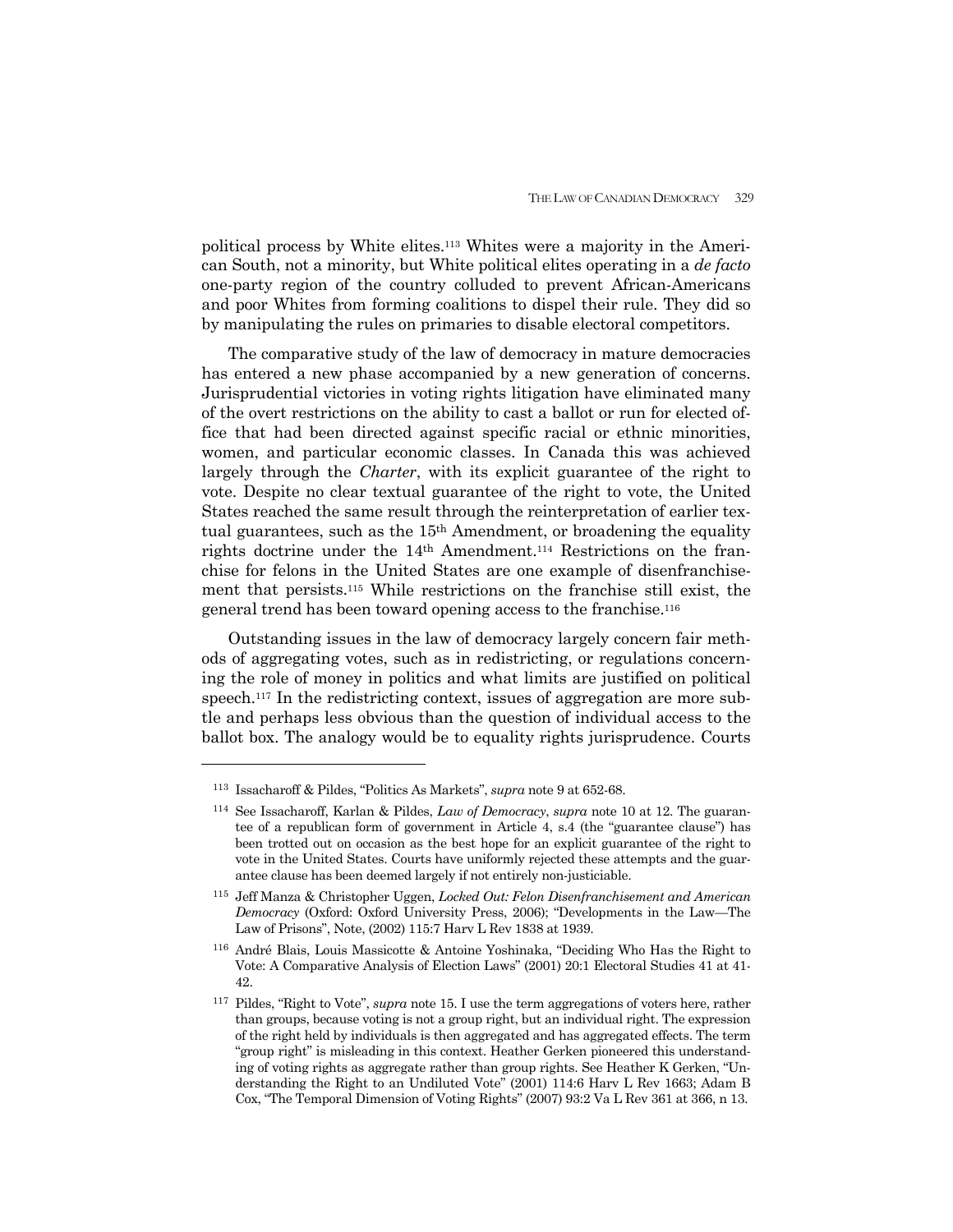have a relatively easy time resolving doctrinal confusion over the basis for prohibiting direct discrimination in areas like employment and housing. Indirect discrimination claims are much more complex. They involve delving into unconstitutional motives and assessing the effect of a facially neutral law on an aggregation of individuals most likely to be disadvantaged.

 The law of democracy in Canada is in the indirect discrimination phase of its evolution, to continue the analogy. Determining the constitutionality of legislation prohibiting all citizens of Japanese ancestry from voting in federal elections is straightforward for courts, for example, despite earlier uncertainty in both Canada and the United States as to whether such "political questions" should be off the judicial table.118 Assessing whether a facially neutral piece of election law, however, has an indirect but unconstitutional impact upon Japanese Canadians is a different endeavour entirely. The same could be said for assessing whether the electoral and legislative processes that led to that type of legislation violate norms of political equality. A theory of breakdowns in the democratic process engages these second generation concerns about how facially neutral rules can distort the expression and/or fair aggregation of voters' preferences.

#### B. Types of Breakdowns

-

In their original formulation of the idea of "lockups" in the democratic process in the United States, Issacharoff and Pildes identify two types.119 Lockups may be precommitment pacts among elites to deny non-elites the ability to engage in the political process, such as the prohibitions on African-American political participation. Lockups may also raise barriers to entry into the process for potential challengers. Think here of rules that require large upfront deposits for primary candidates or leadership aspirants that will likely discourage unknown challengers from entering the fray, or of rules restricting what interest groups can spend on political expression.

<sup>118</sup> Citizens and residents of Japanese descent were of course discriminated against in and around World War II in both countries. Canadian courts have rejected a political questions doctrine in law of democracy claims, though it is an open question whether their deference to legislative decisions and the prime minister's constitutional prerogatives means that many cases reach the same result. In the United States, the Supreme Court first viewed voting rights claims as justiciable in *Baker v. Carr* (*supra* note 2), though the political questions doctrine remains active on other issues. *Bush v. Gore* (*supra* note 35) is the prime example of judicial engagement with what could easily be characterized as a "political question".

<sup>119 &</sup>quot;Politics As Markets", *supra* note 9 at 651. However, I do not read their formulation of the theory as intending to make a closed list of the types of lockups that can occur.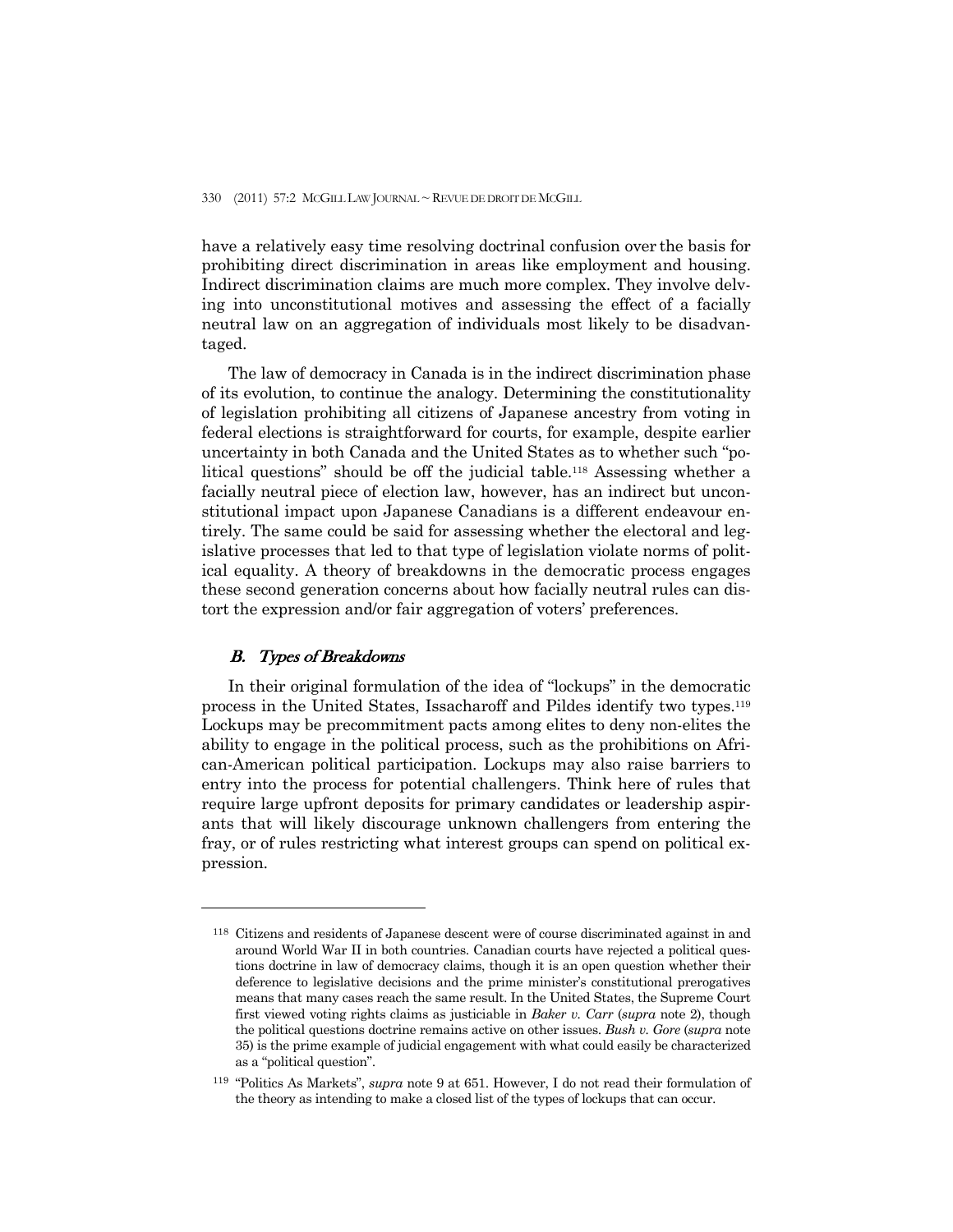Precommitment pacts and barriers to entry are important types of problems for the democratic process, but may not encompass the full range of democratic breakdowns. The theory of Issacharoff and Pildes operates at a relatively high level of generality, rather than seeking to delineate to a precise degree how anti-competitive behaviour occurs. Structural theory could more squarely address the underlying issue of explaining political behaviour. In particular, we need to expand our understanding of the consequences of the exercise of self-interest. Self-serving legislative behaviour may take a variety of forms, and will occur in specific areas of the law of democracy more than in others.

 A broader understanding of what types of breakdowns may occur in Canadian democracy would therefore be useful and I attempt to provide one here through a typology of breakdowns. There is a variety of potential types of breakdowns that are identifiable from the perspective of a structural account focused on competition and accountability. I identify three general types: partisan, incumbent, and interest entrenchment breakdowns.

 The recognition of partisan, incumbent, and interest entrenchment considerations in the design of election laws and institutions, and of harms flowing from them, is of long-standing concern in the literature in the law of democracy, especially in the United States. The US Supreme Court recognizes the potential harms produced by partisan gerrymandering, for example.120 Considerations of partisan harm, however, have been made in relation to specific activities, such as redistricting, rather than tendencies in political behaviour across the law of democracy as a whole. I intend these categories to apply across the various aspects of the law of democracy, as general types of political behaviour that should be of concern and not tied to a specific practice such as gerrymandering.

 The three types that I propose overlap to some extent, as they all may involve self-interested manipulation of election laws to evade electoral accountability, yet they are conceptually distinct as they each address different motivations held by political actors and allow courts to consider what kinds of interests are being illegitimately entrenched. Outlining the broad categories of problematic political behaviour, as I attempt to do here, is analytically useful as it allows us to distinguish between different types of motives held by political actors and different consequences of election laws. It is also of importance for judicial review, as it provides a framework within which courts can analyze laws or rules justified by leg-

<sup>120</sup> See *League of United Latin American Citizens v Perry*, 548 US 399, 126 S Ct 2594 (2006) [*LULAC*]; *Vieth v Jubelirer*, 541 US 267, 124 S Ct 1769 (2004) [*Jubelirer*].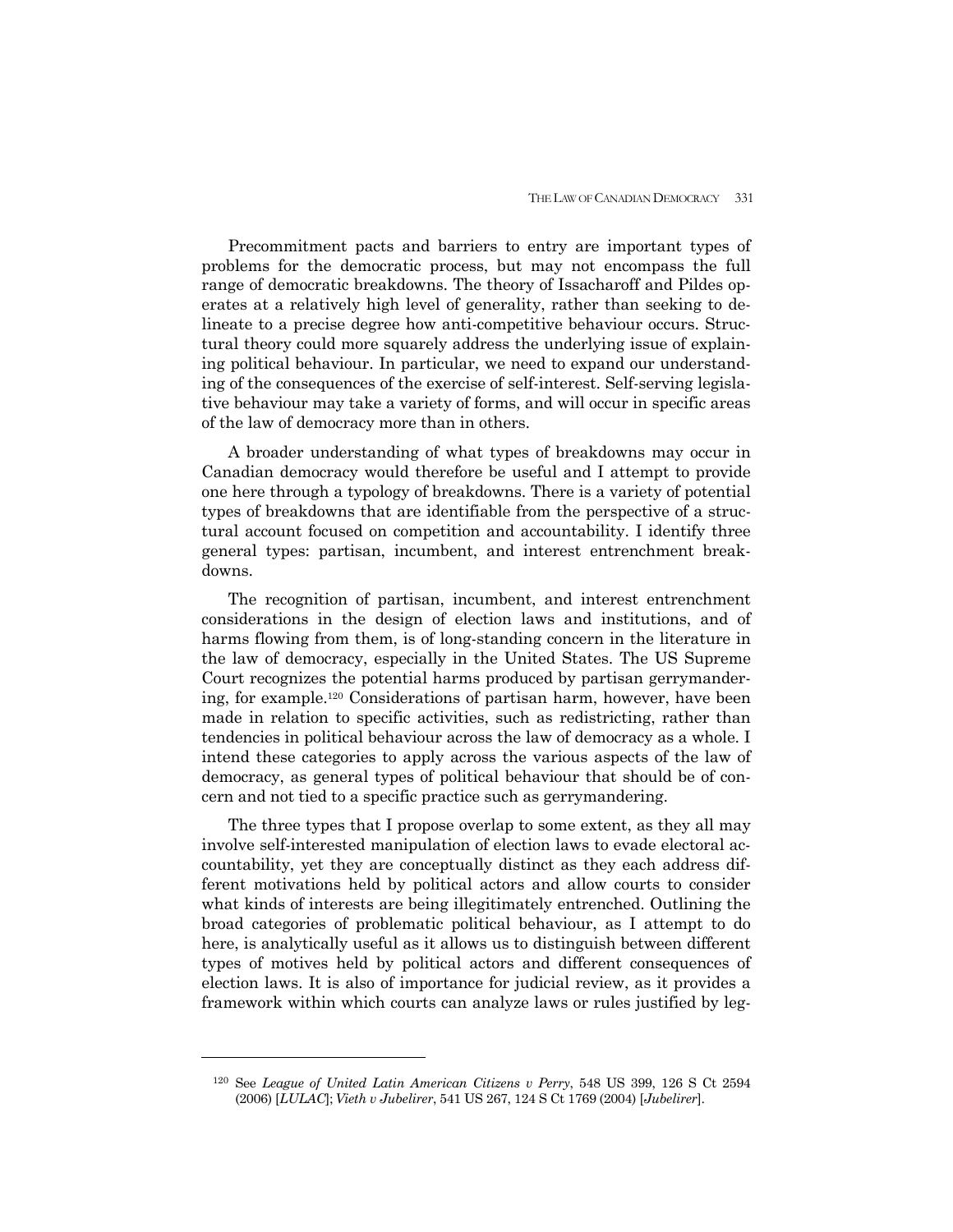islatures on principled grounds, but which are fundamentally about furthering partisan, incumbent, or other interests.

 In the US literature, Michael Klarman argues for an approach to developing forward-looking categories to classify problematic political behaviour that should be rectified by courts. Klarman advances a general theory of judicial review, which he calls the "anti-entrenchment" view, as a response to the counter-majoritarian critique of judicial review.121 He argues that courts should prevent illegitimate entrenchment of power by legislative majorities. Legislatures can seek to entrench their power against current political majorities, which he calls legislative entrenchment, or against future majorities, labelled as "cross-temporal" entrenchment.122 Klarman applies these two categories of entrenchment to a variety of different aspects of the law of democracy, from ballot access to campaign finance. Klarman's category of legislative entrenchment is sufficiently broad to hinder its predictive use.123 It is preferable, in my opinion, to look directly at the types of interests that lead to failures in the democratic process, rather than broadly at legislative goals. Different implications may flow from whether the breakdown is partisan or incumbent, which is not incorporated into Klarman's scheme.

 Klarman's "cross-temporal" category and my own approach raise what Adam Cox calls the intertemporal dimension of the law of democracy, which he argued has been largely ignored.<sup>124</sup> Cox elucidates the extent to which considerations of time operate implicitly in the reasoning of courts when they assess the constitutionality of election laws. He argues that while voting rights are properly seen as aggregated and not individual rights, the basis of aggregation has been conceived of too narrowly. In his view, aggregation of voters' preferences can be considered not just spatially, as in aggregating votes within an electoral district, but intertemporally. He raises the issue of the time frame within which the fairness of a voting rule should be considered.125 For example, the constitutionality of

<sup>121</sup> Michael J Klarman, "Majoritarian Judicial Review: The Entrenchment Problem" (1997) 85:3 Geo LJ 491.

<sup>122</sup> *Ibid* at 502.

<sup>123</sup> In opposition to Klarman, Eric A Posner and Adrian Vermeule argue that current majorities should be able to bind future majorities: "Legislative Entrenchment: A Reappraisal" (2002) 111:7 Yale LJ 1665. Others continue to find fault with entrenchment: see John O McGinnis & Michael B Rappaport, "Symmetric Entrenchment: A Constitutional and Normative Theory" (2003) 89:2 Va L Rev 385; John C Roberts & Erwin Chemerinsky, "Entrenchment of Ordinary Legislation: A Reply to Professors Posner and Vermeule" (2003) 91 Cal L Rev 1773.

<sup>124</sup> Cox *supra* note 117 at 362.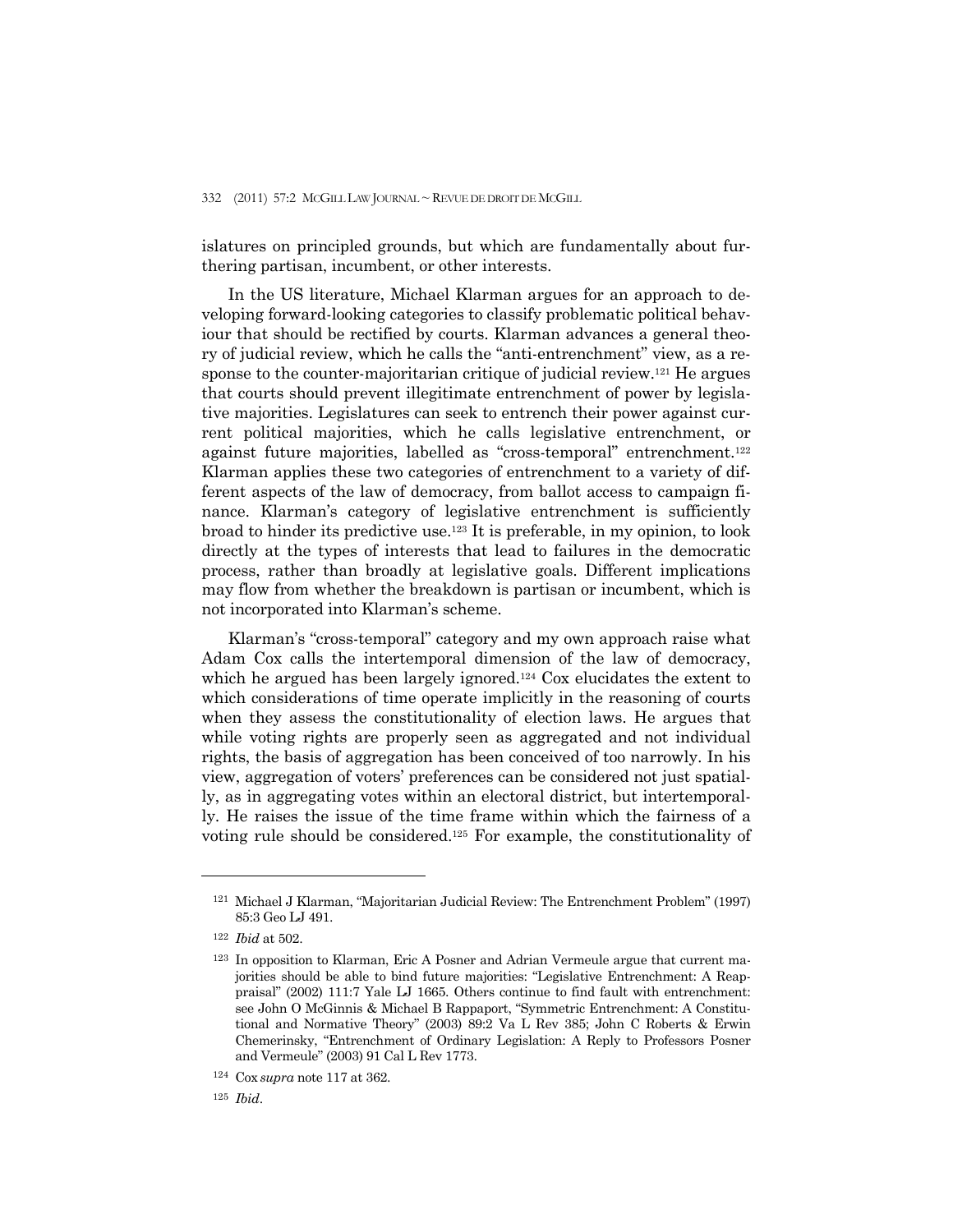an electoral map's impact on an aggregation of minority voters may need to be judged not only in relation to other voters under the current map, but also in regard to the position of minority voters under previous electoral maps at earlier points in time. Whether, and how, to weigh such claims is developing into a larger aspect of voting rights litigation.126

 Klarman raises these temporal issues, but the distinction between legislative and cross-temporal entrenchment is not sufficiently developed. All legislative decisions have implications for future majorities, as do many other types of legal rules. Rather than viewing intertemporal issues as a separate problem, as Klarman does, it is better to view the intertemporal dimension as arising in each potential type of breakdown. One can push Cox's notion of the intertemporal dimension of election laws in a new direction by placing it within a structural view of the law of democracy that is concerned with when the democratic process fails. Partisan, incumbent, and interest entrenchment breakdowns can be understood as occurring when there is an attempt to perpetuate political control by one aggregation of voters, group of elected representatives, or set of interests beyond the time when the electorate's preferences would otherwise distribute power differently. By manipulating electoral structures, representatives can seek to limit the impact of shifts in the public's preference for elected representatives. A governing party elected at time 1 may anticipate that the preferences of the electorate will change at time 2 to its partisan disadvantage. In order to prevent the loss of its power, the governing party utilizes its control over the state to enact laws designed to keep it in power even after the preferences of the electorate shift at time 2. Even if voter preferences remain constant, electoral rules can be manipulated to ensure that the result differs from election to election.

## 1. Partisan Breakdowns

 A partisan breakdown can occur when a government passes legislation distorting the democratic process in order to provide it with an advantage over its competitors. On a structural theory of the law of democracy, where political actors are likely to seek to enhance their electoral chances in relation to their competitors, partisan breakdowns are a serious concern. By manipulating electoral laws, political actors possessing state power can create underlying conditions more favourable to their own partisan interests. The attempted use of election law for partisan gain is one recurring theme in the law of democracy in Canada. The problem is structural in nature, and not tied to any particular political party. Whoever is in power will be likely to have an incentive to use the state for partisan

<sup>126</sup> *Ibid* at 362-63.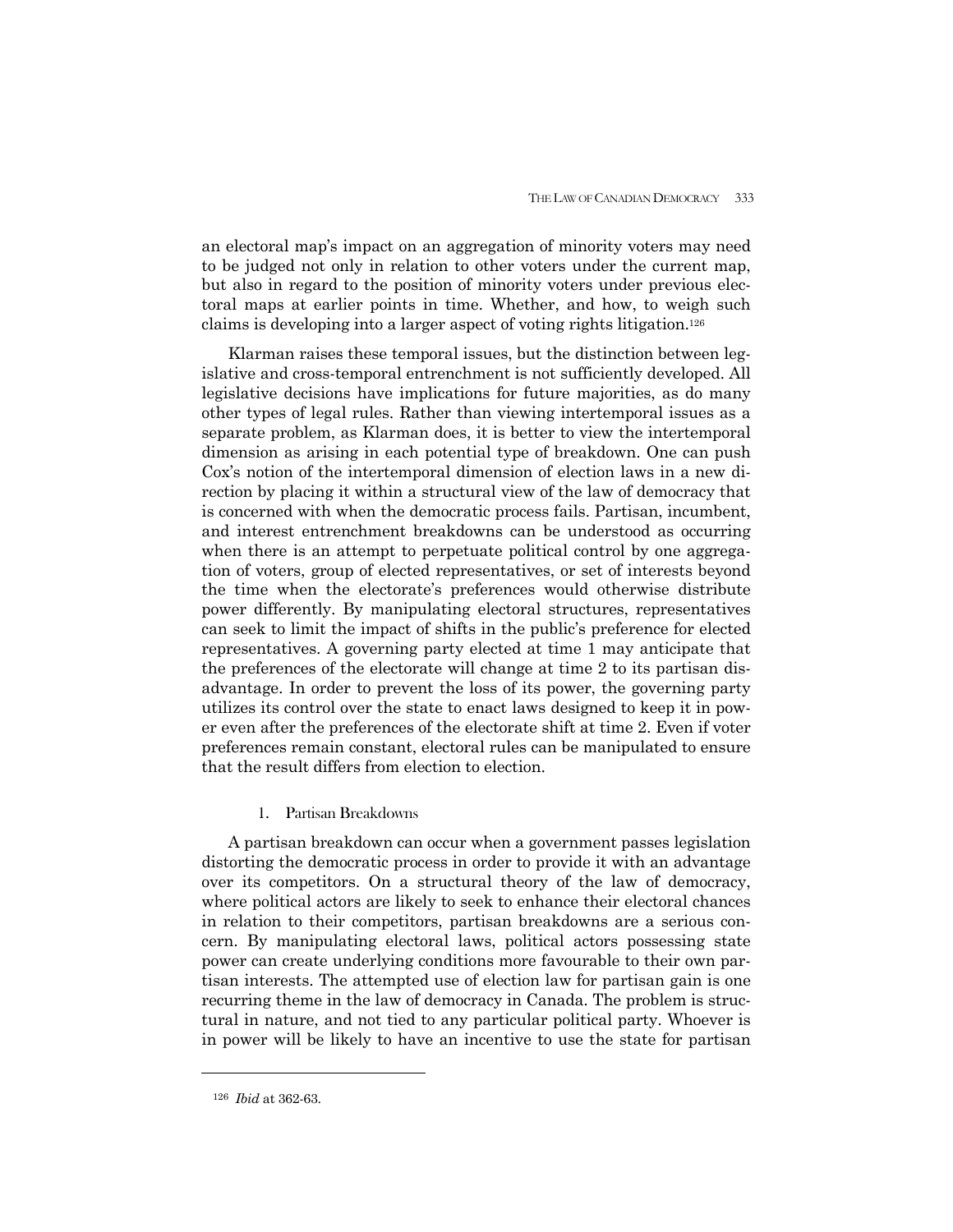advantage. Governments, of course, take policy decisions that reward their ideological and partisan supporters all the time. Such responsiveness can act as a bridge between electioneering and governing and often leads to greater accountability. We want the policy priorities of parties to be closely linked to those who support them, so there can be a contest between parties. Unjustified partisan distortion of the democratic process occurs when the government alters electoral structures in an attempt to ensure its re-election or diminish its likelihood of defeat.

 In large case studies in political science on choice of electoral system, there is convincing evidence that the move to proportional representation (PR) in European democracies was the result of self-interested manipulation of the democratic process. On one understanding, Conservative governing parties feared their diminished electoral prospects against new socialist parties as the franchise was expanded to include workers.127 On another, not only democracies in Western Europe between the World Wars but also new democracies in Eastern Europe in the 1990s adopted PR as a result of strategic behaviour by political actors seeking partisan gains in the face of tremendous uncertainty.128 Under either scenario, the defining consideration in the choice of electoral system was partisan advantage.129

 Partisan gerrymandering by the majority party against the minority party is a classic example of a partisan breakdown in contemporary politics. In the United States, redistricting is generally conducted by state legislatures for state and federal districts, though some states have now adopted redistricting commissions.130 The constitutionality of partisan gerrymandering has vexed American courts<sup>131</sup> and led to intense scholarly

128 *Ibid*.

<sup>127</sup> Boix, *supra* note 25; Kenneth Benoit, "Models of Electoral System Change" (2004) 23:3 Electoral Studies 363. This conclusion extends to sub-national jurisdictions: Ernesto Calvo & Juan Pablo Micozzi, "The Governor's Backyard: A Seat-Vote Model of Electoral Reform for Subnational Multiparty Races" (2005) 67:4 The Journal of Politics 1050 at 1053, n 5. See also a critique in Josephine T Andrews & Robert W Jackman, "Strategic Fools: Electoral Rule Choice Under Extreme Uncertainty" (2005) 24:1 Electoral Studies 65. Andrews and Jackman argue that movement from one electoral system to another generally occurs under conditions of such extreme uncertainty that it is difficult for political actors to ensure a given outcome.

 $129$  I do not wish to take a position on the merits of PR in comparison to other types of electoral systems such as the single-member plurality system in place in Canada. My point is simply that there is ample evidence of self-dealing on choice of electoral system across a wide range of democracies and time periods, which supports the argument that we must address self-dealing.

<sup>130</sup> See e.g. Kristina Betts, "Redistricting: Who Should Draw the Lines? The Arizona Independent Redistricting Commission as a Model for Change" (2006) 48:1 Ariz L Rev 171.

<sup>131</sup> See e.g. *LULAC*, *supra* note 120; *Jubelirer*, *supra* note 120.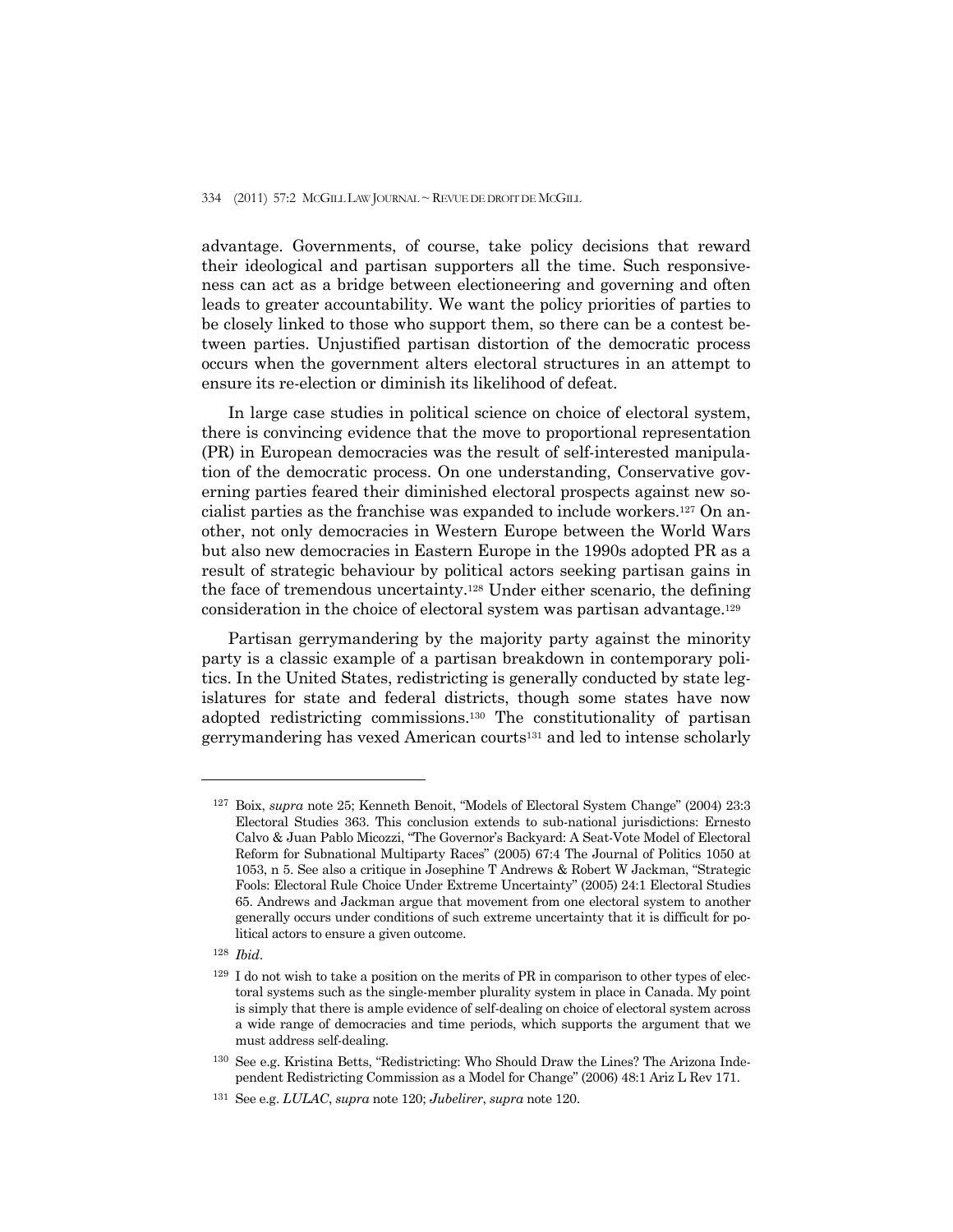debate.132 Redistricting by the legislature puts those who have the most self-interest in the design of electoral districts, elected representatives, in charge of designing the very districts they must contest on election day. A legislator tasked with redistricting may have significant incentives to draw a map favourable to her own re-election and her party's success.

 The introduction of independent, non-partisan electoral boundary commissions in Canada in 1964, a veritable "electoral boundary revolution",133 eliminated partisan gerrymandering for federal districts. Partisan redistricting remains a potential problem at the provincial level where legislatures are permitted to draw electoral maps or be involved extensively in designing the redistricting process.134 The *Carter* decision raised briefly in the introduction also appears to have entailed a partisan breakdown in provincial redistricting in Saskatchewan. The map imposed by the Saskatchewan Conservative government resulted in less voter equality than the previous map, overrepresented rural, northern voters who were part of its core base of supporters, and under-represented the urban voters who were more likely to vote for other parties. Collectively, these points raise a strong suspicion that the map was the product of partisan motivation and would have partisan effects. Even where commissions design electoral maps, both provincial and federal governments retain the ability to overrule the commission in part or in total by legislating a new electoral map if they do not like the results dictated by a commission. Legislatures have delayed the implementation of a commission-designed electoral map federally,135 and provincially in British Columbia, the Legislature criticized the commission until it amended its proposals, often with justifications of dubious merit.136 This power can potentially be abused if a government delays the implementation of an electoral map, or modifies the map, to ensure greater electoral success. As the discussion of recent democratic practice in Section II indicates, campaign finance and reform also often contains partisan motivation and effect.

<sup>132</sup> See e.g. Issacharoff, "Gerrymandering", *supra* note 15; Persily, *supra* note 34; Hasen*, Judging Equality*, *supra* note 12 at 149.

<sup>133</sup> RK Carty, "The Electoral Boundary Revolution in Canada" (1985) 15:3 American Review of Canadian Studies 273.

<sup>134</sup> John C Courtney, *Commissioned Ridings: Designing Canada's Electoral Districts* (Montreal: McGill-Queen's University Press, 2001) at 111-12, 187.

<sup>135</sup> *Ibid* at 144-45.

<sup>136</sup> *Ibid* at 143-44*.*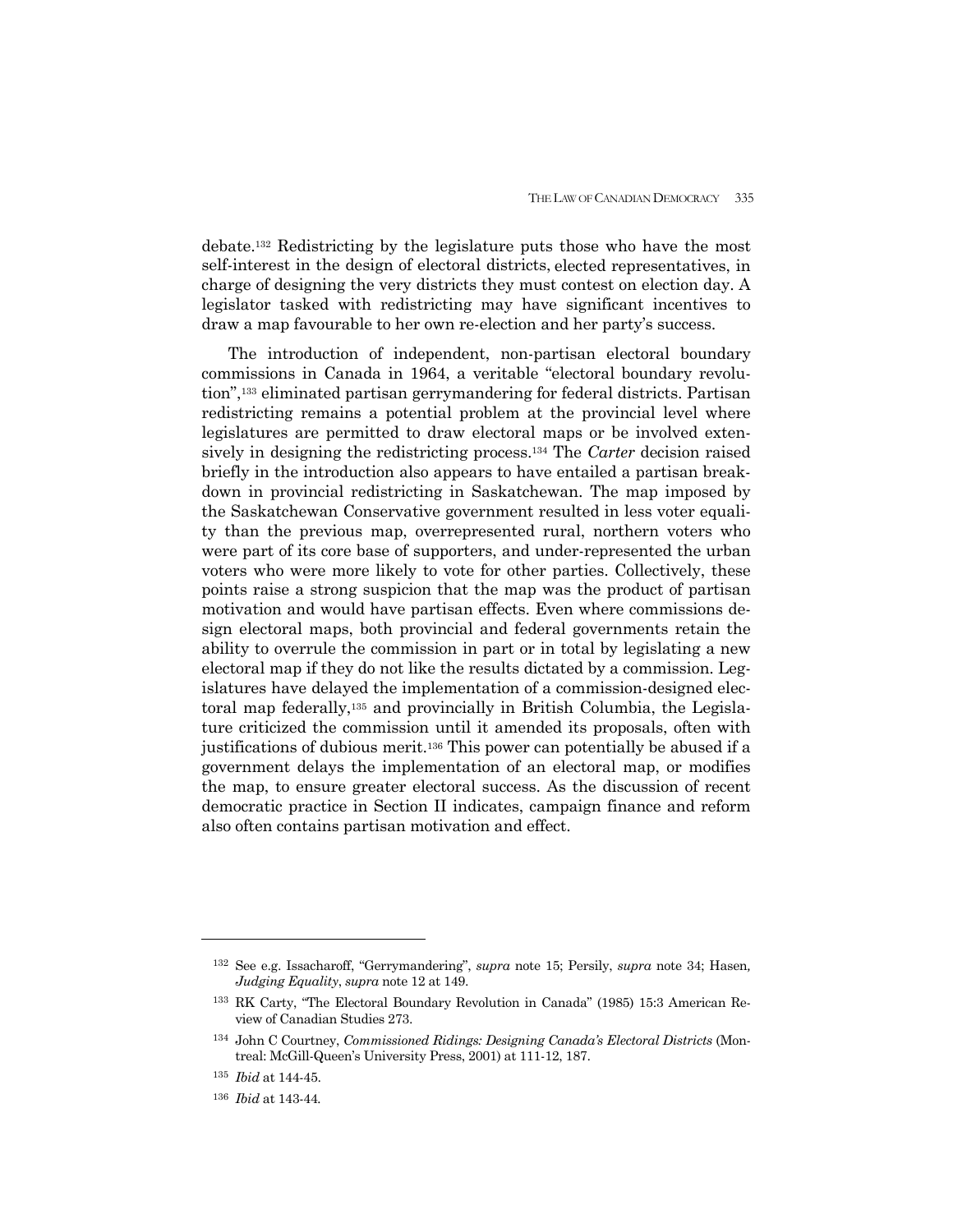#### 2. Incumbent Breakdowns

 An incumbent breakdown can occur when a majority of existing representatives cooperate across party lines to pass legislation that disadvantages either a legislative minority or political parties not yet represented in the legislature.137 The sweetheart gerrymanderers that emerged in the United States during the rounds of redistricting in the 2000s fit with this type.<sup>138</sup> In sweetheart gerrymandering, both parties agree to support an electoral map that limits competition against incumbents of both political stripes.

 The provisions of the *Elections Act* struck down in *Figueroa* can be understood as incumbent breakdowns. Those provisions placed small parties and parties without sitting MPs at a disadvantage in comparison to the larger parties represented in the legislature. Generally, any rules which make it easier for large parties to engage in electoral competition but harder for small parties, or which provide added resources to large parties represented in the legislature can be understood as incumbent breakdowns. These types of rules raise the barriers to entry into the political realm, thereby deterring challenges from new parties.139

 Distortions of the democratic process favouring incumbents, and political parties in general, are prevalent in the rules regulating political parties in Canada. Chris Bredt and Laura Pottie argue that "[m]uch of the current electoral regime is clearly designed to protect and promote established parties and/or incumbents."140 Candidates and political parties who receive a certain threshold of the vote obtain partial reimbursement of their expenses.141 By making eligibility for reimbursement of electoral expenses contingent on electoral performance, smaller parties are disadvantaged in relation to larger, more successful ones. Broadcasting time allocated to parties is also dependent on electoral performance.142 Such rules were implemented by legislatures composed of elected representatives who stood to benefit directly. They raise the barriers to entry for new parties and decrease the incentives for small parties to compete. There is little substantive difference between these rules and the threshold rules that assisted the large parties that were struck down in *Figueroa.* 

<sup>137</sup> Please note that the term "incumbent" may refer to the governing party or all parties in the legislature, depending on the context.

<sup>138</sup> Issacharoff, Karlan & Pildes, *Law of Democracy*, *supra* note 10 at 841.

<sup>139</sup> Issacharoff & Pildes, "Politics As Markets", *supra* note 9 at 651.

<sup>140</sup> *Supra* note 12 at 301.

<sup>141</sup> *Ibid* at 301-302.

<sup>142</sup> *Ibid.* The inclusion of the leader of the Green Party in televised federal leadership debates has also become a recurring issue during each election.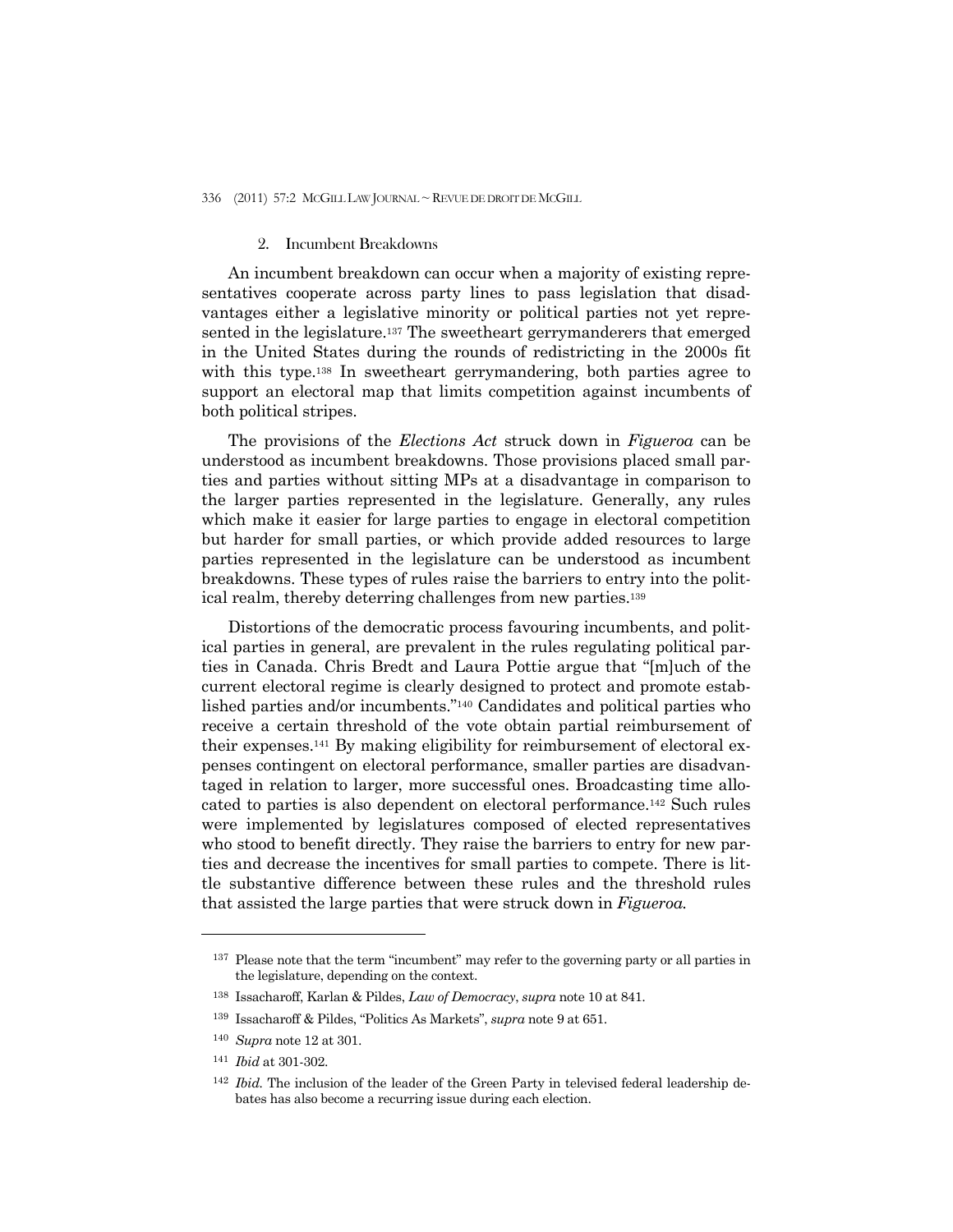Public funding for political parties can also potentially be classified as an incumbent-protection device, depending on how it is implemented. In Australia, public financing is conditional on the party receiving at least 4 percent of the first preference votes in their preferential voting system.143 Independents can receive the funding as well, assuming they gain 4 percent support in a district, but the threshold ensures that many small political parties are excluded from the public financing regime. Given the connection between popular support and funding in the legislation, the most successful parties receive the majority of the subsidy.144 For parties receiving less than 4 percent of the vote, the lack of funds is likely to be damaging enough, yet even those small parties receiving the subsidy face a public funding regime that rewards the large parties first. Similar critiques of incumbent protection can be levelled at the UK party funding regime,145 as well as the Canadian one.146 Canada's public funding scheme, based on a per vote subsidy, assists existing parties and incumbents and rewards the larger parties above the smaller ones. A preferable alternative might be a base level of funding provided to each party, rather than a subsidy based on voter support. The existing standard has the merit of tracking popular expression of support for a party, but aiding the largest parties most of all may harm competition.

 Even though small parties rarely gain seats in Parliament, additional barriers to entry for small parties are not a trivial result. Small parties play an important role in disciplining the major parties and in keeping them accountable. The threat of electoral competition from small or new parties provides incentives for major parties to internalize the values of their small electoral competitors in order to co-opt their supporters or to prevent defection by their own supporters. Major parties can be expected to move along the political spectrum in order to neutralize the actual or potential emergence of electoral competitors. If parties do not adapt, the newer entity can become ascendant. The replacement of the Progressive Conservative Party with the Reform Party can be explained in these terms.

<sup>143</sup> The amount received is indexed to inflation: Graeme Orr, "Political Finance Law in Australia" in Ewing & Issacharoff, *supra* note 61, 99 at 105.

<sup>144</sup>Australian Electoral Commission, *Behind the Scenes: The 2007 Federal Election* (Canberra: Australian Election Commission, 2009) at 54, online: Australian Electoral Commission <www.aec.gov.au/Elections/federal\_elections/2007/files/e2007-behind-thescenes. pdf>.

<sup>&</sup>lt;sup>145</sup> KD Ewing, *The Cost of Democracy: Party Funding in Modern British Politics* (Portland, Or: Hart Publishing, 2007) at 52-54, 171-96.

<sup>146</sup> MacIvor, "Cartel", *supra* note 63 (raising such questions about earlier election laws).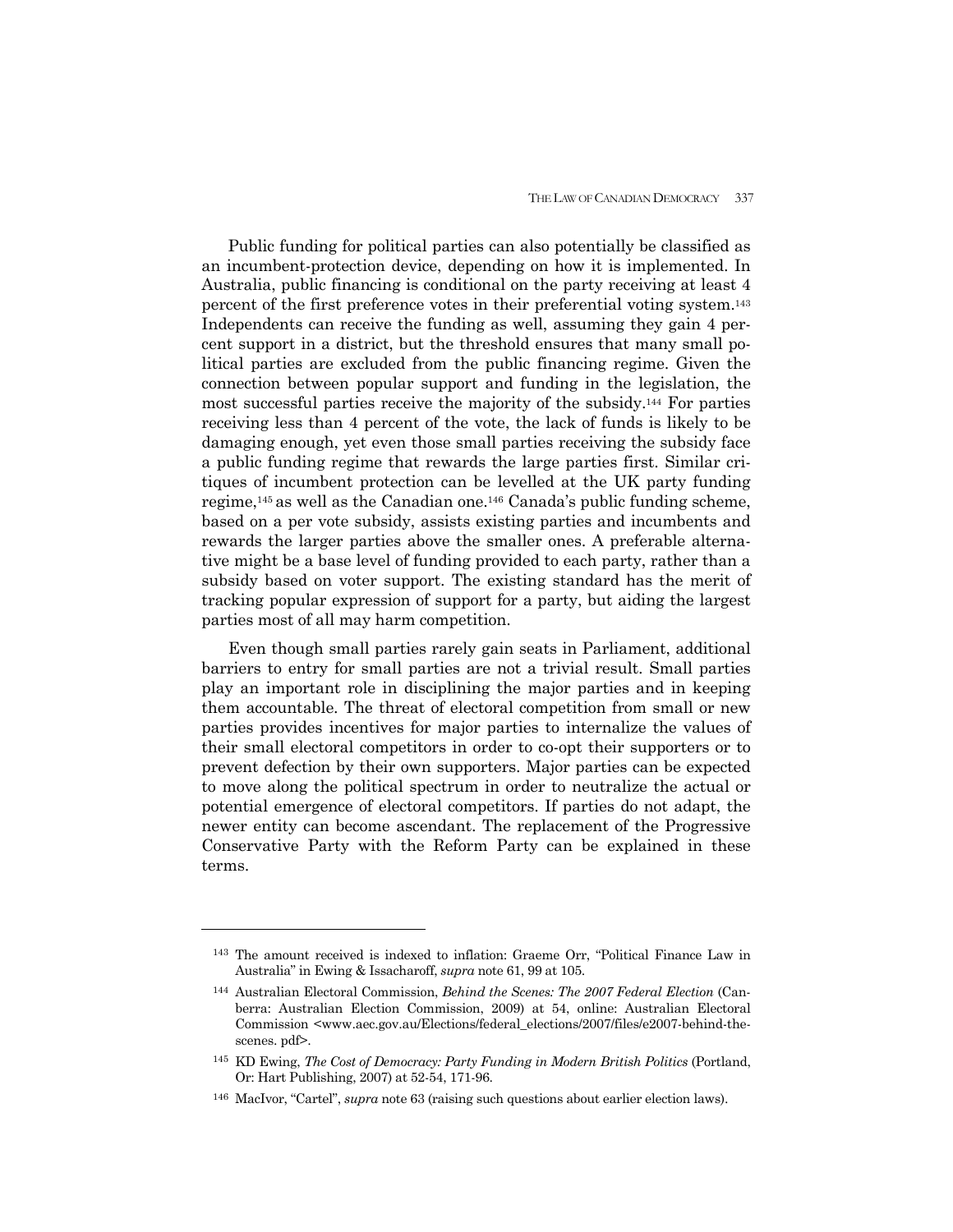Political parties as a whole also receive benefits that other entities do not. The interest groups or third parties whose role in the democratic process was at issue in *Harper* compete with political parties for influence with the electorate. Political parties are granted numerous advantages by election laws that third parties are not. They receive access to voter information, to broadcasting time during elections, and can provide their donors with tax deductions. Third parties receive none of these advantages.147 The limits on third party advertising that split the Court in *Harper* are part of a broader trend in Canadian election law that disadvantages third parties in relation to political parties.

 Justifications offered for rules that function as incumbent-protection mechanisms often include appeals to democratic stability or the provision of strong government. In *Figueroa,* the minority judgment authored by Justice Lebel justified the "50 plus" district restriction because it ensured "[t]he promotion of cohesion over fragmentation."148 Even if we accept stability and strong government as legitimate aims in election law (though I would be inclined to view these claims skeptically as potential covers for self-dealing), much of this function is fulfilled by the electoral system itself. Single-member plurality districts of the type used in Canada generally result in majority government and two-party competition for power, a phenomenon known as Duverger's Law.149 Stability is therefore provided by the choice of electoral system and subsequent election laws are likely to add little to this probable outcome. A structural approach to the law of democracy suggests that we should be skeptical of appeals by incumbents to abstract values such as democratic stability when the particular law under consideration aids incumbents.150

 The history of restrictions on the right to vote, now prohibited under section 3, also show the tendency for incumbent-protection distortions. For example in British Columbia, Asians (mainly Chinese, Japanese, and those from the Indian subcontinent) were excluded from voting until 1948, while Aboriginals gained the full right to vote without having to sacrifice their official Indian status only in 1960.151 Their disenfranchisement in

<sup>147</sup> Bredt & Pottie, *supra* note 12 at 298-99.

<sup>148</sup> *Supra* note 56 at para 137.

<sup>149</sup> Bernard Grofman, Shaun Bowler & André Blais, "Introduction: Evidence for Duverger's Law from Four Countries" in Bernard Grofman, André Blais & Shaun Bowler, eds, *Duverger's Law of Plurality Voting: The Logic of Party Competition in Canada, India, the United Kingdom and the United States* (New York: Springer, 2009) 1.

<sup>150</sup> Issacharoff & Pildes, "Politics As Markets", *supra* note 9 at 686.

<sup>151</sup> Elections Canada, *A History of the Vote in Canada*, 2d ed (Ottawa: Office of the Chief Electoral Officer of Canada, 2007) at ch 3, 79-84, online: Elections Canada <www.elections.ca>.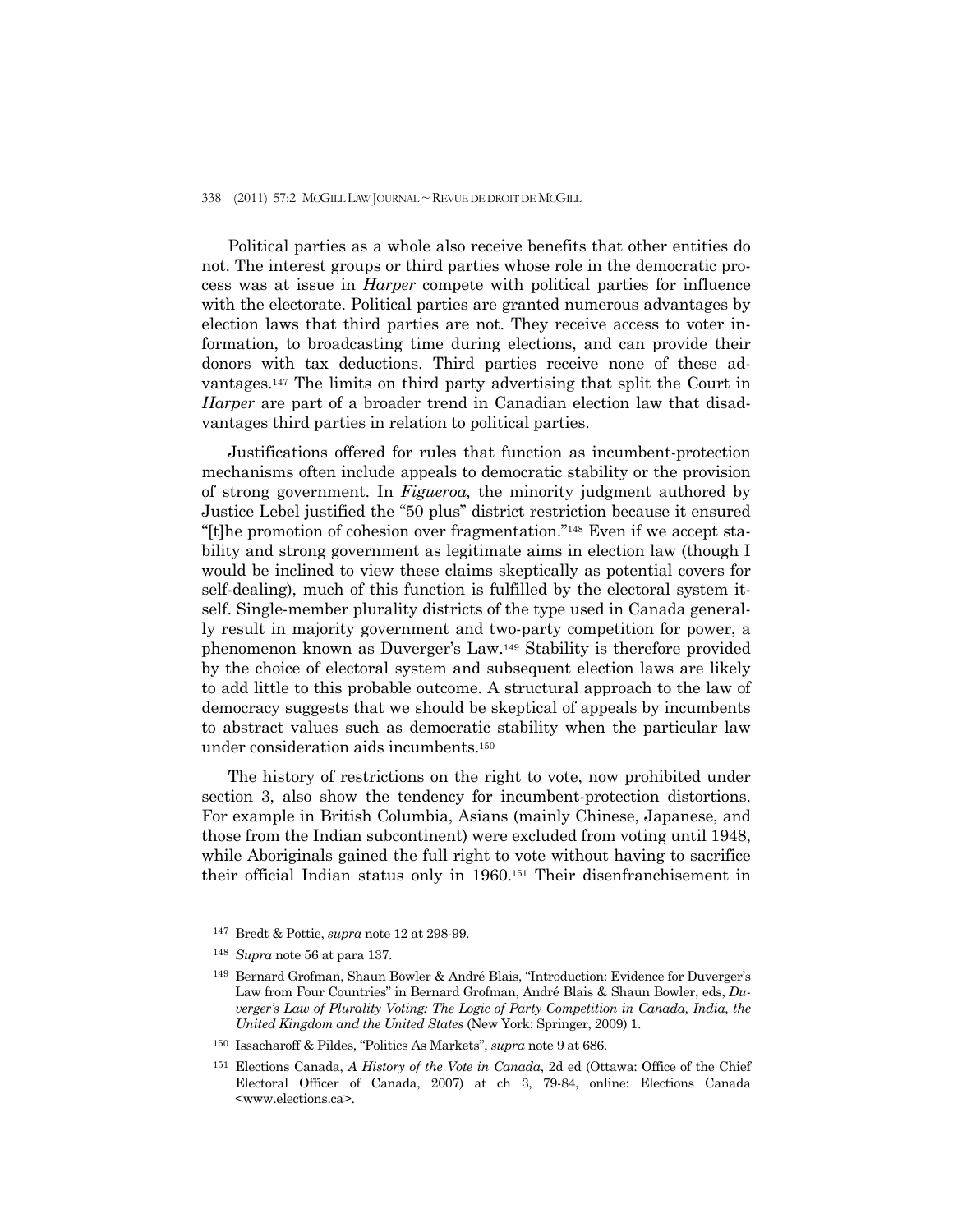the province was partly a result of discriminatory attitudes, but the underlying reason was that together Asians and Aboriginals would have held a majority of the BC electorate (over 60 percent) until quite late in the province's existence.152 Representatives of the minority British and those of other European origins acted to disenfranchise Aboriginals and Asians so they could assume political control without interference.153 Unable to win a legislative majority when faced with the whole electorate, they instead sought to use public power to alter electoral rules so that their interests would remain paramount.

 Urban vote dilution is a notable incumbent breakdown currently in effect in Canada.154 Under the *Electoral Boundaries Readjustment Act*, federal electoral districts can deviate from population equality among the districts in a province by 25 percent above or below the provincial average, or by an undefined greater amount in extraordinary circumstances.155 Deviations from one person, one vote were upheld in *Carter.* The tendency among boundary commissions has been to design urban districts with larger populations than rural districts. Rural votes are on average worth more than urban votes and, at times, quite substantially more.156 The result is a House of Commons skewed away from representation by population. Overrepresented rural incumbents will have strong incentives to resist moves toward population equality, as they would be in danger of losing their seats or seeing their influence diminish with the addition of more urban MPs. This is likely to be the case regardless of their political stripes.

 The common thread with incumbent breakdowns is that most of those currently elected benefit from the existing electoral rules of the game. They are therefore reluctant to change these rules and, as a consequence, political coalitions and actors who are disadvantaged by the current system are likely to remain so, absent some new political dynamic. Like partisan breakdowns, incumbent breakdowns flow from the misalignment between the interests of representatives and those of the governed. Incumbents develop an interest in preserving the status quo or in manipulating it in a way that decreases their likelihood of being removed from office. Incumbent breakdowns occur because incumbents of different political affiliations all have a common interest in remaining insiders.

<sup>152</sup> *Ibid* at ch 3, 79.

<sup>153</sup> *Ibid.* 

<sup>154</sup> Pal & Choudhry, *supra* note 3.

<sup>155</sup> *Electoral Boundaries Readjustment Act*, RSC 1985, c E-3, s 15(2).

<sup>156</sup> Pal & Choudhry, *supra* note 3 at 6-7.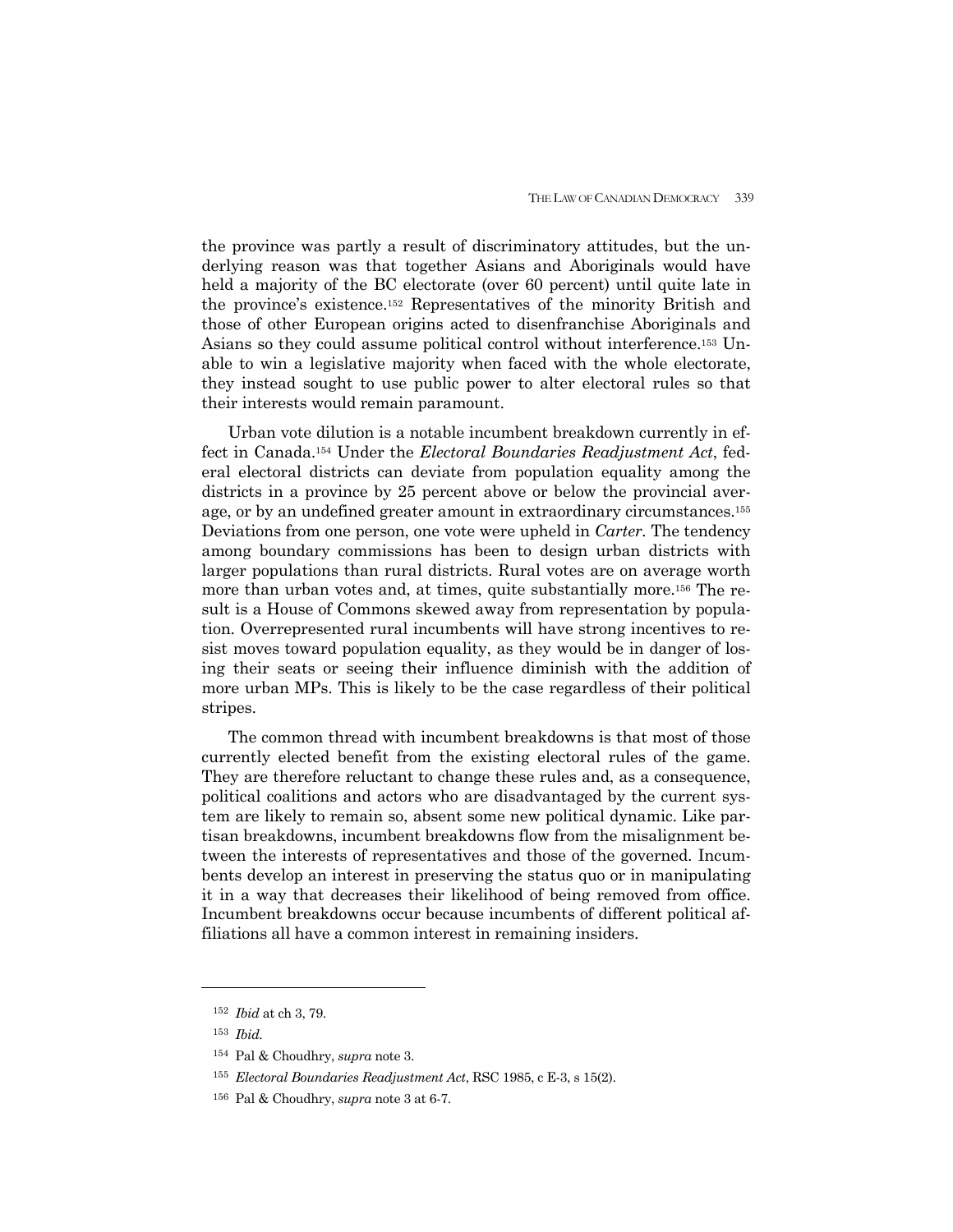#### 3. Entrenchment of Interests

-

 The first two types of breakdowns involve furtherance of the interests of political parties. Breakdowns in the democratic process can also occur where other types of interests are entrenched. These interests may be religious, racial, or regional, or may be tied to some other demographic group. Interest entrenchment breakdowns are the hardest type of breakdown to assess. The line between what is an illegitimate freezing of political power and what is simply a legitimate legislative precommitment pact required to bring parties with different interests together is a fine one. To some extent, all governments seek to entrench their policy preferences over time. Yet constitutional convention in parliamentary democracies generally prevents one Parliament from binding future Parliaments. A new Parliament retains the ability to amend or repeal legislation passed by its predecessors. This convention institutionalizes the recognition that new political majorities should have leeway in enacting their own policy preferences. Path dependency remains a significant factor in how this plays out in practice, as does legislative inertia.157 Once a policy is in place, it is often hard to displace even by a newly elected and ideologically opposed government. The principle that earlier legislative majorities should not be able to formally bind future majorities, however, remains operative. Interest entrenchment breakdowns are attempts to deviate from this majoritarian feature of democracy.158 Such a breakdown occurs when incumbents seek to pass legislation at a point of political power that will insulate them from political accountability if and when the electorate's preferences change.

 To come into being or to expand, states may need to strike bargains between geographic regions of the new state or between the majority and minority groups, whether to accommodate minority interests or to achieve the political support sufficient to move forward as one entity. Institutional arrangements, such as quotas on legislative representation, power sharing between ethnic groups, regional appointments to courts, and rules on cabinet formation may be adopted to achieve the necessary agreement at

<sup>157</sup> Rosalind Dixon raises the problem of legislative inertia in Canada in her very interesting article, "The Supreme Court of Canada, *Charter* Dialogue, and Deference" (2009) 47:2 Osgoode Hall LJ 235 at 257-63.

<sup>158</sup> Klarman, "Entrenchment", *supra* note 115. Yasmin Dawood's "antidomination model" of the law of democracy identifies entrenchment as a problem and considers the implications of this insight in the American partisan gerrymandering jurisprudence: "Antidomination Model", *supra* note 18. She defines entrenchment as "the concentration and consolidation of power in the hands of a single agent or an institution" (*ibid* at 1434). This is a related but slightly different definition than my focus on the entrenchment of interests more broadly. She further considers the idea of entrenchment later on in her article (*ibid* at 1445, 1453-54, 1467, 1481).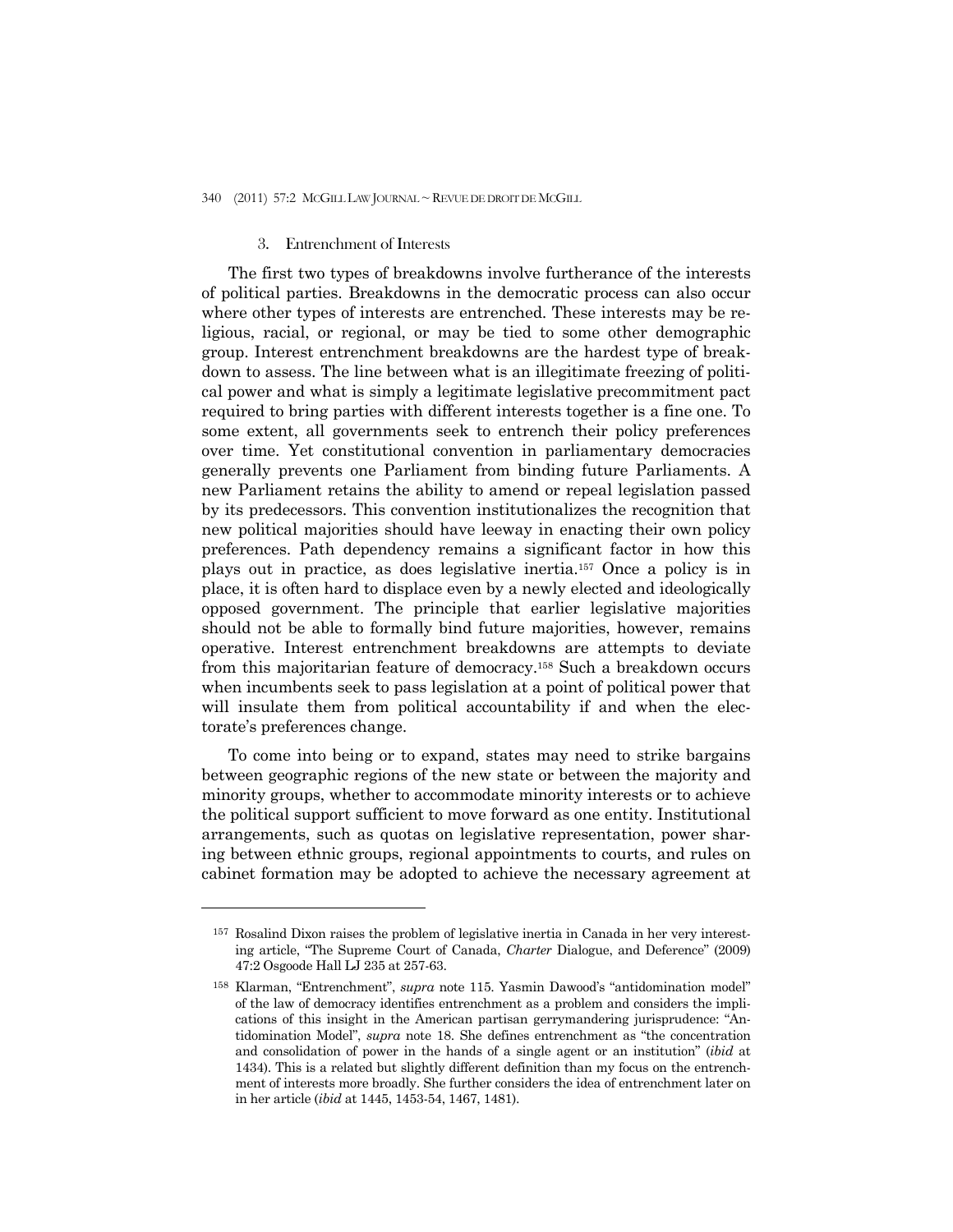a point in time given the current distributions of political power, wealth, and demography, among other factors. At some point these accommodations may devolve into a breakdown of the democratic process that prevents the interests of today's voters from being realized through politics.

 Consociational democracies with formal power-sharing arrangements, such as in present-day Iraq with alteration in political power between religious groups,159 or Lebanon, which froze power based on demographics in 1940 between Sunnis, Maronites, and Shia,<sup>160</sup> are likely to be particularly at risk. Institutional arrangements that seek to balance competing principles of representation, such as representation by population and regional representation, may also become suspect over time. For instance, in the bicameral US Congress, the Senate has two representatives per state regardless of population while the House of Representatives tracks population. As the populations of fast-growing states outpace those of the less populous states, these arrangements may become problematic.161 Additionally, where institutional arrangements are the result of majoritarian institutions or elite accommodations that excluded or disregarded the affected minority, the political action is less likely to be a legitimate precommitment pact, and more likely to be an interest entrenchment breakdown.

 Interest entrenchment breakdowns often have an intertemporal dimension that may distinguish the type further from partisan and incumbent breakdowns. Interest entrenchment breakdowns often occur over longer time frames than partisan or incumbent ones, which tend to be directed at the next election cycle. This intertemporal aspect arises because demographic changes, such as movement in the proportion of a population divided among religious groups, generally happens over greater time spans.

 Examples of interest entrenchment breakdown in Canadian democracy are the rules determining representation for the provinces in the House of Commons. In 1915 and 1985, the rules determining representation in the House for the provinces were altered to entrench prevailing levels of representation for provinces faced with losing MPs because of relative or absolute population decline. In 1915, the Senate clause was introduced, ensuring that no province may have fewer seats in the House than it has

<sup>159</sup> For recent developments in Iraq regarding power-sharing, see Reidar Visser, "Baghdad's Phantom Power-Sharing Plan" *Foreign Affairs* (3 December 2010), online: Foreign Affairs <http://www.foreignaffairs.com>.

<sup>160</sup> Hasen argues that the entrenchment of power among these groups hampered attempts to make the political system evolve with changing demographics (*Judging Equality, supra* note 12 at 91-92).

<sup>161</sup> Pildes, "Constitutionalization", *supra* note 15 at 84-85.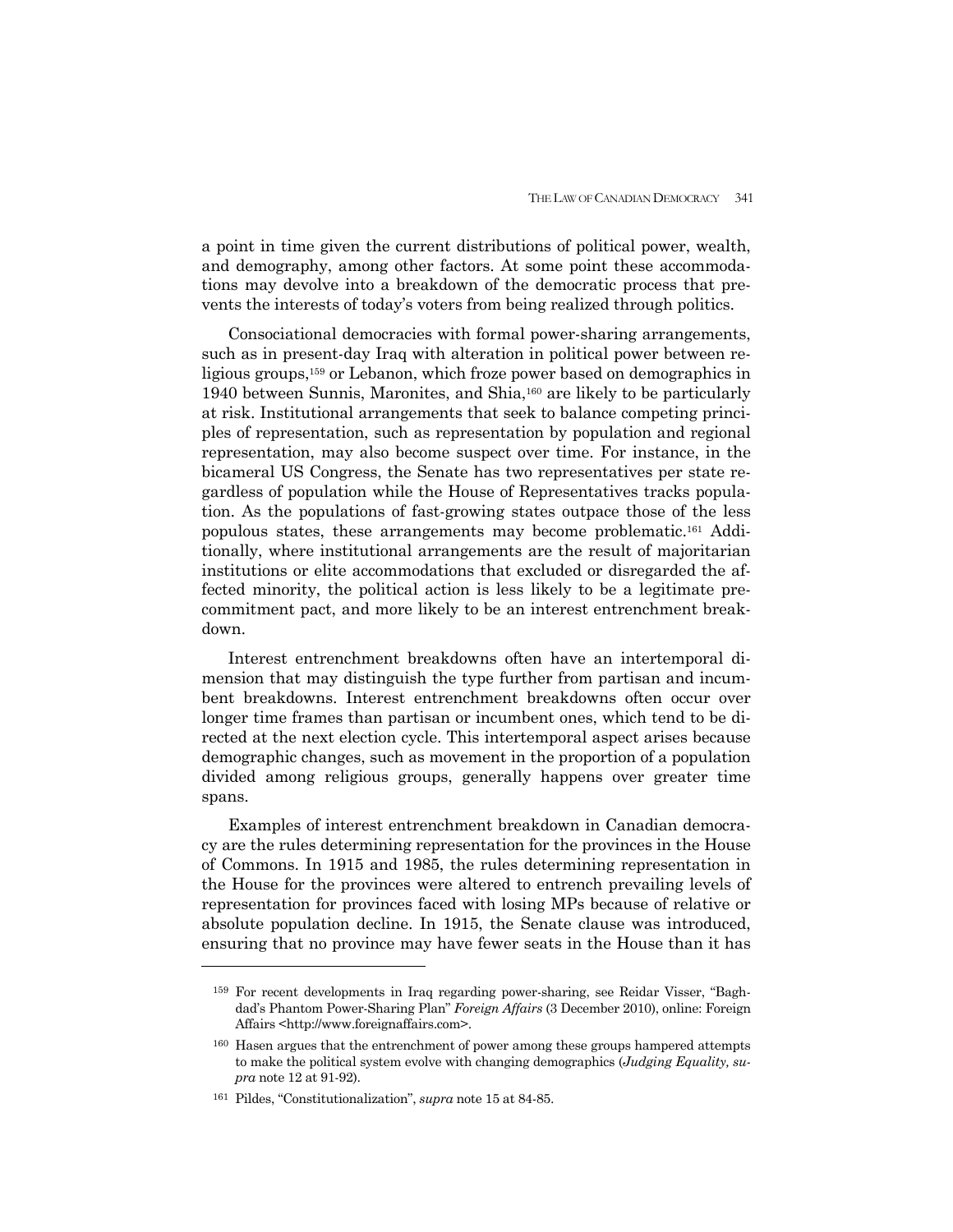Senators, and was later constitutionalized.162 The result was to increase the representation of the Atlantic provinces from what it would be under representation by population.163 The *Representation Act 1985* introduced the "grandfather rule" guaranteeing that no province could have fewer MPs than it had in 1986, the 33rd Parliament.164 The practical effect of the grandfather rule is to protect the entitlements of the prairie provinces.165 The Senate and the grandfather rules are deviations from the principle of majority rule that would be the result of representation by population. Seven out of ten provinces benefit from deviations, to the detriment of Ontario, British Columbia, and Alberta. The population of these three provinces is more than half of Canada's total, concentrated mostly in Vancouver, Calgary, Edmonton, and Toronto, but they have a smaller percentage of representation in the House than their populations warrant.

 The guarantees agreed to in 1915 and 1985 of a minimum number of electoral districts for the less populous provinces can be seen as attempts to decrease the continually growing influence of voters in the largest provinces. This was done to preserve the electoral power of the smaller provinces against demographic change in an urbanizing country where population growth was concentrated in certain provinces.

 There are certainly arguments for ensuring the effective representation of voters in all provinces in a federation.166 The legitimacy of guaranteeing a minimum number of seats for the less populous provinces would be on more stable ground, however, had the rules been the result of legislative or constitutional debate by representatives who were disinterested in the result. It is difficult to see a majority of voters today agreeing to the Senate or grandfather rules. In each case, Parliaments that represented certain interests entrenched the overrepresentation of those interests in future Parliaments to the detriment of future electoral majorities. The Senate clause is constitutionally enshrined and therefore unlikely to change, but the grandfather clause was passed pursuant to ordinary legislation and could therefore be replaced by a parliamentary majority. The entrenchment of regional interests by those two rules, however, means

<sup>162</sup> *Constitution Act, 1867* (UK), 30 & 31 Vict, c 3, s 51A, reprinted in RSC 1985, App II, No 5. See also Pal & Choudhry, *supra* note 3 at 12.

<sup>163</sup> *Ibid.* 

<sup>164</sup> SC 1986, c 8, s 2.

<sup>165</sup>Pal & Choudry, *supra* note 3 at 12*.* 

<sup>166</sup> See e.g. *Carter*, *supra* note 1 at 184-88. The majority discussed effective representation there in the context of redistricting within one province, rather than redistribution of seats among provinces. Similar arguments, however could apply to both redistricting and redistribution if one is inclined to argue for deviations from voter equality.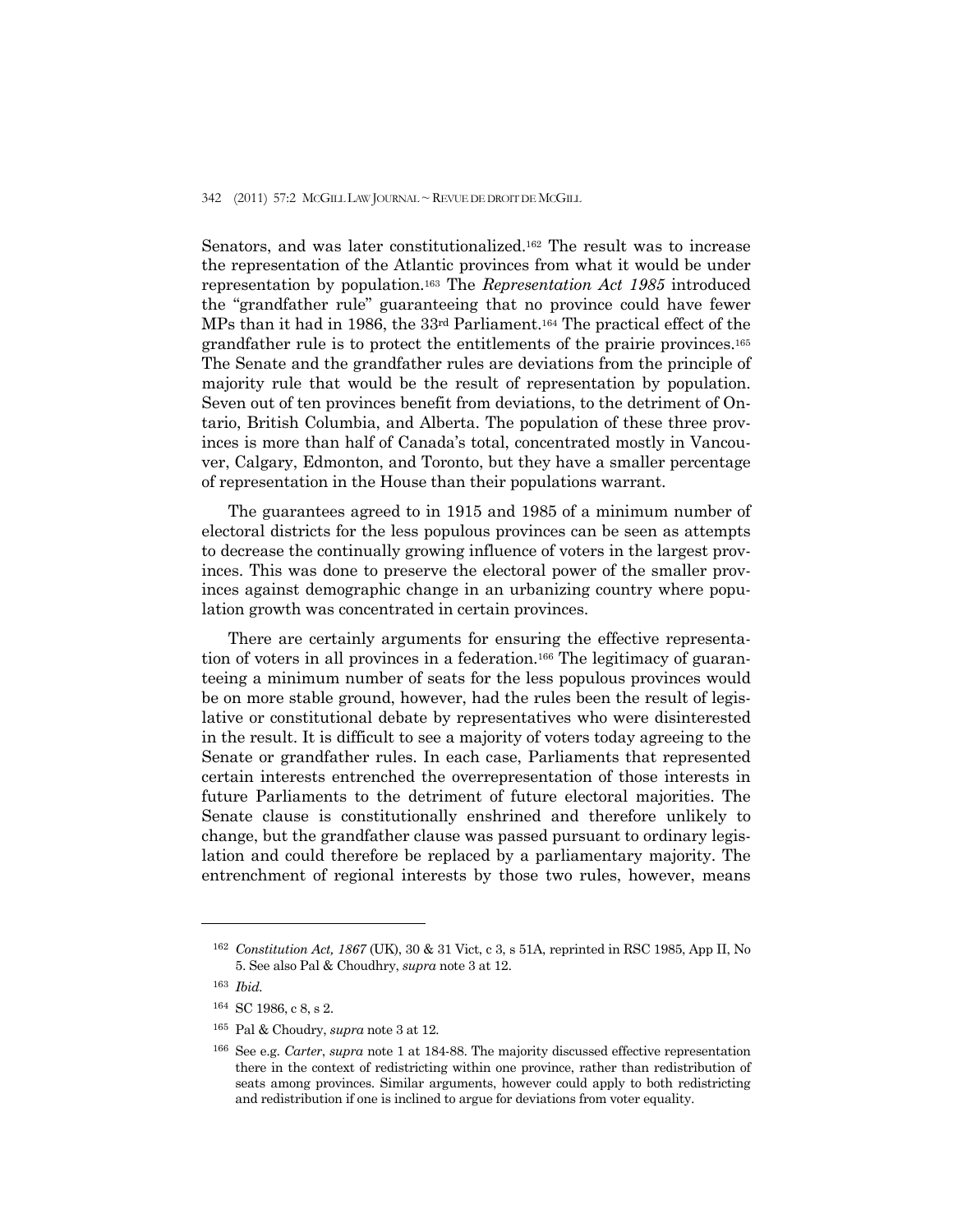that the body of legislators with power to alter the rules is unlikely to do so, due to the overrepresentation of those interests in that body.

 The current government has, on four separate occasions, introduced bills to address this problem by keeping the allotment of the less populous provinces constant while adding seats to Ontario, Alberta, and British Columbia. These efforts, however, have floundered in the House of Commons due to opposition by MPs from provinces whose relative influence would decrease.167 At the time of writing, new legislation adding seats to the most populous provinces has again been introduced by the government.168 The intuition in a structural account that election law reform will be difficult to achieve if against the interests of existing representatives has unfortunately been validated in the debate over representation by population.

 The example of representation by population thwarted by regional interests was the result of strategic behaviour. Interest entrenchment may also occur as the result of otherwise legitimate bargains that become less so over time. The *Voting Rights Act*169 (VRA) of 1965 has undoubtedly become the centerpiece of US election administration. The VRA protects minority voters through a variety of measures, including what is known as pre-clearance. Election administration is generally devolved to the states, but the VRA requires that state election laws be pre-cleared by federal officials prior to implementation in states traditionally hostile to minority voting rights. Even scholars supportive of minority voting rights, however, have begun to question whether this entrenchment of racial and ethnic interests remains constitutional, given demographic changes and the improving fortunes of some communities.170 The debate over the VRA cannot be done justice here, but the point is that while interests may legitimately be entrenched at one juncture in time, shifting conditions at a later date may undermine the legitimacy of that entrenchment.

<sup>&</sup>lt;sup>167</sup> See John Ibbitson, "Federal Parties Agree to Scrap Bill to Correct Voting Inequalities" *The Globe and Mail (2 December 2010), online: The Globe and Mail*  $\lt$ *http://www.* theglobeandmail.com>; Kady O'Malley, "InfoAlerteBotWatch: Reports of the death of C-12 greatly exaggerated?" *Inside Politics Blog* (3 December 2010), online: CBC News <http://www.cbc.ca>.

<sup>168</sup> Bill C-20, *Fair Representation Act*, 1st Sess, 41st Parl, 2011 (second reading 3 October 2011).

<sup>169 42</sup> USC § 431 (2006).

<sup>170</sup> See e.g. Issacharoff, "Section 5", *supra* note 15. See also *Northwest Austin Municipal Utility District No One v. Holder* (557 US 193, 129 S Ct 2504 (2009), Roberts CJ) for a critique of section 5 of the *Voting Rights Act*, (*supra* note 158), though the constitutionality of the section was not ruled on in the case.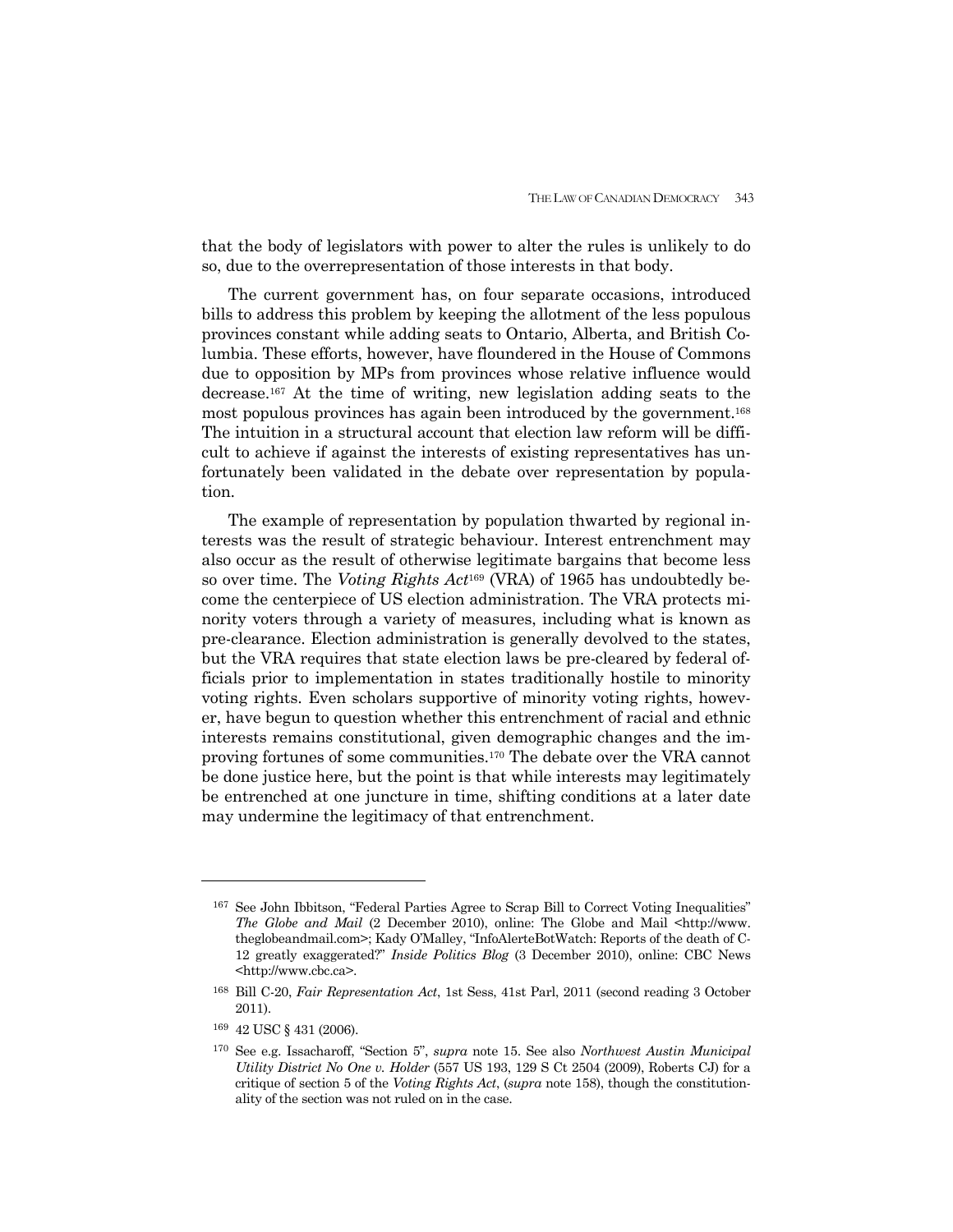#### C. Implications for Judicial Review

-

 A full consideration of the myriad complexities involved in the judicial review of the law of democracy is beyond the scope of this article, but some initial conclusions flow from this analysis. Judicial review of the law of democracy in Canada should be centered on preventing the three types of breakdowns of the democratic process identified here. At times, discerning partisan motivations and partisan effects of an election law, for example, will be straightforward, as in *Carter*. The Court would have had ample grounds to reject the gerrymander as counter to section 3 and not justified by section 1 of the *Charter*, and should have done so. Where partisan motivations are hidden, partisan effects may alone be sufficient to violate section 3, on a structural reading of the provision, if political competition would be reduced sufficiently so that the ability of voters to hold the government to account will be impaired. An electoral map that was not motivated by partisan reasoning, but which would harm political competition because of how voters are distributed, is problematic as well from this point of view.

 More difficult cases, however, arise when partisan motivation and effects are present, but the action taken by political actors would be otherwise constitutional.171 Elected representatives of course operate with a mix of public and private motivations. They may have improper motives and seek a desired effect, but may still pass legislation that would otherwise not raise troubling constitutional questions. This problem is evident in the example raised earlier of the Harper government's plan to eliminate the public subsidy for political parties.172 To do so would have a clearly partisan impact and would appear to be motivated at least partly by partisan considerations. Yet there are also defensible, principled reasons for preferring private to public funding of parties, whatever the motivation behind the legislation. Prior to the introduction of the subsidy, the Court had never held that public funding was constitutionally required, and there was little indication in the jurisprudence that such a change was forthcoming.

<sup>&</sup>lt;sup>171</sup> I would like to thank two anonymous reviewers for highlighting the importance of these hard cases for structural theory. Klarman discusses mixed motivations in "Entrenchment", *supra* note 113 at 529-30.

<sup>172</sup> One anonymous reviewer helpfully raised the hypothetical example of an NDP government that legislated a move to proportional representation, which fits their partisan interests as the traditional third party, but that is defensible on more principled grounds as well. I take the Harper party funding example to be a similar one, though perhaps changing the electoral system is so fundamental that different considerations might apply compared to other election laws.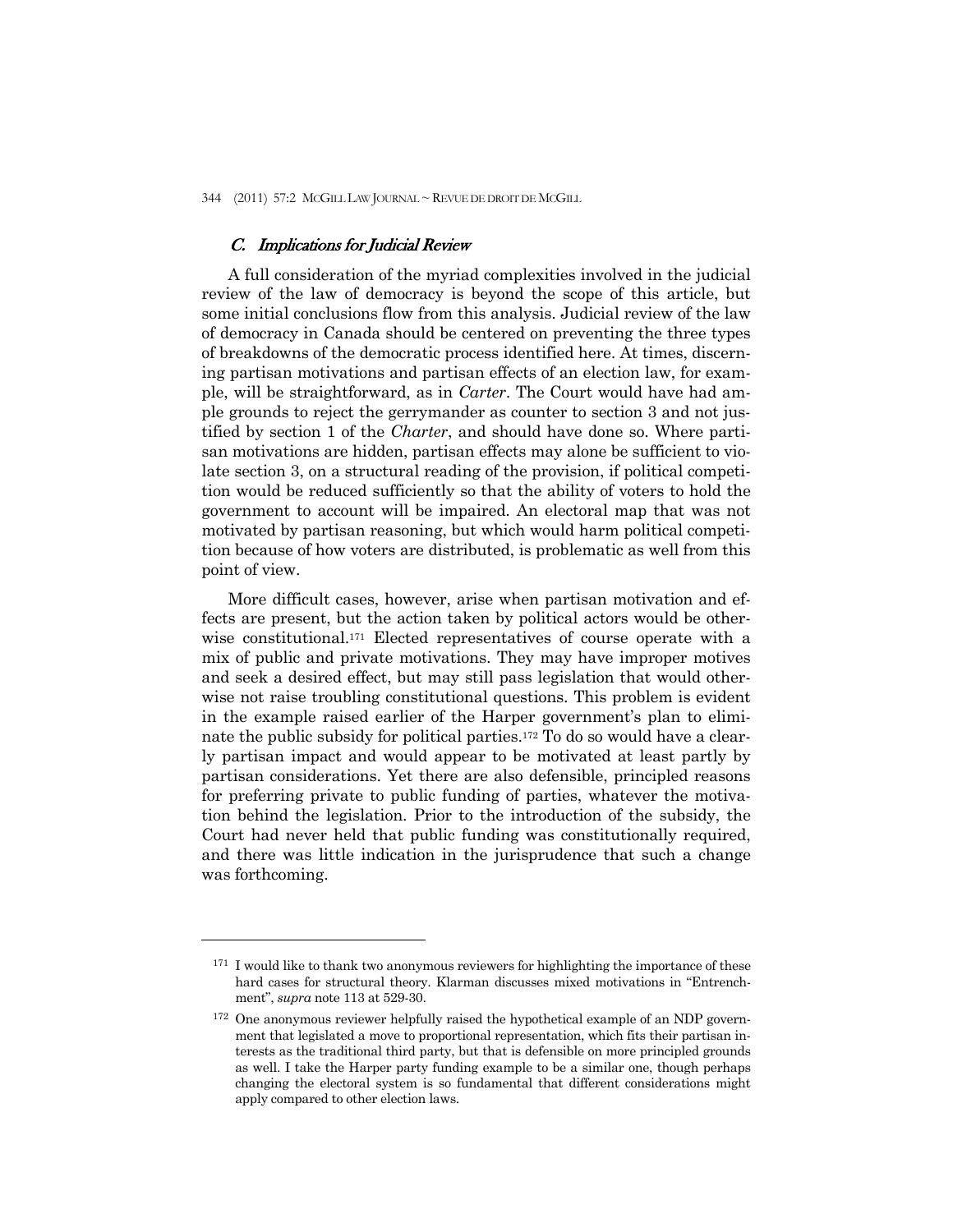A court reviewing elimination of the subsidy under section 3 should investigate the presence or absence of partisan motivations and effects, and weigh its findings against the constitutionally permissible scope of action. Where the action would otherwise be constitutional, but political competition would be so reduced as to harm the ability of voters to hold the government to account, I would argue that there is a serious constitutional problem. On this reasoning, the elimination of the party subsidy should be seen as unconstitutional if political competition is severely reduced, as appears to be the case. As the problem emanates from the incentives facing legislators, it is unlikely to be fixed in the legislature itself, and should, therefore, be remedied by courts.

 Governments may amend election legislation in ways that demonstrate that despite partisan consequences, they are not seeking to reduce competition and accountability, thereby fixing some of the constitutional deficiencies. After being re-elected in 2011 with a majority, the Harper government reconfirmed its commitment to eliminating the party subsidy, but modified earlier approaches by stating that the phase-out would be gradual to give all parties time to adjust to needing new sources of funding.173 These amendments would lessen the partisan impact and, if implemented, should be viewed favourably by courts as facilitating political competition in a manner that earlier legislative proposals did not.

 This example suggests that the crafting of remedies can also be guided by the typology. If a partisan breakdown is at issue, courts can require greater competitive balance between parties. If incumbent protection is before the court, then remedies should be crafted that decrease the burden on small parties or those not represented in the legislature. Where interest entrenchment is being considered, then courts can investigate the likely impact of the law on other interest groups, especially as projected over time.

## **Conclusion**

-

A structural theory of the law of democracy provides a descriptive account of why breakdowns occur based on a view of election law as potentially subject to self-interested manipulation by elected representatives and a normative understanding of why such manipulation is problematic. Applying this structural theory, I developed a theory of breakdowns in the democratic process in Canada focused on partisan, incumbent, and interest entrenchment breakdowns. Because of the incentives that exist to

<sup>173</sup> Althia Raj, "Government to End Party Subsidies in Next Budget" *National Post* (20 May 2011), online: National Post <http://news.nationalpost.com>; Bill C-13, *supra* note 77.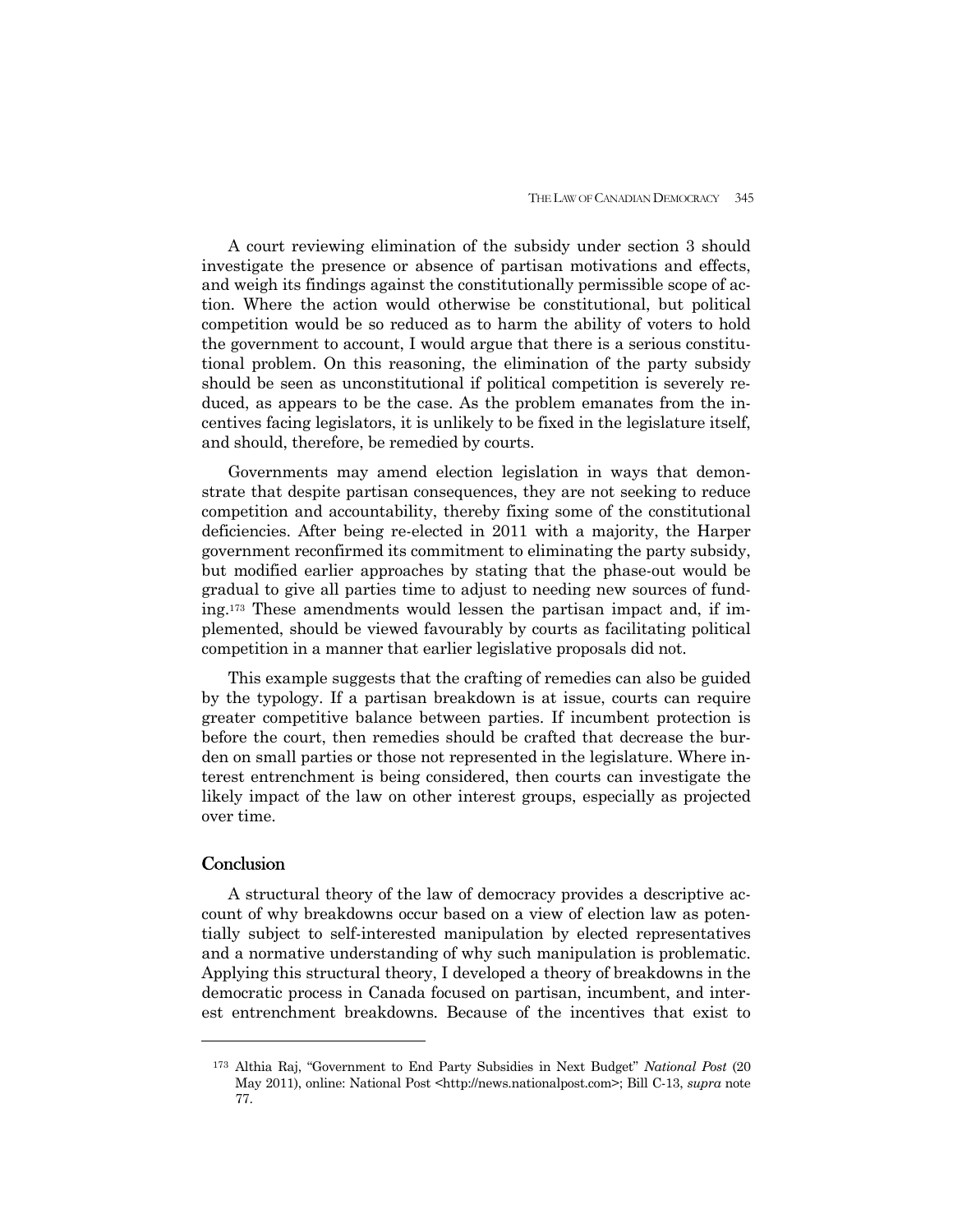manipulate the democratic process to achieve electoral gains, the history in democracies of such manipulations, and the problematic nature of some current practices, breakdowns are likely to pose an ongoing dilemma.

 A structural account of the Canadian law of democracy suggests avenues for future research. I have argued that breakdowns in the democratic process exist in the areas of redistricting, apportionment, campaign finance, choice of electoral system, regulation of political parties, and the rules governing third parties. All of these areas could be the subjects of more detailed accounts of how each particular breakdown is perpetuated. While the literature has addressed the 2003 and 2006 campaign finance amendments to some extent,174 the later dynamics of campaign finance and the other areas of the law of democracy should be the subject of further analysis.

 The role of courts in the law of democracy remains a live issue. At the level of judicial doctrine, a structural account suggests a role for courts in reviewing the law of democracy to counteract the likelihood of manipulation of the democratic process along incumbent, partisan, or interest entrenchment lines. Feasby's proposal that in reviewing the law of democracy under section 1 courts should show deference to legislative objectives, but not to legislative means, is a valuable contribution to the debate. I am inclined to be more skeptical than Feasby not just of legislative ends, but also of legislative objectives. Governments purportedly seeking to enhance political stability or cohesion will often be engaged in attempts to justify actions that diminish their accountability to the electorate. More work is needed that engages with the doctrine applicable under section 1.

 There is also a set of considerations that exist prior to the doctrinal specifics of section 1 analysis that has not been explored in the literature. Institutions such as electoral boundary commissions, Elections Canada, and now citizens' assemblies on electoral reform have been tasked with oversight of the democratic process to varying degrees.175 One understanding of these institutions is that they prevent breakdowns in the democratic process on redistricting, election administration, and choice of electoral system, respectively, by taking decisions out of the hands of selfinterested legislators. These non-partisan, independent institutions offer the promise of creating election laws that are free from partisan, incumbent protection or interest entrenchment considerations. With a decreased

<sup>174</sup> Feasby, "Constitutional Questions", *supra* note 5 at 523-39.

<sup>175</sup> On the BC Assembly, see Mark E Warren & Hilary Pearse, eds, *Designing Deliberative Democracy: The British Columbia Citizens' Assembly* (New York: Cambridge University Press, 2008). For the Ontario Assembly, see Laura B Stephenson & Brian Tanguay, "Ontario's Referendum on Proportional Representation: Why Citizens Said No" (2009) 15:10 IRPP Choices 2.